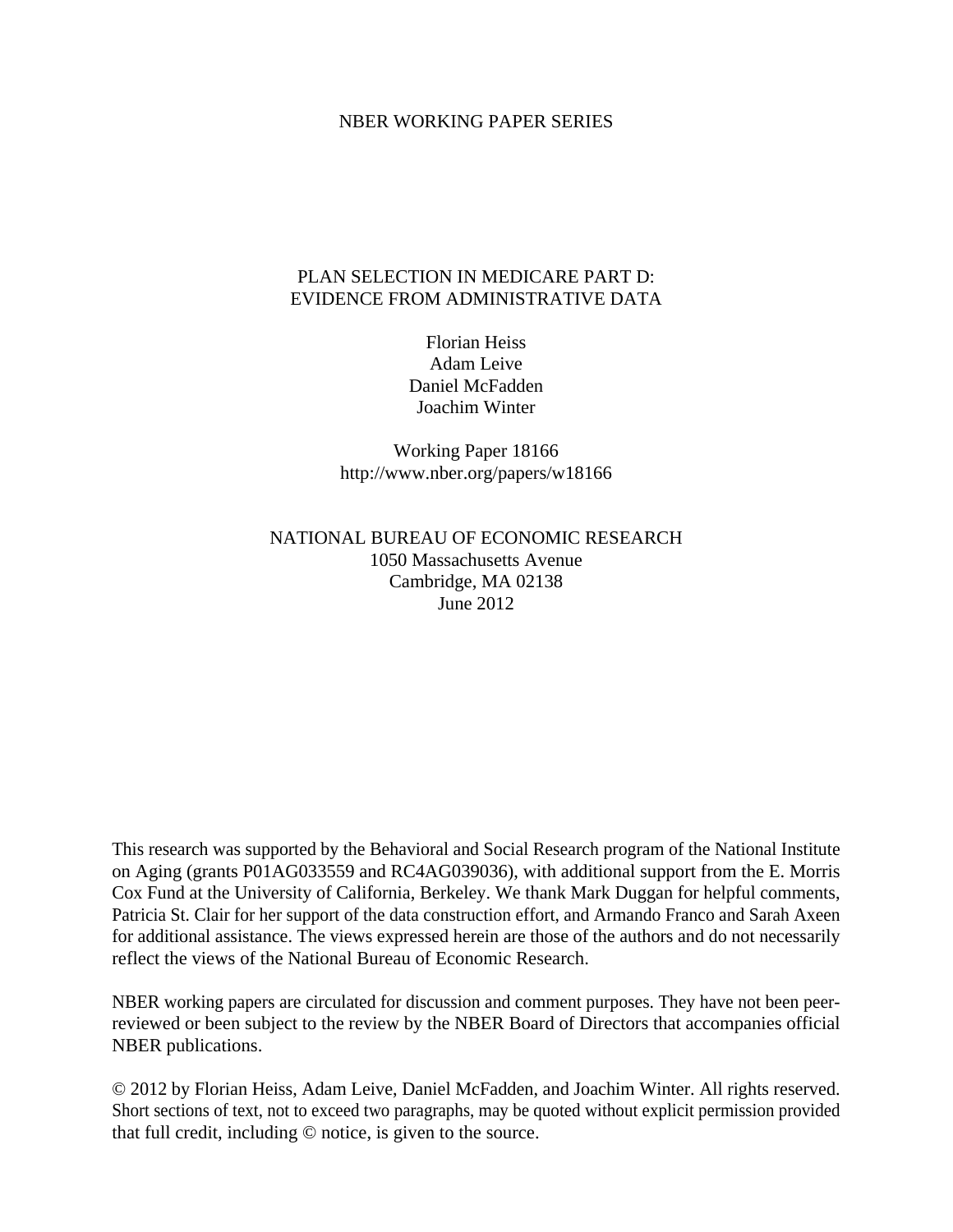Plan Selection in Medicare Part D: Evidence from Administrative Data Florian Heiss, Adam Leive, Daniel McFadden, and Joachim Winter NBER Working Paper No. 18166 June 2012 JEL No. C25,D12,H51,I11,I18

#### **ABSTRACT**

We study the Medicare Part D prescription drug insurance program as a bellwether for designs of private, non-mandatory health insurance markets, focusing on the ability of consumers to evaluate and optimize their choices of plans. Our analysis of administrative data on medical claims in Medicare Part D suggests that less than 10 percent of individuals enroll in plans that are ex post optimal with respect to total cost (premiums and co-payments). Relative to the benchmark of a static decision rule, similar to the Plan Finder provided by the Medicare administration, that conditions next year's plan choice only on the drugs consumed in the current year, enrollees lost on average about \$300 per year. These numbers are hard to reconcile with decision costs alone; it appears that unless a sizeable fraction of consumers value plan features other than cost, they are not optimizing effectively.

Florian Heiss Department of Statistics and Econometrics Johannes Gutenberg-Universität Mainz Haus Recht und Wirtschaft II D-55099 Mainz Germany heiss@uni-mainz.de

Adam Leive Schaeffer Center for Health Policy and Economics University of Southern California 3335 S. Figueroa Street Los Angeles, CA 90089 leive@usc.edu

Daniel McFadden University of California, Berkeley Department of Economics 549 Evans Hall #3880 Berkeley, CA 94720-3880 and NBER mcfadden@econ.berkeley.edu

Joachim Winter Department of Economics LMU Ludwigstr. 28 (RG) D-80539 Munich Germany winter@lmu.de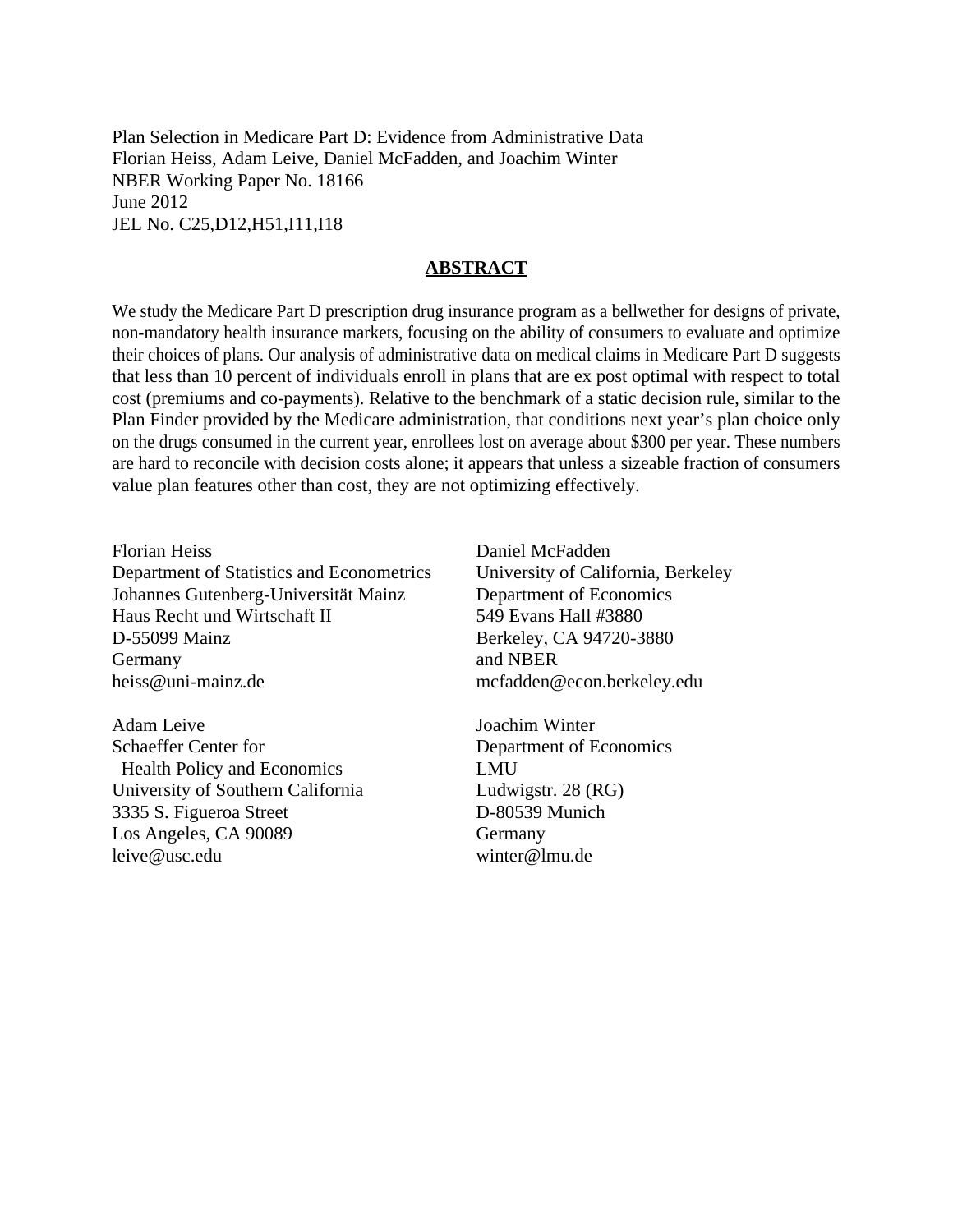# **1. Introduction**

 $\overline{a}$ 

Health-care systems with mandated health insurance financed from some combination of consumer, employer, and government sources are standard in all developed countries except the United States, where about 18 percent of the non-elderly population is currently uninsured (Gruber, 2008), and many of the insured face financially risky gaps in coverage. The health cost of incomplete coverage is substantial: In comparison with other countries, the United States ranks 25th in the survival rate from age 15 to age 60, which impacts the population of workers and young parents whose loss is a substantial cost to families and to the economy.<sup>1</sup> If the U.S. could raise its survival rate for this group to that of Switzerland, a country that has mandatory standardized coverage offered by private insurers, this would prevent more than 190,000 deaths per year. The elderly in the United States aged 65 and older do have universal coverage under the Medicare program, with prescription drug coverage (Medicare Part D) added in 2006. This may explain the somewhat better comparative performance of the United States for seniors, a rank of 14th in life expectancy at age 65. Since the U.S. has a population that at retirement has the poorest health in the developed world, this is a medical accomplishment, but it is very costly  $- U.S.$ health expenditures per capita are 50 percent higher than those in any other country.

Medicare Part D provides the Medicare-eligible population with universal access to a subsidized market for non-mandatory standardized prescription drug coverage through governmentapproved contracts sponsored by private insurance firms; see Bach and McClellan (2005). This new market is representative of a trend toward "consumer-directed healthcare" that relies on consumer behavior and competition among insurance firms to attain satisfactory allocation of health care resources with limited government regulation, and is one model for more comprehensive reform of health care insurance (see Newhouse, 2004; Buntin et al., 2006; Goodman, 2006; and the references therein). Overall, Medicare Part D is considered a success story: Despite a rocky start, enrollment rates are high<sup>2</sup>, consumers have a broad choice of sponsors, and premiums are

<sup>&</sup>lt;sup>1</sup> These statistics are based on World Health Organization data for 2006, and U.S. Census data on population by age in 2006.

 $2$  In the first year of Medicare Part D, more than 90% of the eligible population obtained prescription drug coverage, either from a Medicare Part D plan or a source with comparable coverage (Heiss, McFadden, and Winter, 2006).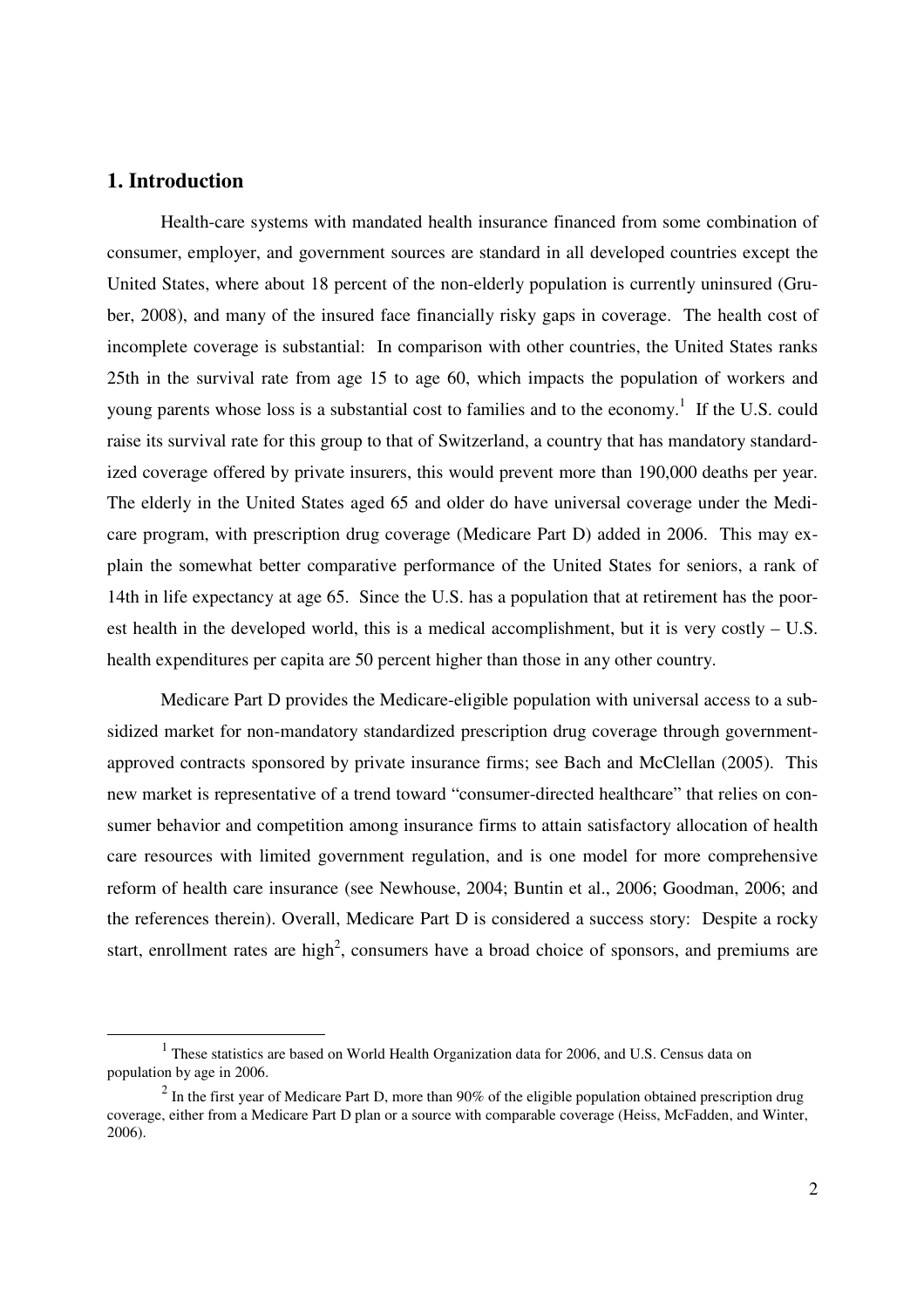lower than anticipated by policymakers and insurers (Heiss, McFadden, and Winter, 2006, 2007; Goldman and Joyce, 2008; Duggan, Healy, and Scott Morton, 2008).<sup>3</sup>

Despite these successes, making optimal, or even just reasonable, decisions in the Part D market is difficult for seniors. Typically, about 40 drug plans are in the choice set of an individual in most Medicare regions, once she has decided that she wants to enroll in a Part D stand-alone *Prescription Drug Plan* (PDP). When choosing among these plans, individuals face uncertainty with respect to their future health status and drug needs, and rather complicated benefit schedules and formularies with a coverage gap and other peculiar institutional features of the Part D program.<sup>4</sup> Plan choice was considered a major problem of Medicare Part D right from the beginning (see, e.g., Neuman and Cubanski, 2009), and the Medicare administration (the Centers for Medicare and Medicaid Services, or CMS) has undertaken an extensive program of outreach to provide relevant information and guidance to consumers. In particular, such efforts include its Plan Finder, an internet tool that gives the available plans, premiums, and out-of-pocket costs for a medicine cabinet specified by the consumer. A range of industry-specific factors – market concentration of insurers, jockeying by insurers in their formulary and benefit designs, their marketing to new and existing enrollees, and their bargains with pharmaceutical companies – all have the potential to reduce the social benefit of the Part D program. Management of these market features and orderly and efficient operation of the Part D market will require continuing vigilance from CMS.

How seniors decide whether to enroll in Medicare Part D, and what plans they select, is important not only for management of the Part D program, but also is an informative experiment on how consumers behave in real-world decision situations with a complex, ambiguous structure and high stakes, and may yield predictions for how they will handle plan choices in the new gen-

 $\overline{a}$ 

<sup>&</sup>lt;sup>3</sup> We have pointed out elsewhere (Heiss, McFadden, and Winter, 2009) that variety in available levels of coverage has diminished sharply for individual buyers in the first three years of operation of the Part D market. Offerings of plans with the most comprehensive coverage have collapsed, and plans with intermediate coverage are at risk of a death spiral of rising premiums and falling enrollment, a phenomenon predicted for this market by Pauly and Zeng (2004) as a consequence of adverse selection, and observed in other health insurance markets; see Cutler and Reber (1998). Union and employer-provided retiree plans that are coordinated with Part D, and Medicare Advantage plans that bundle drug coverage with other medical services in an HMO-like setting, are not subject to the same selection pressures, and continue to offer a variety of coverage levels. However, health insurance provided under retiree plans is dropping in the working population, and individual policies for prescription drugs will become more important in the future.

<sup>&</sup>lt;sup>4</sup> In addition to the monthly premium, features of PDP include deductibles, copayment percentage or copayment tiers in an initial coverage range up to an initial coverage limit, level of coverage in the gap (the doughnut hole between the initial coverage limit and a catastrophic coverage threshold), copayment rules above the catastrophic coverage threshold, formulary restrictions, etc., all explained in more detail later.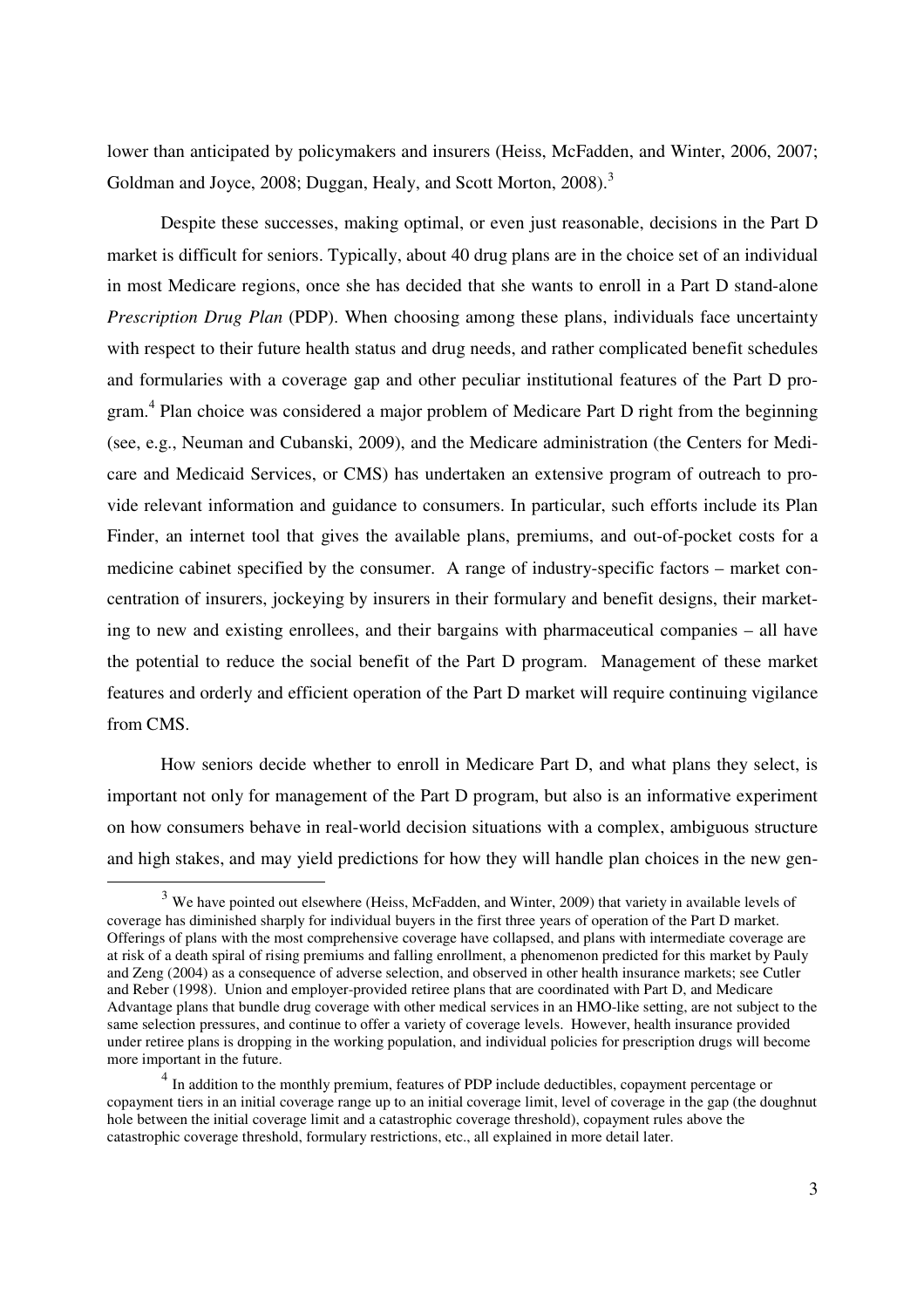eral health insurance exchanges that will implement the Patient Protection and Affordable Care Act of 2010.

In this paper, we examine how well consumers did in choosing their Medicare Part D insurance plan. A number of papers have considered this issue, but mostly with rather specific or small samples, and also with somewhat inconsistent findings.

Abaluck and Gruber (2011) use comprehensive pharmacy data provided by Wolters Kluwer that cover almost one-third of all third-party prescription drug transactions. They match these data with information on the characteristics of all the plans available to the individuals in the dataset. Abaluck and Gruber find that in their plan choice, individuals place more weight on plan premiums than on expected out-of-pocket costs. Also, individuals value plan financial characteristics in excess of their possible impacts on financial expenses or risk, while placing almost no value on variance-reducing aspects of plans.

Ketcham et al. (2011) analyze a large data set from a "single insurer that sells Part D plans (PDPs) and administers PDPs sold by other companies". The data contain information on individuals' chosen and available plans, prescription drug use and spending, and other characteristics. Their analysis focuses on the issue of whether the choices of Medicare Part D enrollees improved over the first two years of the Medicare Part D program in terms of reducing overspending, defined as "the consumers annual *ex post* out-of-pocket (OOP) costs for insurance and prescription drugs above the cost of the cheapest alternative, where the alternatives include other Part D plans as well as having no coverage". They find large reductions in "over-spending" from 2006 to 2007, which they attribute mostly to plan switching. These findings contrast with those of Kling et al. (2011) who argue that consumers' choices are subject to substantial "comparison frictions" and arrive at a more pessimistic conclusion about consumers' ability to choose the best plans.

Our paper is the first to provide a comprehensive analysis of plan choice in the Part D market using a large random sample from the entire Medicare-eligible population. Our data, Part D claims records for three years, 2006–2008, combined with Parts A and B claims records for 2002-2008, have been provided by the Medicare administration (the Centers for Medicare and Medicaid Services, or CMS) under a special data use agreement. These records give administrative information on plan choice, drug use, health conditions, out-of-pocket costs, and premiums. The data on drug use are particularly detailed, thus avoiding the need to impute an individual's drug bill from self-reported survey data (as discussed in Winter et al., 2006). Using these Medi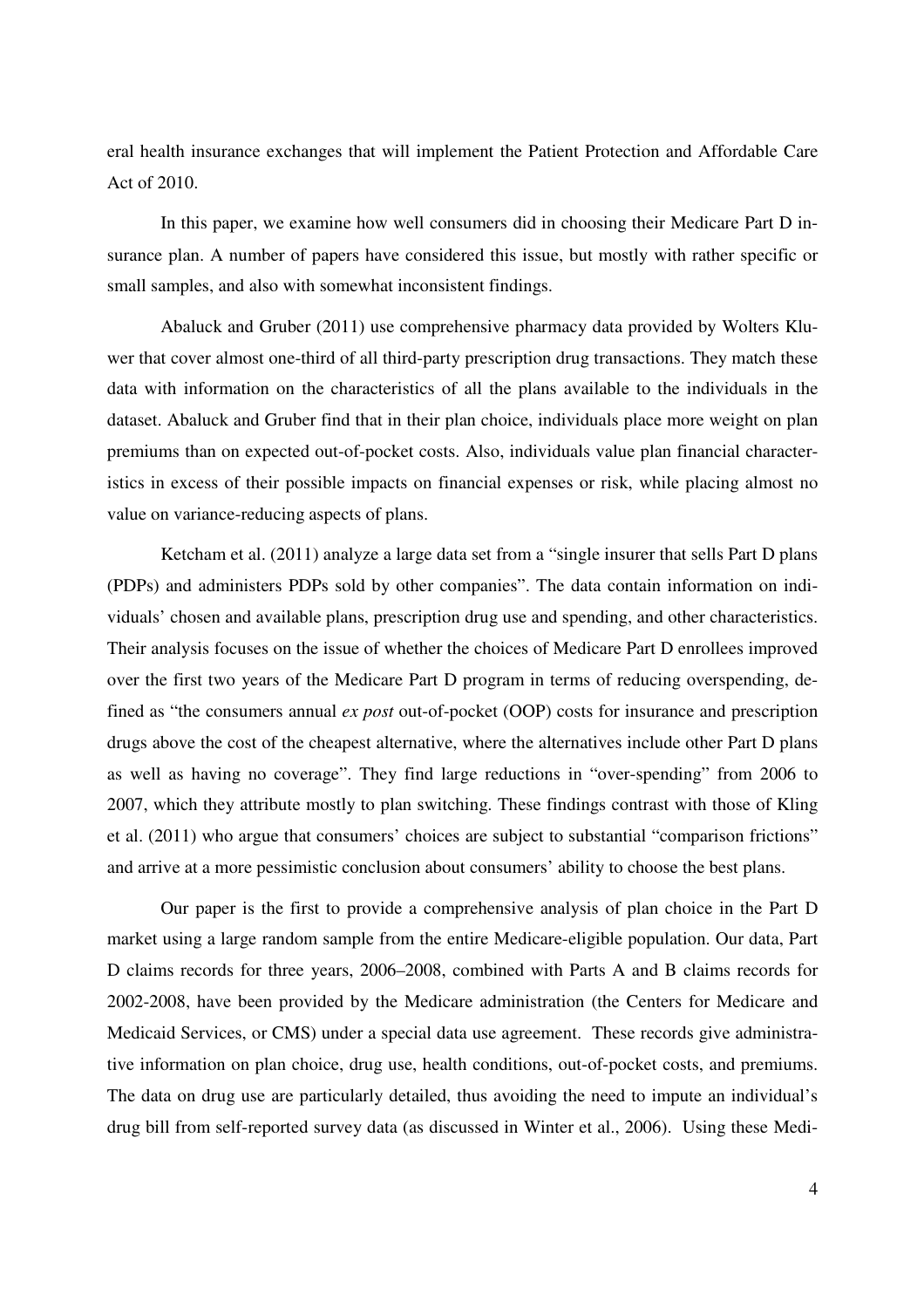care A, B, D data, we study both enrollment choices in the first three years of Medicare Part D (2006–2008) and plan choice among those enrolled, conditional on previous year's drug use, in the years 2007 and 2008.

The remainder of this paper is structured as follows. In Section 2, we describe the data and the approach taken for simulating the relevant attributes of alternative plans available to each consumer. We use the administrative data on drug spending to characterize Part D enrollment decisions in Section 3. In Section 4, we present the analytical framework for analyzing *ex ante* and *ex post* optimization failures, along with the results. Section 5 concludes.

# **2. Data**

**-**

#### **2.1 Data sources and definition of working samples**

Our study starts with a draw of all records from the Medicare denominator files for the years 2006, 2007, and 2008 that have an HIC code ending in the digits '0' or '5'. The denominator file is an administrative list of all persons in the United States who are eligible for Medicare benefits, and each person enrolled in Medicare for one or more days in a year has a unique identifier, the HIC code, that is associated with them for the duration of their enrollment in Medicare.<sup>5</sup> Then, this draw is in each year a 20 percent representative sample of all people enrolled in Medicare at some point in the year, and all persons enrolled in any year appear longitudinally across all the years in which they are enrolled by virtue of retaining their HIC code with the same terminal digit (or being tracked through a change in HIC code for their primary beneficiary). The 20 percent sample grows each year as new people become eligible (primarily by reaching age 65 or developing a qualified disability), and shrinks as people become ineligible (primarily through death or recovery from a qualified disability). Each record in the 20 percent sample is linked to (1) Medicare Parts A and B claims beginning in 2002, or date of enrollment if later, giving data on diagnoses and treatments, (2) a file giving Part D enrollment status and (encrypted) plan choice in each of the years 2006, 2007, and 2008, and (3) for those enrolled in stand-alone prescription drug plans (PDP), all prescription drug claims, including medication, benefits paid, total prescription cost, and copayments.

<sup>&</sup>lt;sup>5</sup> When an individual moves from one household to another, and is not a primary beneficiary in either, the HIC code assigned to this beneficiary switches to reflect the new primary beneficiary, and will no longer necessarily end in '0' or '5'. However, as of 2006 these individuals are tracked through the HIC code change, their claims are retained in the 20 percent draw, and their claim records under their previous HIC code are retained. We have not yet obtained full documentation of these procedures, and this description may be modified to reflect actual practice.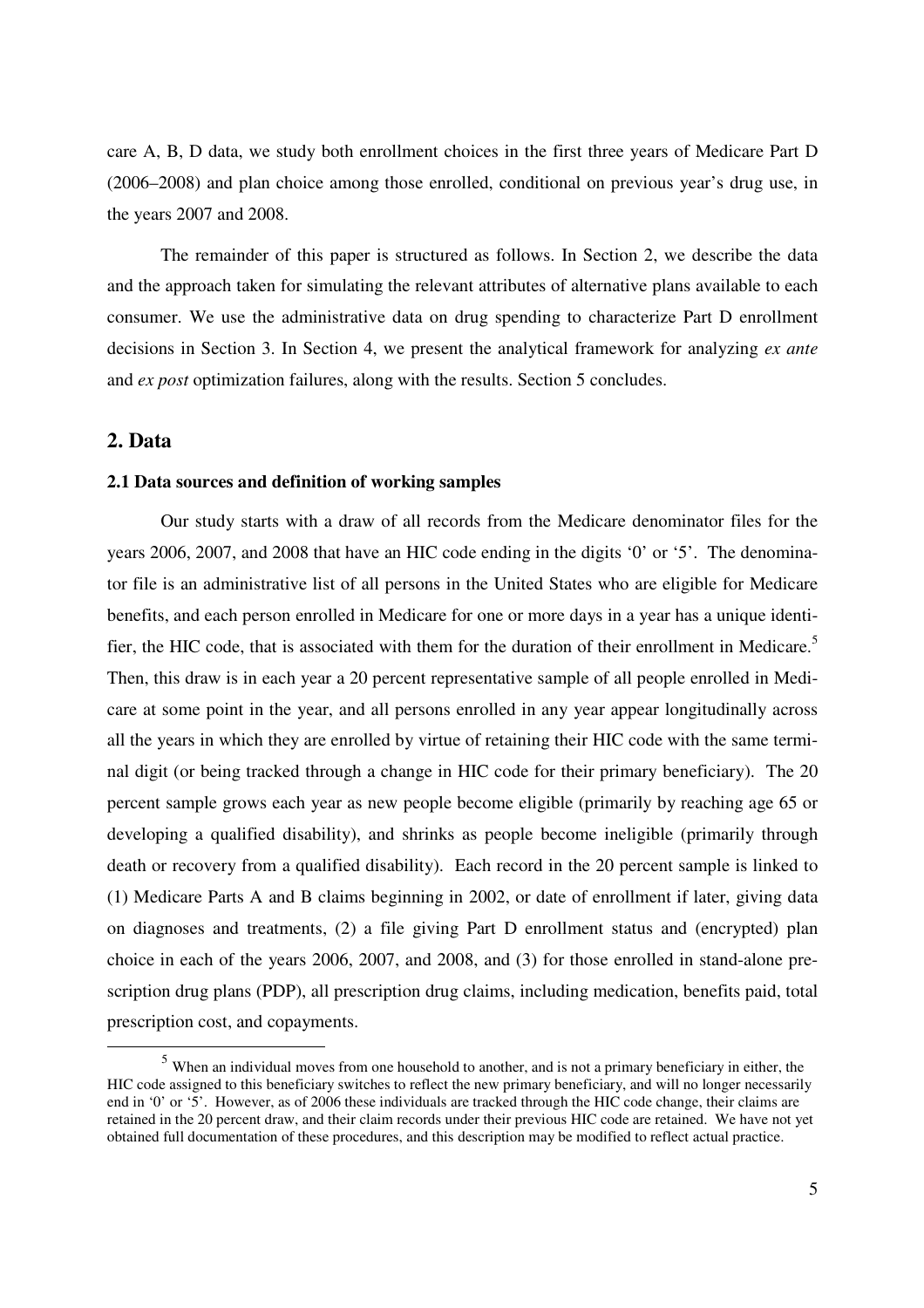The 20 percent representative sample includes 9,086,340 beneficiaries in 2006; 9,299,848 in 2007; and 9,530,609 in 2008. Table 1 shows how the working samples are constructed from the initial 20 percent samples by applying a number of exclusion criteria. The reduced sample comes primarily from (1) the exclusion of Part D non-enrollees and late enrollees, (2) the exclusion of dual-eligibles, people under 65 who are eligible due to disability, and people with lowincome subsidies, many of whom were directed to Medicare Advantage plans that do not break out prescription drug use, and (3) the exclusion of people on retiree plans who do not have unrestricted plan choice. Most of these exclusions are part of the definition of our target population of consumers in stand-alone PDP where study of plan choice is of interest and drug claims records are available. For our final working samples, we also exclude people who do not have Part D coverage throughout the year, people not enrolled in stand-alone PDP plans throughout the year, people who switch plans during the year, people enrolled in employer group waiver (EGWP) plans, people not living in the United States, and people without prior year claims information. An appendix table gives a breakdown by age of the patterns of part and full year Medicare enrollment.

Because of the exclusion restrictions we apply, the numbers of beneficiaries in our working sample do not match up directly with published statistics. Consider the 20 percent sample in 2007. Of the 9,299,848 beneficiaries on the denominator file, 87 percent are identified as having some form of prescription drug coverage at some point in 2007. This is a little less than the 90 percent coverage rate targeted by CMS and achieved in various enrollment reports; the difference may be under-reporting in the denominator file of some forms of coverage that are counted by CMS in total coverage. The share of the 9,299,848 beneficiaries with Part D coverage at some point in 2007 is 56.1 percent, and with Part D coverage throughout the year is 48.7 percent. These shares reflect individuals with creditable or retiree coverage who are not enrolled in Part D, and individuals who move into Part D from non-Part D plans, in some cases because they become newly eligible during the year.

#### **2.2 From prescription drug claims data to simulated plan choices**

For each beneficiary, we observe a complete record of each prescription filled and submitted to Medicare for reimbursement in each of the years 2006, 2007, and 2008. Each claim includes detailed information on the payment for the particular drug and quantity dispensed, days supplied, which tier the insurance plan classifies the drug on, the benefit phase associated with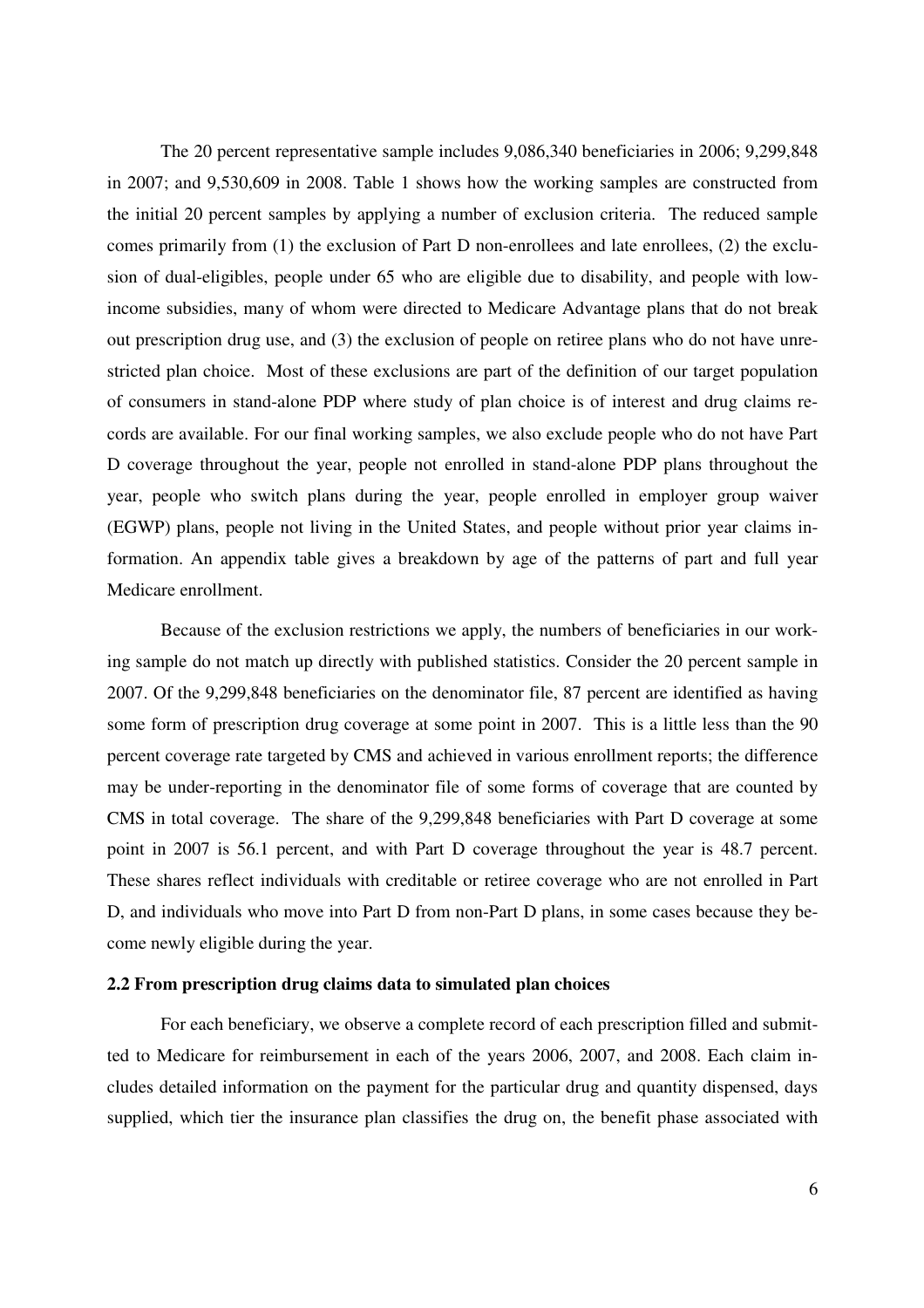each claim, the national drug classification (NDC) code of the drug, and the prescription's date. This information forms the beneficiary's claim history that will be used to simulate their *out-ofpocket* (OOP) copayments for prescriptions, and the sum of their simulated OOP copayments and premiums, which we call *Consumer Inclusive Cost* (CIC), in each of the insurance plans available to them.

 Our simulation predicts a beneficiary's out-of-pocket spending among each available stand-alone Part D plan in his region. There are two main parts to this simulation: (1) constructing the *formulary and benefit design* (FBD) for each plan, and (2) running each beneficiary's claim history through these FBDs and calculating out-of-pocket (OOP) spending based on each plan's various rules and copayment provisions.

#### **2.2.1 Construction of empirical FBDs**

CMS data confidentiality rules encrypt the identities of plans in our Part D data. Consequently, we cannot assign published plan formularies from public CMS records to these encrypted identifiers, and are unable to calculate from actual formularies the benefits and out-ofpocket costs for plans available but not chosen. As a substitute, we construct an empirical formulary for each insurance plan that is the union of all the NDC codes of claims of enrollees in our Part D data who are in plans with the same formulary identifier in a specified year. The most popular formulary in 2007 had almost 900,000 enrollees, while the median formulary had 7,385 enrollees. The chance that a formulary drug will be captured by this method is low for uncommon drugs in formularies with low numbers of enrollees.<sup>6</sup> Thus, the assumption that only drugs observed with claims are covered by each plan's formulary may make the coverage of smaller plans appear less generous than in reality.

There are five types of Part D stand-alone PDPs. A Standard plan has an administratively specified benefit schedule with four phases – an annual deductible, an initial coverage phase with a 25 percent copayment, a gap or doughnut hole with no coverage between an initial coverage limit (ICL) and a catastrophic coverage threshold (CCT), and a catastrophic phase above the CCT with a 5 percent copayment. In 2007, the deductible was \$265, the ICL was \$2400, and the CCT was reached when OOP costs reached \$3850, attained at a drug bill of \$5451.25. These limits are

 $<sup>6</sup>$  A drug ranked 500 in prescription frequency is used by about 0.21 percent of enrollees, and in the median</sup> enrollment empirical formulary is almost certainly captured; the probability is  $1 - (1 - 0.0021)^{7385}$ . For the drug ranked 1000, the prescription frequency is 0.03 percent , and the chance of capture is 90 percent, while for the drug ranked 2000, the prescription frequency is 0.003 percent and the chance of capture is 19 percent.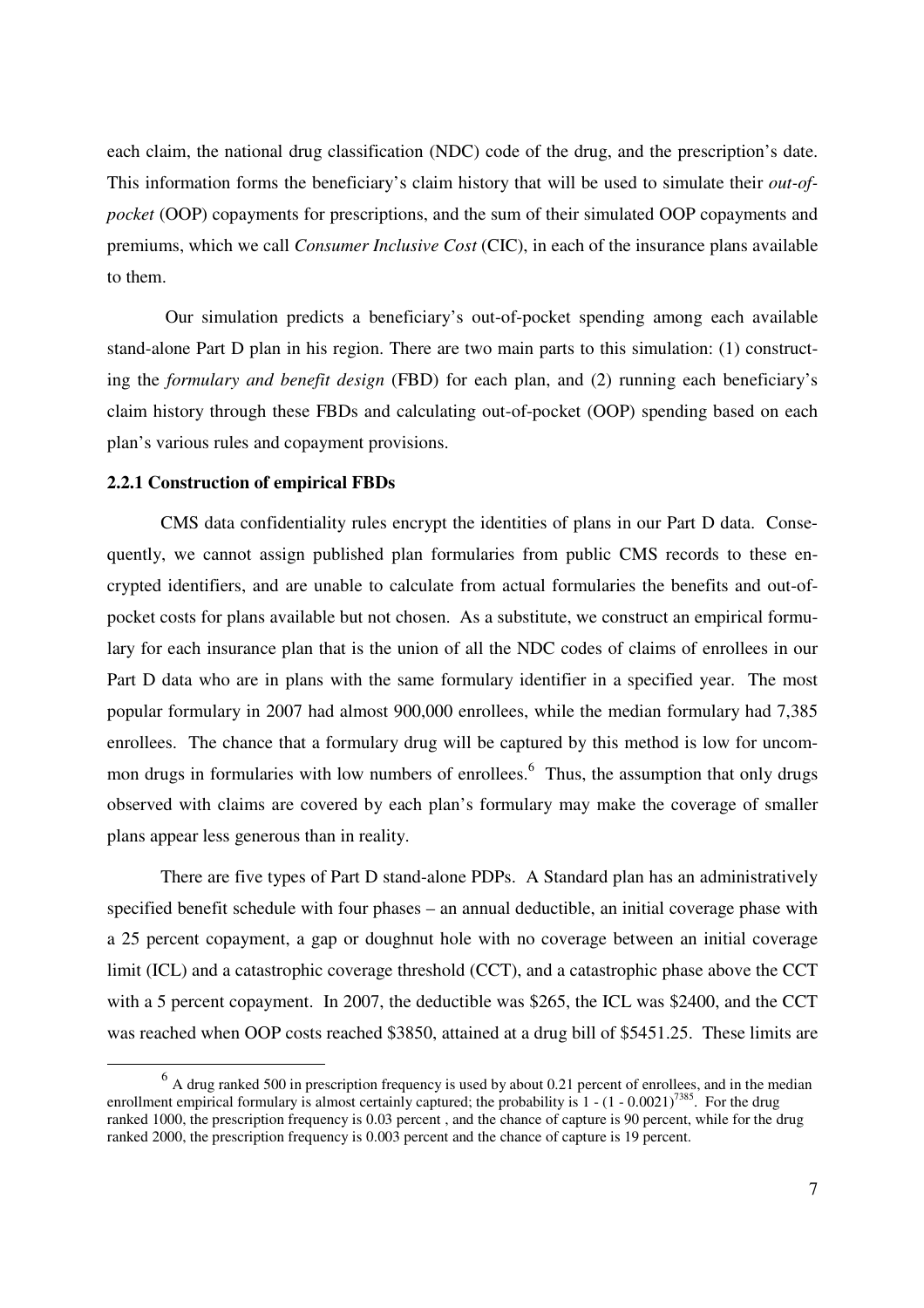adjusted by CMS each year. Actuarially Equivalent plans differ from the Standard plan only by substituting copayment tiers for copayment percentages, keeping benefit generosity the same on average. Basic Alternative plans eliminate the deductible phase, and are required to be at least as generous as the Standard plan. Enhanced plans offer two types of gap coverage, either full coverage, or coverage of generic drugs only, at the equivalent of a 25 percent copayment rate. Enhanced plans reduce OOP costs through the gap phase, so that higher drug bills are required to reach the CCT. $<sup>7</sup>$ </sup>

Our data identify plan types, and for each drug appearing in the empirical formulary of a plan, its branded/generic/preferred status classification and tier classification. Many beneficiaries in stand-alone PDP plans have one or more covered claims for drugs listed on a tier that is higher than the highest tier covered by the plan or a tier classified as "NA". The NDC claims for drugs so classified never appear on a regular tier in other claims for enrollees in the plan, indicating that they are in most cases benefits paid as the result of appeals rather than administrative coding errors or off-schedule purchases, such as replacements of lost prescriptions. After empirically examining the cost sharing associated with such claims by benefit phase, we assign "off-tier" claims no coverage in the deductible or doughnut hole, 25 percent coinsurance in the pre-ICL phase, and 5 percent coinsurance in the catastrophic phase. Roughly 20 percent of the sample has at least one off-tier claim so this is a pervasive phenomenon.

We estimate a benefit design for each plan based on drug classification, phase-dependent empirical tier copayment rate, days supplied, and the type of pharmacy that fills the prescription. These aspects of the benefit design, and other elements that we take into account, are summarized in Table 2. The steps described above then provide an empirical formulary and benefit design for each plan and year that can be used to estimate the annual OOP cost of any specified list of prescriptions supplied under that plan.

## **2.2.2 Simulation of OOP copayments for alternative plans**

 $\overline{a}$ 

Each person in our working sample has realized OOP costs in the claims data in their chosen plan for the prescriptions they use during a year; we term the list of prescriptions filled their *medicine cabinet* (MC). To study the quality of plan choices, we must impute "what if" OOP

 $<sup>7</sup>$  For example, in 2007 a drug bill of \$14,175 was required for an enrollee with full gap coverage to reach</sup> the CCT. Consequently, this enrollee co-paid at a 25 percent rate rather than the Standard plan 5 percent rate for drug bills between \$5451.25 and \$14,175, eventually repaying all the benefits received from gap coverage.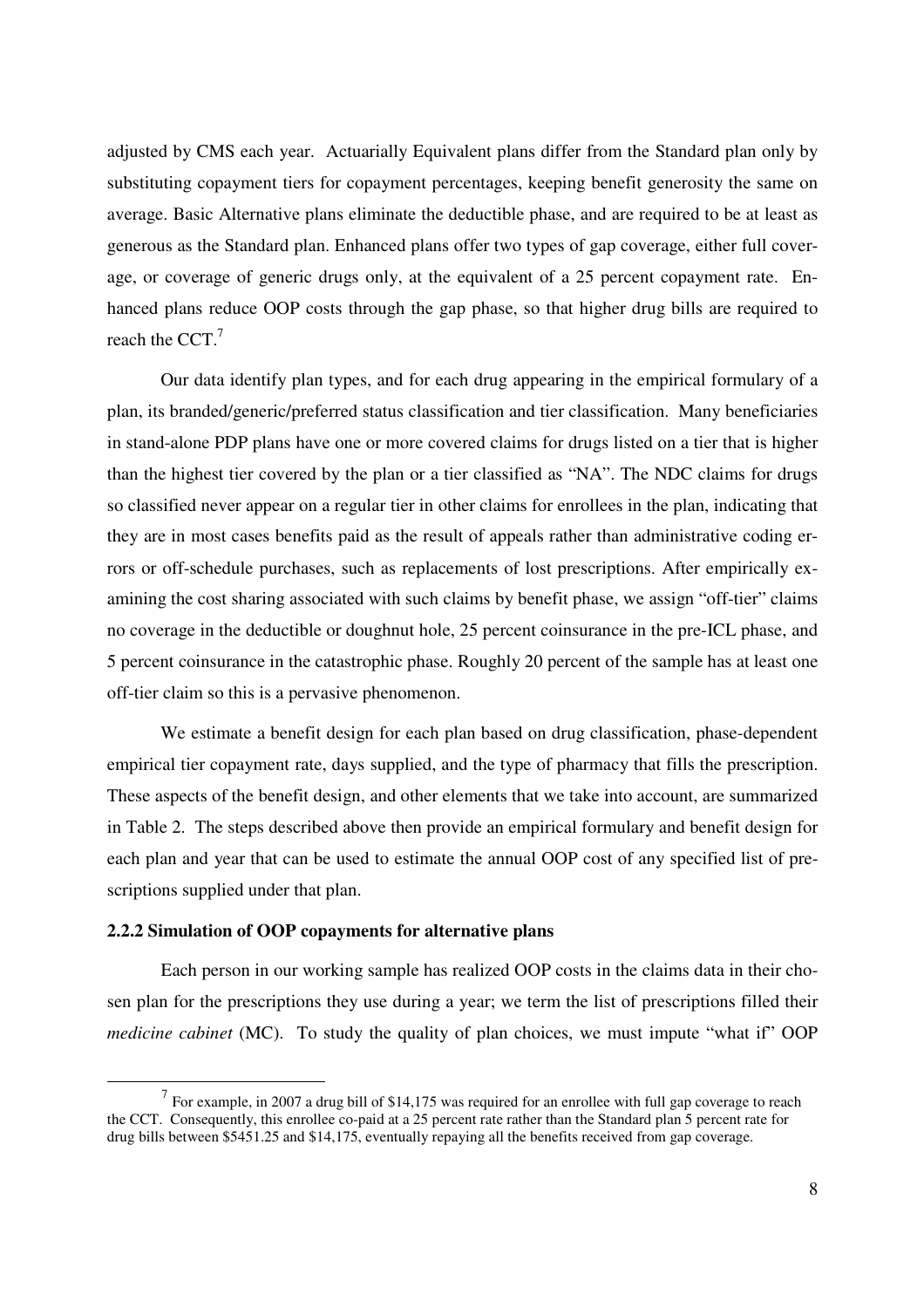costs in the available plans that were not chosen. To do this, we impute adjusted OOP costs from our simulation of the formulary and benefit design of each plan, and use these imputed OOP costs for both the chosen and alternative plans. The imputation avoids some anomalies due to tier coding and off-schedule drug purchases, and potential bias in comparing actual and imputed OOP costs, but also misses some payment variations actually experienced. In this imputation, each person's claims history is run through the empirical FBD described above for a particular plan to estimate their OOP should they have been enrolled in that plan. The simulations are performed on each of the plans in the beneficiary's choice set determined by the Medicare-defined region (of 34) in which she lives. When claims straddle two or more benefit phases, we split the claim into parts corresponding to each benefit phase and apply the associated cost sharing for that component. We make five assumptions about prescription drug utilization:

- A1 *Same order of drug utilization.* Individuals follow the same order of drug consumption in each alternative plan as is actually observed in their chosen plan. Any substitution is based only on the type of drug, but not the quantity or timing of utilization.
- A2 *Sorting claims on the same date.* It is common for multiple prescriptions to be filled on the same day. The order in which such claims are processed may be important for calculating a patient's OOP if one of the claims straddles two benefit phases. To achieve replicable simulation results, some sorting rule must be imposed for claims occurring on the same day. We assume that multiple claims on the same day are sorted first based on the benefit phase recorded in the beneficiary's chosen plan and are then sorted second based on the total cost of the drug (from low to high).
- A3 *Pharmacy choice to minimize OOP cost.* In reality, the choice of where to fill prescriptions is likely based on differences in both OOP cost and convenience. However, we assume that beneficiaries will always fill prescriptions at pharmacies and in quantities offering the lowest annual OOP cost. Our assumption assures comparability in costs across consumers and plans, and to the extent that higher OOP costs incurred at local pharmacies or for more frequent refills simply reflect consumers' valuations of the added convenience, our measure is the correct benchmark for OOP cost comparisons.
- A.4 *Zero price elasticity of drug use*. We assume that if a consumer uses a drug in their chosen plan, then they will use the same quantity and dosage of this drug, or a therapeutic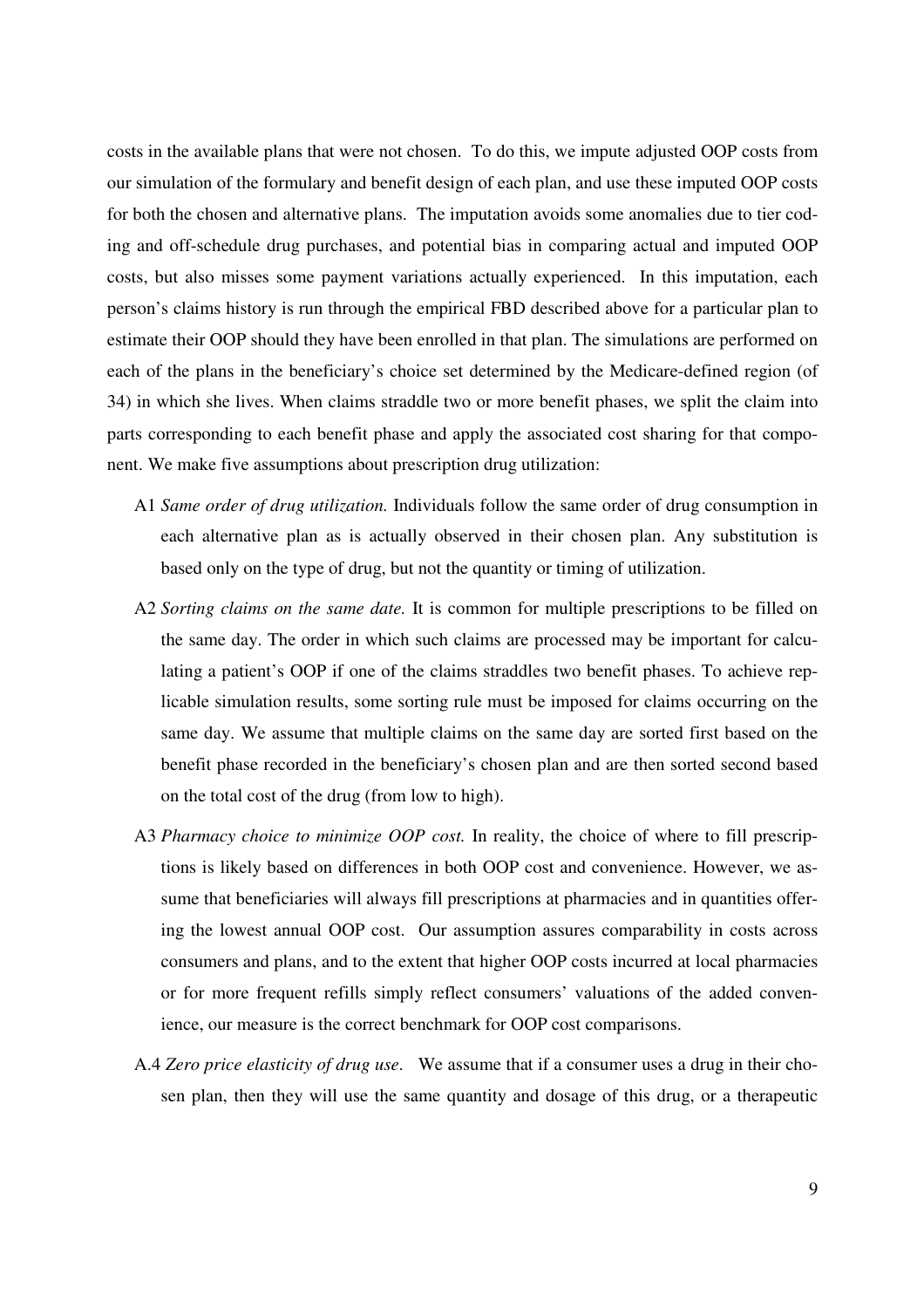equivalent, in any alternative plan, irrespective of price differences across plans and drugs.

A.5 *Drug substitution*. We simulate OOP costs under two alternative assumptions on drug substitutions. The first assumption is no drug substitution, so a specific drug used in the consumer's chosen plan would also be used if the consumer were enrolled in an alternative plan, even if it is on a different tier or is not covered in the alternative plan formulary.<sup>8</sup> This alternative may overstate the OOP cost of meeting the same therapy needs in alternative plans, and make chosen plans look better than they are. The second alternative assumption is that whenever a drug used in a chosen plan is not in the formulary of an alternative plan, then that drug is replaced in both the chosen and alternative plans by lowest-price therapeutic equivalents. The rules we adopt here are similar to those used by the CMS Plan Finder for calculating the costs of alternative plans. $9$  Note that if a consumer uses a branded drug that is in the formulary of her current plan, and has a strict preference for this brand over an alternative brand classified as therapeutically equivalent, our calculation with drug substitution can understate the OOP cost to this individual of meeting her perceived drug needs under both the chosen and alternative plans.

#### **2.2.3 Validity of the simulation**

 $\overline{a}$ 

The simulation's internal validity is tested by examining the difference in actual OOP spending and simulated adjusted OOP spending (without drug substitution) for each beneficiary in their chosen plan. Actual OOP is defined as the sum of patient payments not reimbursed by a third party, all qualified third party payments, and patient liability reductions due to coordination of benefits from other payers. The median difference is \$0, the mean difference is -\$33, and the correlation coefficient exceeds 0.98. This compares favorably to a similar simulation check presented in Ketcham et al. (2011). Figure 1 below displays the distribution of this difference for beneficiaries with differences less than \$1000 in absolute value, which make up more than 99.5 percent of the distribution. The small size of these differences for most beneficiaries suggests

<sup>&</sup>lt;sup>8</sup> Under CMS rules, OOP payments for off-formulary drugs do not count in the accumulated "True OOP" (TrOOP) costs that determine qualification for catastrophic coverage. Our simulation does not account for this additional cost of alternative plans. In practice, this will have little influence on our analysis, as plans requiring offformulary drugs are rarely cost competitive even without accounting for this potential added cost.

<sup>9</sup> One difference is that Plan Finder asks consumers which pharmacies they would like to use, without providing any cost information, and then bases cost estimates on those choices. Our simulation chooses the lowest cost pharmacy to calculate OOP cost since we cannot observe the consumer's preferences for different pharmacies.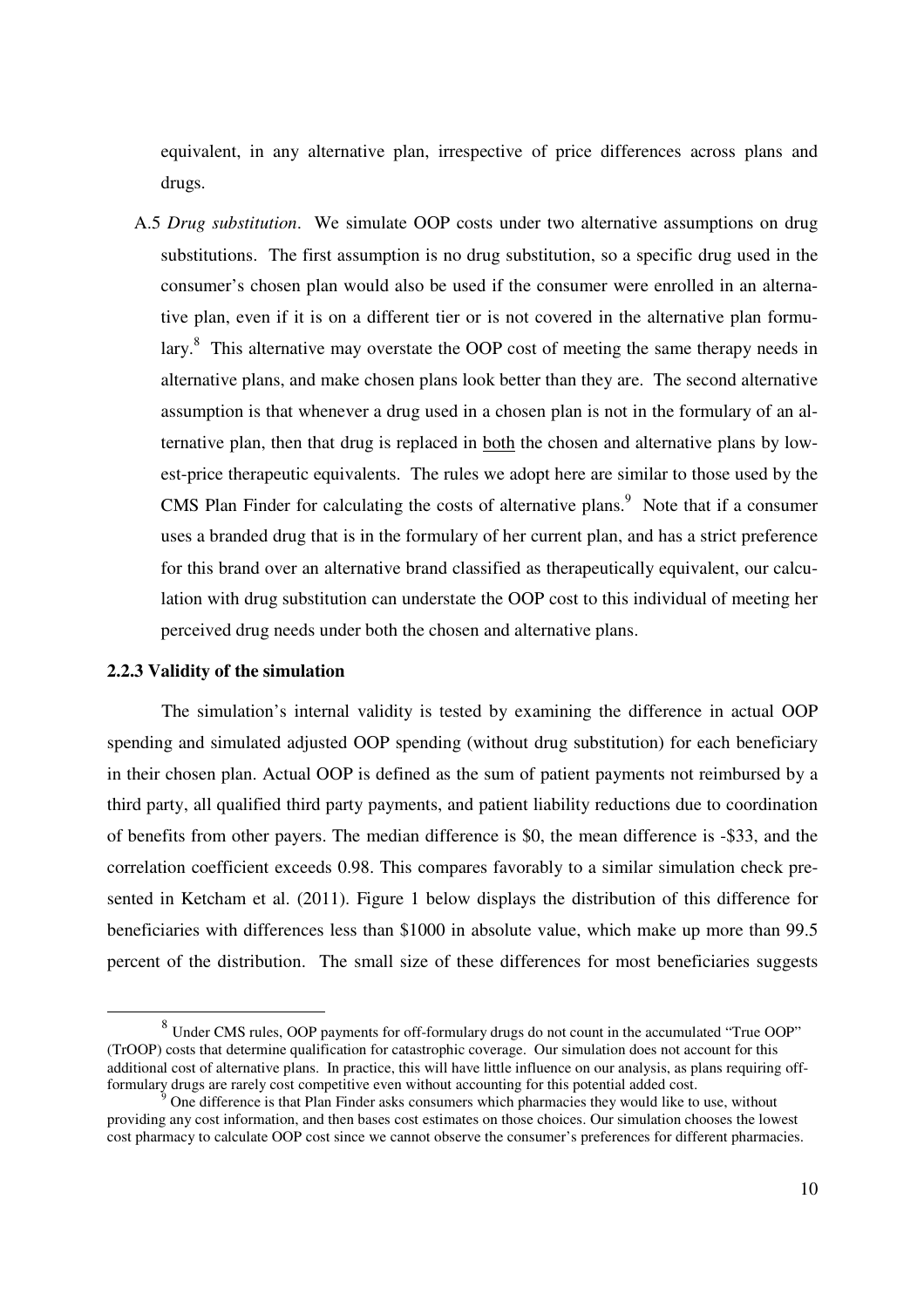that the simulation performs reasonably well and is likely accurate for predicting OOP spending in the plans not chosen. However, there are still some outliers for whom the difference between simulated and actual OOP is large. Figure 2 plots the empirical mean of simulated OOP cost against overall drug bill for consumers on various plans, and compares this with the designed standard plan benefit schedule. The figure indicates that the simulated benefits for Standard and Actuarially Equivalent plans conform well to the designed schedule over the phases where benefits are paid, but give somewhat higher OOP costs when drug bills are in the gap. This may be a statistical artifact, or may be evidence that consumers are being surcharged on drugs purchased in the gap where there is no coverage. The OOP costs for plans with brand and generic gap coverage show the expected reduction of OOP costs in the gap phase. The relatively higher OOP costs for plans covering only generics in the gap phase may suggest that branded drugs are the primary cost driver at that level of spending.

For comparability of chosen and non-chosen plans, we use hereafter annual imputed adjusted OOP costs of a medicine cabinet, with or without drug substitution, rather than a mix of observed OOP costs for the chosen plan and imputed OOP costs for alternative plans. An important measure for consumers is the sum of annual imputed adjusted OOP cost and premiums, which we term *Consumer Inclusive Cost* (CIC).

# **3. Enrollment choices**

We begin our analysis of the administrative data on Medicare Part D by looking at the enrollment decision; this complements earlier research that used survey data such as Winter et al. (2009) and Heiss et al. (2006, 2009). The Part D program is heavily subsidized, with insurers reimbursed from government general revenues for about 75 percent of overhead and benefits paid out, with fairly tightly regulated formulary and benefit design and competitively determined premiums. As a result, the program is first-year actuarially favorable for most eligible people, even before considering the value of reducing risk and the option value of avoiding delayed enrollment penalties if a Part D plan becomes attractive in the future (Winter et al., 2006).

The marketing and information provided on Part D policies by insurers and by CMS focus on the expected benefits rather than on risk reduction. In particular, the CMS Plan Finder invites users to list current drugs, and then provides a list of available plans ranked by out-of-pocket cost if the current drug use continues through the coming year. While consumers could in principle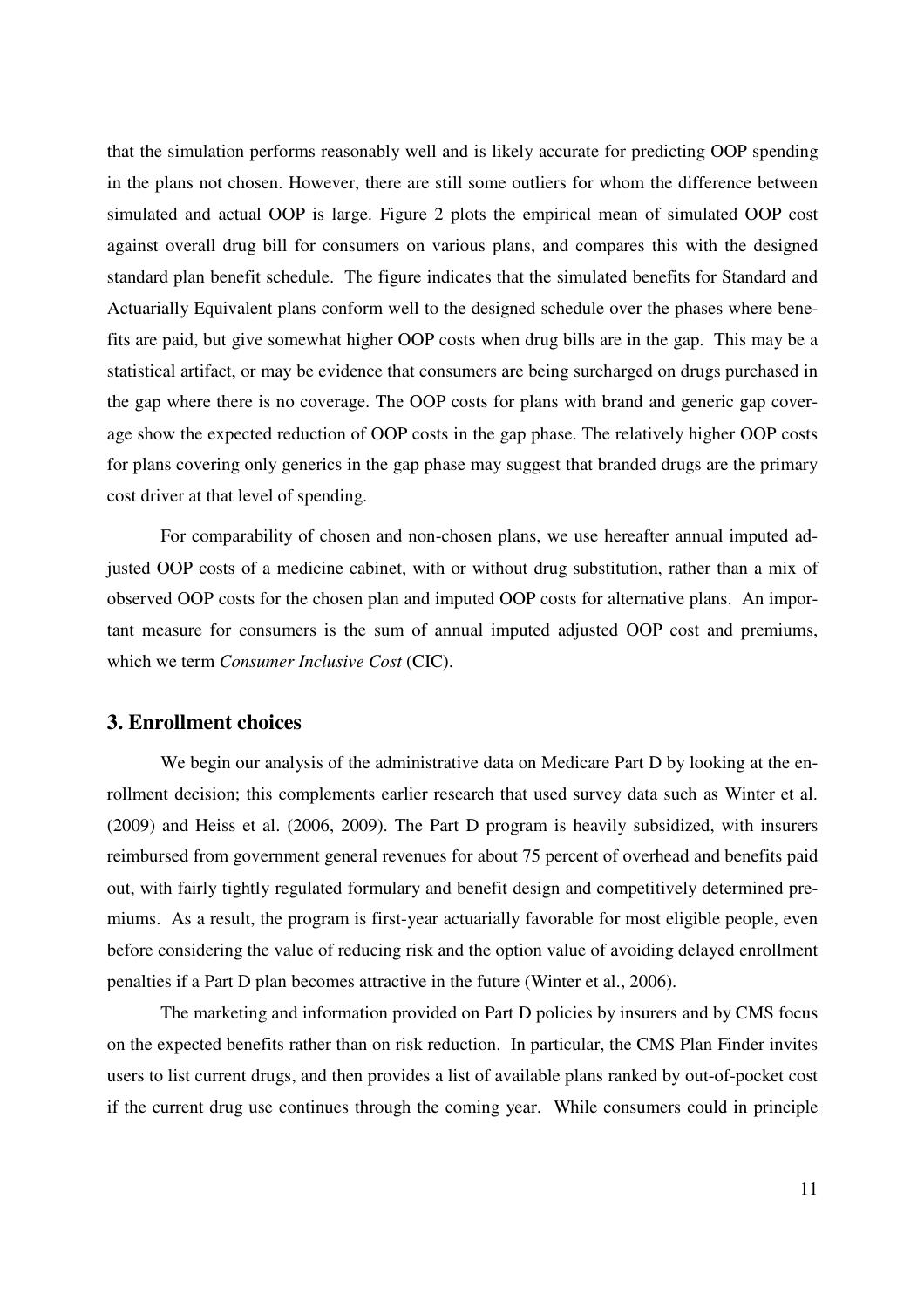use Plan Finder on a "what if" basis by introducing counterfactual drugs and dosages, it would be cumbersome to do this and combine the results into an analysis of expected plan benefits and costs. No information is provided on the likelihood that the person will have different drug needs, the ability of plans to meet these needs, and the reduction in risk offered by plans with more generous coverage. As a result, consumers are nudged toward lowest cost plans under the static forecast that current drug use will continue without change, rather than being nudged toward overall risk management.

This said, current drugs and annual drug bills *are* good predictors of one-year-ahead drug needs. The correlation of total drug bills in adjacent years is about 0.75, reflecting high persistence in patterns of use of individual drugs. As a result, persons with modestly high drug bills can expect to be ahead of the game by enrolling, even if they are not risk-adverse or concerned about the late enrollment penalty and future options. In addition, conditioned on this information there is significant risk reduction from enrollment. Figure 3 gives the cumulative distribution function of 2007 total drug bills. Table 3 gives descriptive statistics for this distribution, and also for the distribution of 2008 total drug bills, for the population that had full-year enrollment in a stand-alone prescription drug insurance plan in both years. The correlation of total drug bills in the two years is 0.7437.

Figure 4 gives the complementary cumulative distribution functions for 2008 total drug bills, conditioned on the 2007 drug bill percentiles. As the relatively high inter-year correlation implies, these CCDF are relatively tightly distributed around the 2007 levels, but with some regression to the mean. However, they have relatively thick right tails. Figure 5 plots the conditional mean of the 2008 total drug bill, and the contour giving the approximate  $95<sup>th</sup>$  percentile, against the 2007 total drug bill. The scales are logarithmic, so that this graph shows substantial risk of large increases in drug bills over the previous year. Below a 2007 drug bill of \$2317 (the 71<sup>st</sup> percentile), the 2008 conditional mean exceeds the 2007 drug bill, and above this level, the reverse is true, reflecting regression to the mean.

A myopic consumer who considers only first-year benefits from a Part D plan and is risk neutral should enroll if expected benefits received exceed the premium. Consider a Part D standard or equivalent plan in 2008, which had a typical premium of \$30 per month. Figure 6 gives the probability, conditioned on 2007 total drug bill, that an enrollee in the standard plan will be ahead of the game in the first year, with benefits exceeding the annual premium. For 2007 drug bills above \$690, this probability exceeds 50 percent. The probability peaks at a 2007 drug bill of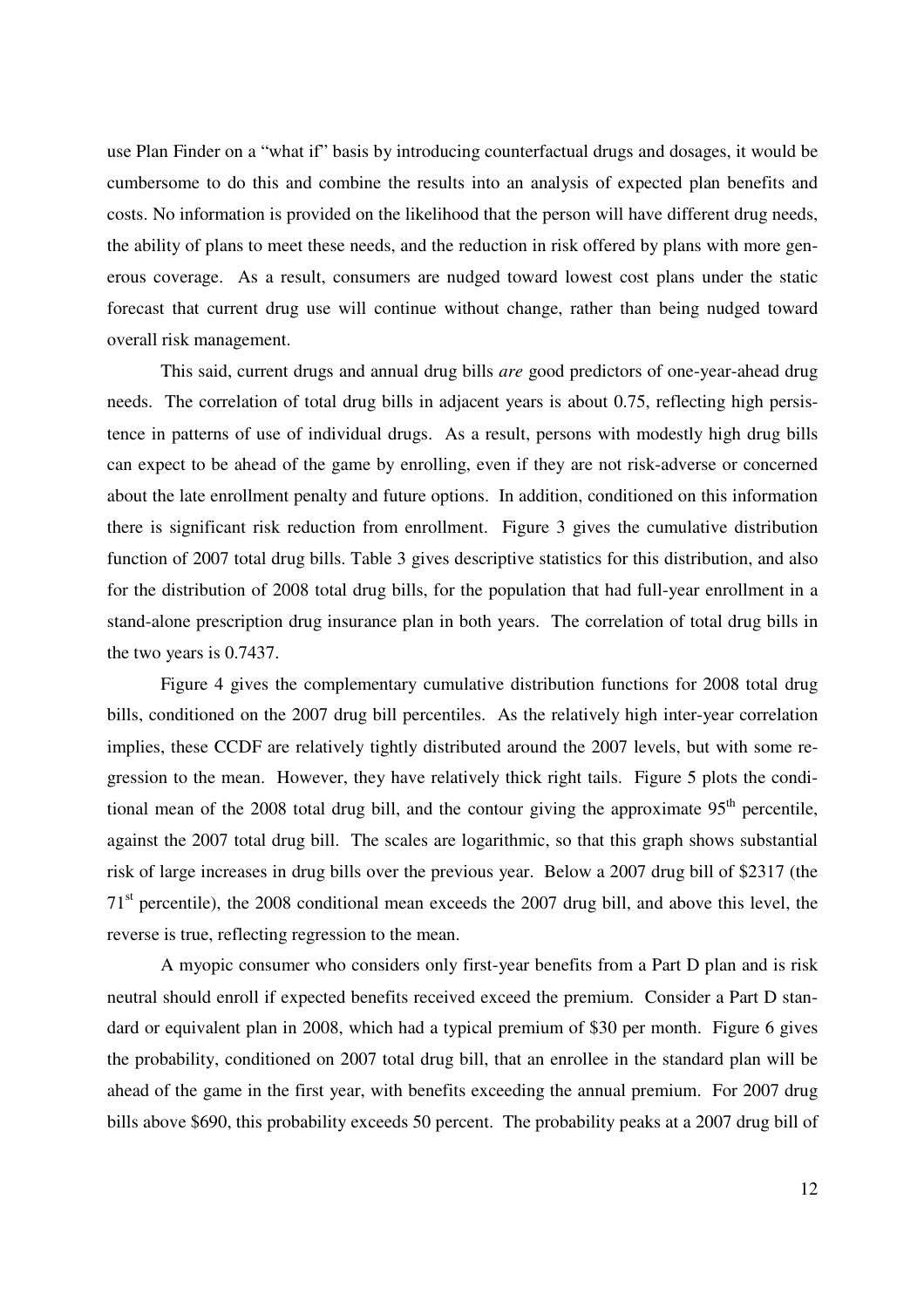about \$5000, and thereafter declines slightly, apparently due to elevated mortality risk for people with very high drug bills. Figure 7 gives the expected cost conditioned on the 2007 total drug bill for non-enrollment, enrollment in a Silver (i.e., standard or equivalent) plan, and enrollment in a Gold (i.e., generic drug coverage in the gap) plan with a premium at the national average of \$63.34 per month. These curves assume that 50 percent of drug costs in the gap are generic. At a 2007 drug bill of \$470, corresponding to a 2008 expected drug bill of \$760, enrollment in a Silver plan breaks even with non-enrollment in terms of expected cost. Then, if risk aversion and an option value for avoiding a late enrollment penalty in future years are not considerations, 19.5 percent of the eligible population is best off not enrolling. At a drug bill of \$3,744 in 2007, corresponding to an expected drug bill of \$3,570 in 2008, the Silver and Gold plans break even in terms of expected cost. Then, the 9.5 percent of the eligible population with the highest 2007 drug bills is best off with a Gold plan. Moreover, if first-year payoff is the only criterion and risk is not a consideration, about 12 percent of those enrolling in Part D plans would choose a Gold plan.

In an earlier analysis of Part D enrollment choices using a national sample of about 2,500 eligible people, Heiss, McFadden, and Winter (2009) found that 23.8 percent of those not automatically enrolled in Part D through retiree plans or Medicaid chose to not enroll. CMS tabulations from the denominator file give 15.1 percent of the eligible population without drug insurance of some creditable form in 2008 – this will translate into a higher percentage of those who are active deciders with a personal choice of whether to enroll and if so what plan to choose; see Table 4. While these rates bracket the 19.5 percent that the simple analysis above would suggest if consumers are myopic and risk-neutral, the actual pattern of non-enrollment was much more random, including many who left money on the table in the first year as the result of their enrollment choice. The earlier finding was that non-enrollment was concentrated among those with low but above-poverty incomes, low education, and relatively low prior drug use. The earlier analysis also found that when the option value of Part D insurance without a late enrollment penalty is taken into account, only a few percent of very old people with little drug use should rationally choose to not insure. Then, the observed rates of non-enrollment indicate that myopia and inattention are significant, and are reducing prescription drug insurance participation rates below levels that are optimal for individuals.

In our Medicare 20 percent sample of all Part D eligible people, Gold plans (combined with the relatively unimportant Platinum plans with full gap coverage) have a 9.4 percent share of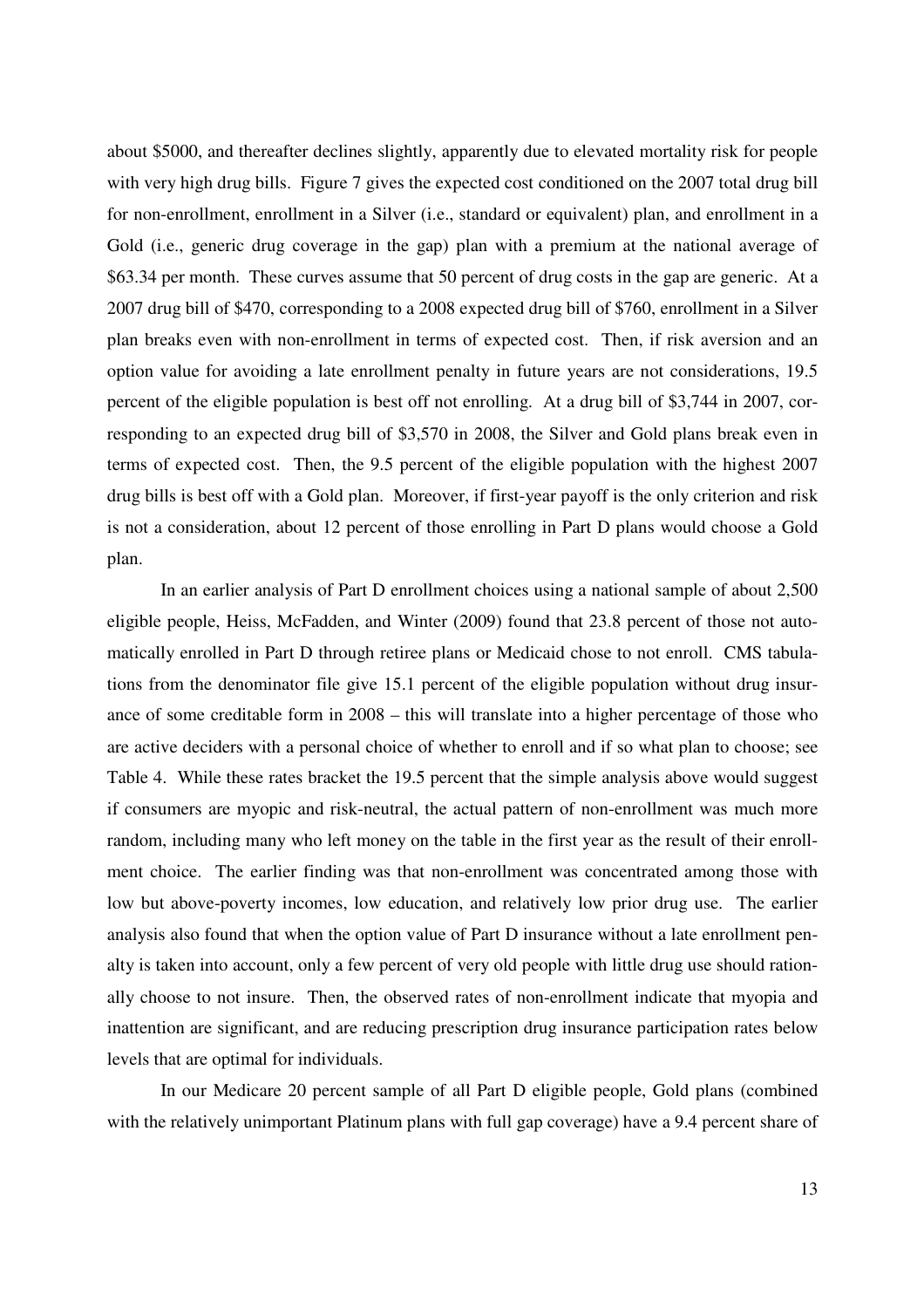those enrolled in Part D plans; see Table  $5<sup>10</sup>$  Thus, Gold plans appear to be slightly undersubscribed relative to their first-year actuarial value. The complexity of the valuation of Silver and Gold plans, the availability of plans at national average premiums, consumer errors in assessing the actuarial value of gap coverage and focus on premium costs over potential benefits, and our assumption on the share of generics in gap purchases are factors that may contribute to this difference in predicted and actual market share. What the numbers indicate is that risk aversion is apparently not strong enough to offset the (perceived) disadvantageous loading of extended benefits.

The analysis above did not condition on the demographic variables available in claims data, gender and age. We find that drug use does vary with these variables, but that conditioned on prior drug use, they have little explanatory power. Thus, further conditioning on these demographic variables does not alter our general conclusions on enrollment.

## **4. Models of plan choice behavior**

In this section, we develop an analytical framework for comparing *ex ante* and *ex post* optimization failures of Part D enrollees, and present results for 2007 plan choices made at the end of 2006 and for 2008 plan choices made at the end of 2007.

#### **4.1 Rational expectations and decisions**

 $\overline{a}$ 

We make the reasonable assumption that at the time of their plan choice at the end of a year for the upcoming year, consumers know the drugs they have used over the current year, their health conditions, and their realized drug bill for the year, and they can calculate from public information (e.g., the CMS Plan finder) the projected CIC for each plan alternative they face and each medicine cabinet they may need. Since the open enrollment periods for 2007 and 2008 were mid-November to mid-December in the preceding year, this is a good but not perfect assumption, as end-of-year events that appear in our information measures may not be predictable by the individual, and no public source including Plan Finder makes it easy to carry through a sophisticated forecast of the likelihood and consequences of changes in health and drug needs. We assume in practice that the information that each consumer has in year  $t-1$ , denoted  $X_{t-1}$ , includes their age

<sup>&</sup>lt;sup>10</sup> Our calculations are based on 253,080 beneficiaries enrolled in Gold and 23,468 enrolled in Platinum plans and 2,936,066 beneficiaries enrolled in Part D stand-alone PDP.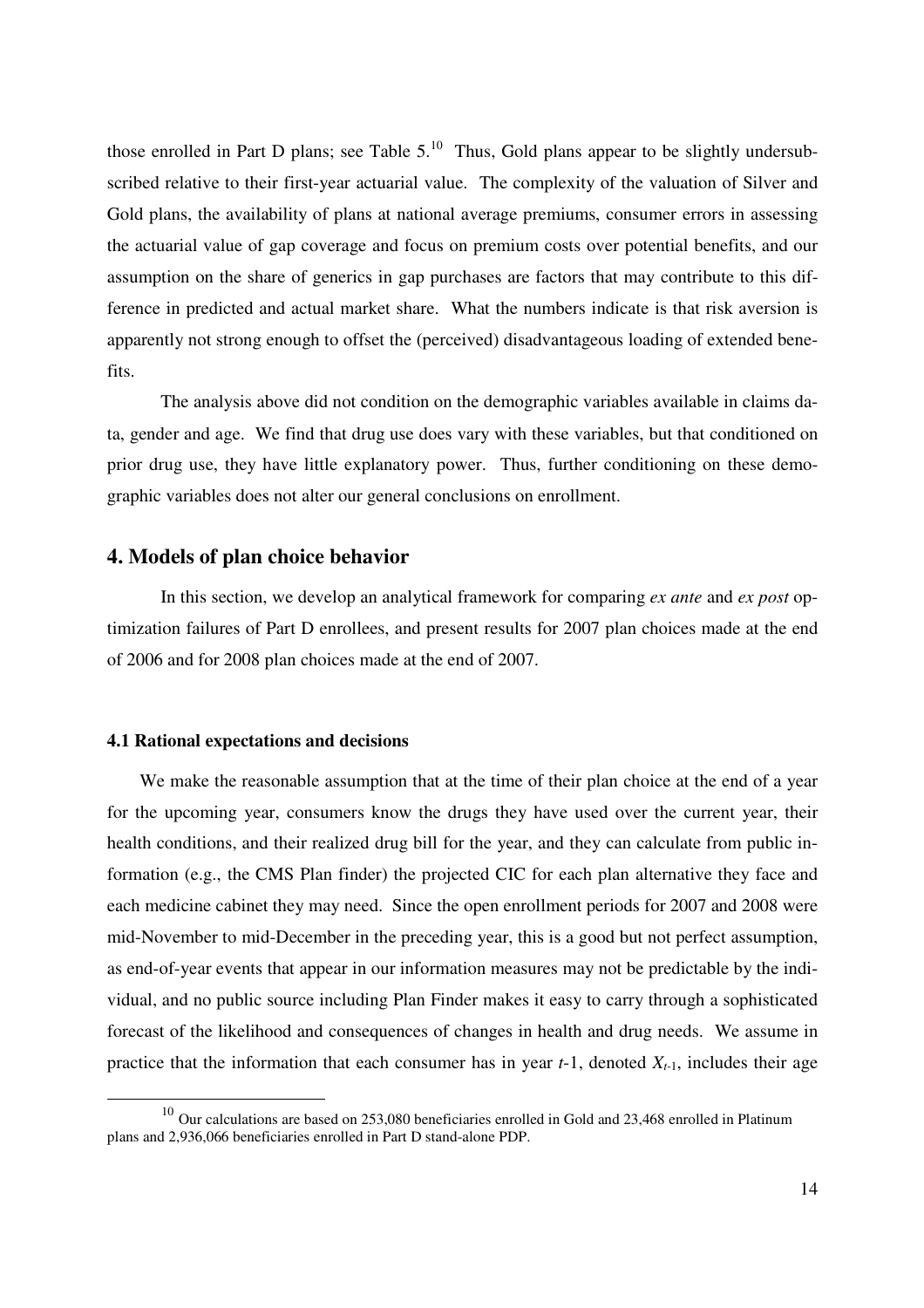and gender, their medicine cabinet (*MCt*-1, a high-dimensional vector that describes all the consumer's prescription claims over the year and includes information on each claim such as national drug code (NDC) and number of days supplied), their end-of-year chronic conditions (based on the CMS Chronic Condition Warehouse (CCW) inventory of chronic health conditions), their risk score for expected drug costs (based on the Hierarchical Condition Code (HCC) used by CMS for risk adjustment), their overall drug bill, their Part D plan (if any), and premium and realized OOP cost (and hence CIC) under this plan.

Each consumer is assumed to have sufficient information, from the CMS Plan Finder or otherwise, to determine the formulary and benefit design mapping, denoted  $CIC_t = FBD(MC_t, k, t)$ , for each Plan *k* available in year *t* in her region<sup>11</sup>, and to have, from peers or otherwise, a personal conditional density  $f(MC_t | k, X_{t-1})$  of year *t* medicine cabinets given year *t*-1 information. From this, we assume that the consumer can deduce the conditional distribution of  $CIC$  in *t* given  $X_{t-1}$ and *k*, and its mean and variance

$$
\mu(k, X_{t-1}) = \sum FBD(MC_t, k, t) f(MC_t | k, X_{t-1}),
$$
  
\n
$$
\sigma^2(k, X_{t-1}) = \sum [FBD(MC_t, k, t) - \mu(k, X_{t-1})]^2 f(MC_t | k, X_{t-1}).
$$

For a consumer with fully rational expectations, the density *f* will be statistically accurate. Consumers with less than fully rational expectations may have densities *f* that are not fully accurate, perhaps because they ignore available conditioning information or because they distort reality.

We assume that consumers have CARA utility functions  $U = (1 - \exp(-\gamma + \alpha CIC_t))/\alpha$ , where γ is a term that can vary across individuals due to variations in wealth and in other risky opportunities, and  $\alpha > 0$  is a coefficient of risk aversion that approaches zero in the limiting case of risk neutrality. Rational consumers are assumed to choose plans k that maximize the expected value of *U*. To a first approximation for  $\alpha$  small, this is equivalent to minimizing a certainty equivalent expected *CIC*,  $\mu(k, X_{t-1}) + \alpha[\sigma^2(k, X_{t-1}) + (\gamma - \mu(k, X_{t-1}))^2]/2$ . This utility formulation ignores the possibility of intertemporal optimization of a discounted stream of utilities. For plan choice, where the consumer is free to reoptimize in each annual open enrollment period, the conditions for separability of the intertemporal problem into a series of one-period decisions are largely

 $\overline{a}$ 

<sup>&</sup>lt;sup>11</sup> In practice, only about 20 percent of Part D enrollees consult Plan Finder, and it is unclear how much information the remainder obtain indirectly.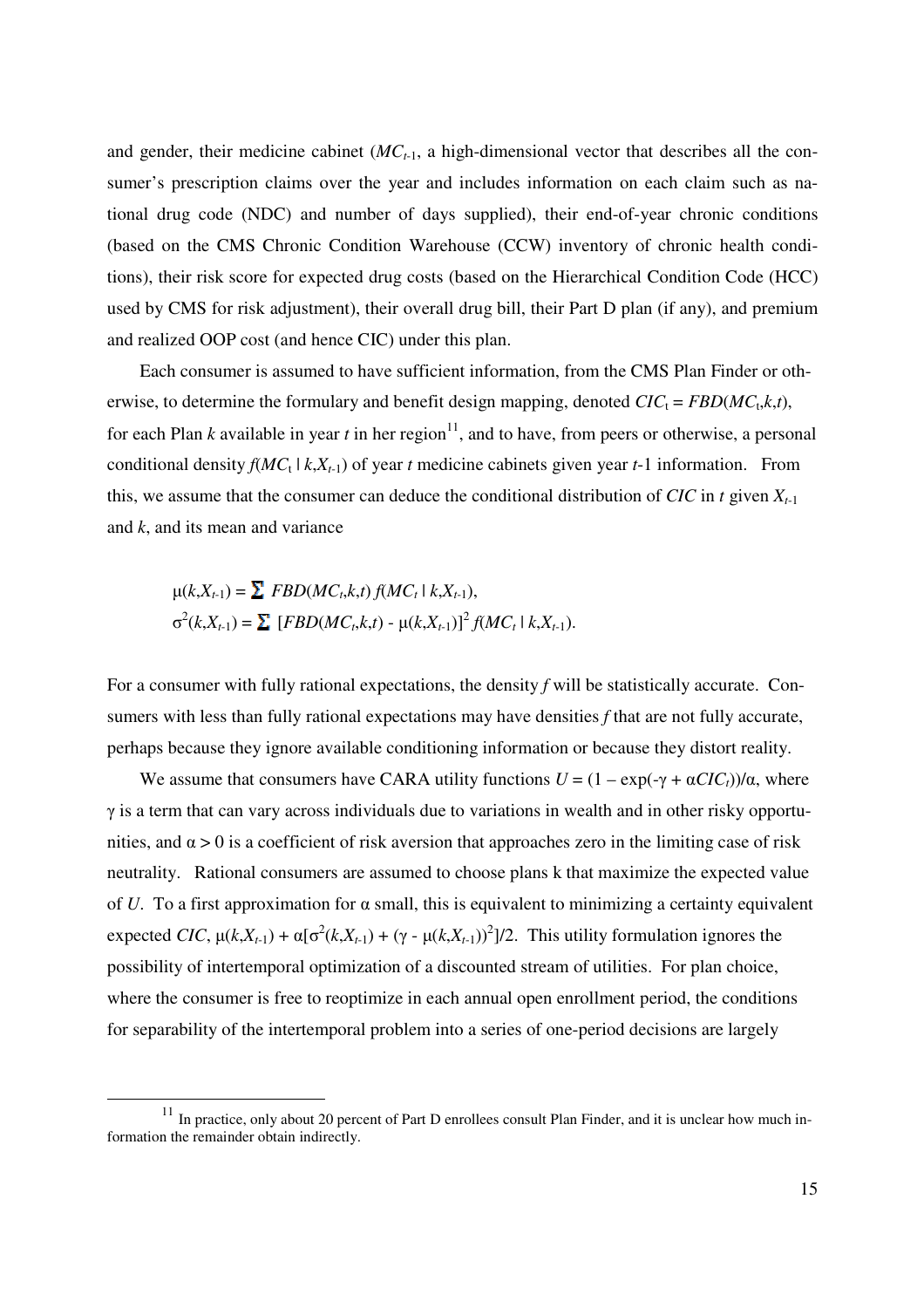met.<sup>12</sup> Note that fully rational choice requires (1) use of all available relevant information to form expectations, (2) statistically realistic processing of information, and (3) plan choice to maximize expected utility. Failure of full rationality could come from violation of any of these conditions, and in general it will be difficult to identify the conditions responsible for failures.

#### **4.2** *Ex post* **and** *ex ante* **optimization errors**

 $\overline{a}$ 

Observed choices and alternatives can be compared *ex post*, the realized costs from the chosen plan against the "what if" calculation of what costs would have been after the fact if the least inclusive cost alternative had been chosen. This allows us to describe consumer "regret" from a choice that in retrospect was not optimal. However, an *ex ante* comparison is more relevant for judging the quality of consumer decision making. This requires comparing expected utility of the observed plan choice with the alternative that maximizes expected utility, conditioned on the information available to the consumer at the time plan choice for the following year is made. This analysis requires specification of the information available to the consumer at the time of decision, and of the formation of expectations regarding the distribution of CIC for each choice alternative. Choosing a plan that fails to maximize expected utility, and the certainty equivalent expected excess cost from this failure, are arguably indications of failure by consumers to protect their self-interest, although factors such as a mismatch of the consumer's actual information and our information assumption, our assumption on utility, our assumptions on the formation and measurement of expectations, plan features known to the consumer and not taken into account in our description of consumer information, such as convenience of pharmacies in the insurer's network, and mistakes that are economically insignificant, may also contribute to behavior that we classify as optimization failures.

First consider *ex post* comparisons. Similarly to Ketcham et al. (2011), we define *ex post excess cost* as the difference between CIC for the chosen plan and the lowest CIC for any available plan, given the realized medicine cabinet. This comparison ignores risk, in effect treating consumers as risk neutral. The *ex post* excess cost is an upper bound on the losses of risk-neutral consumers from non-optimal decisions, but it will not be a tight bound unless the consumer has perfect foresight on drug use in the coming year. More realistic *ex ante* assessments of the qual-

 $12$  Factors that could reintroduce an intertemporal element would be switching costs between plans, leading consumers to prefer plans with good expected long-term performance even if they are not first-year optimal, and non-separable intertemporal preferences in which habit and inertia enter the determination of consumer well-being.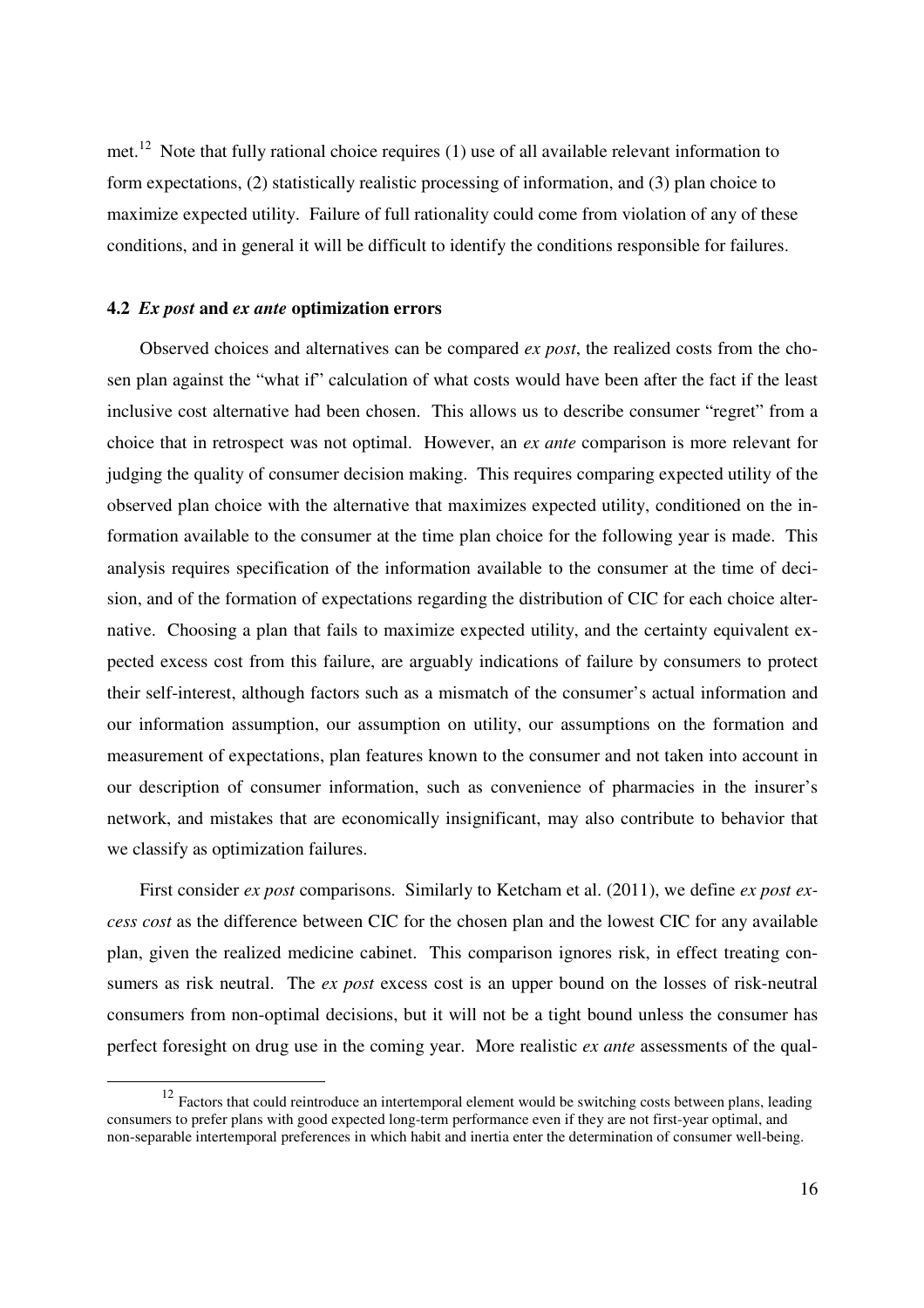ity of consumer decisions reflect their ability to marshal and process the information available at the time they make a plan choice, to assess their own risk preferences and beliefs regarding future drug needs, and to go through a decision-making process that evaluates the utility of alternative plans and picks an optimal plan. This assessment requires consideration of the information available to consumers at the time plan choices are made, the manner in which they form expectations conditioned on this information, and the decision rules they follow given these expectations. We consider several models of information, expectations, and decision rules:

- (1) *Perfect foresight*: In year *t*-1, the consumer forecasts exactly her drug needs in year *t*. This model is of course unrealistic, but it should give a lower bound on excess cost which will be tight only if consumers actually do have perfect foresight.
- (2) *Static*: The consumer chooses the plan that minimizes expected CIC, given the realized drug cabinet in year *t*-1. In effect, drug use in year *t* is expected to be the same as in year *t*-1. Let  $CIC_{Skt} = FBD(MC_{t-1}, k, t)$  denote this static expected CIC, and call it the Plan Finder Predicted CIC (PFPCIC). Brand and generic substitutions are made as described above. This expectations model should have zero excess cost when consumers follow the recommendation of the CMS Plan Finder, except for difference in OOP cost resulting from pharmacy choices (see footnote 9).
- (3) *Diffuse* (or inattentive) *expectations*: The consumer chooses at random among available plans, with equal probability. In effect, all plans in year *t* are believed to have the same expected CIC, insofar as this is considered by the individual, so that economic premiums and OOP costs are irrelevant to choice. The diffuse expectations model should give an upper bound on expected excess cost.
- (4) *Minimum premium*: A related decision rule prescribes that the plan with the *smallest premium* is chosen, in effect all plans are believed to have the same expected OOP costs, insofar as this is considered by the individual.
- (5) *Herding rule*: Another decision rule that ignores CIC and OOP costs is to choose plans randomly, but with probabilities defined by plan market shares. This decision rule can be seen as consistent with herding, or with consumers picking plans because of their familiarity or salience (due to, say, advertising or endorsement by organizations such as AARP). The quality of herding rules depends on whether leader behaviour is opti-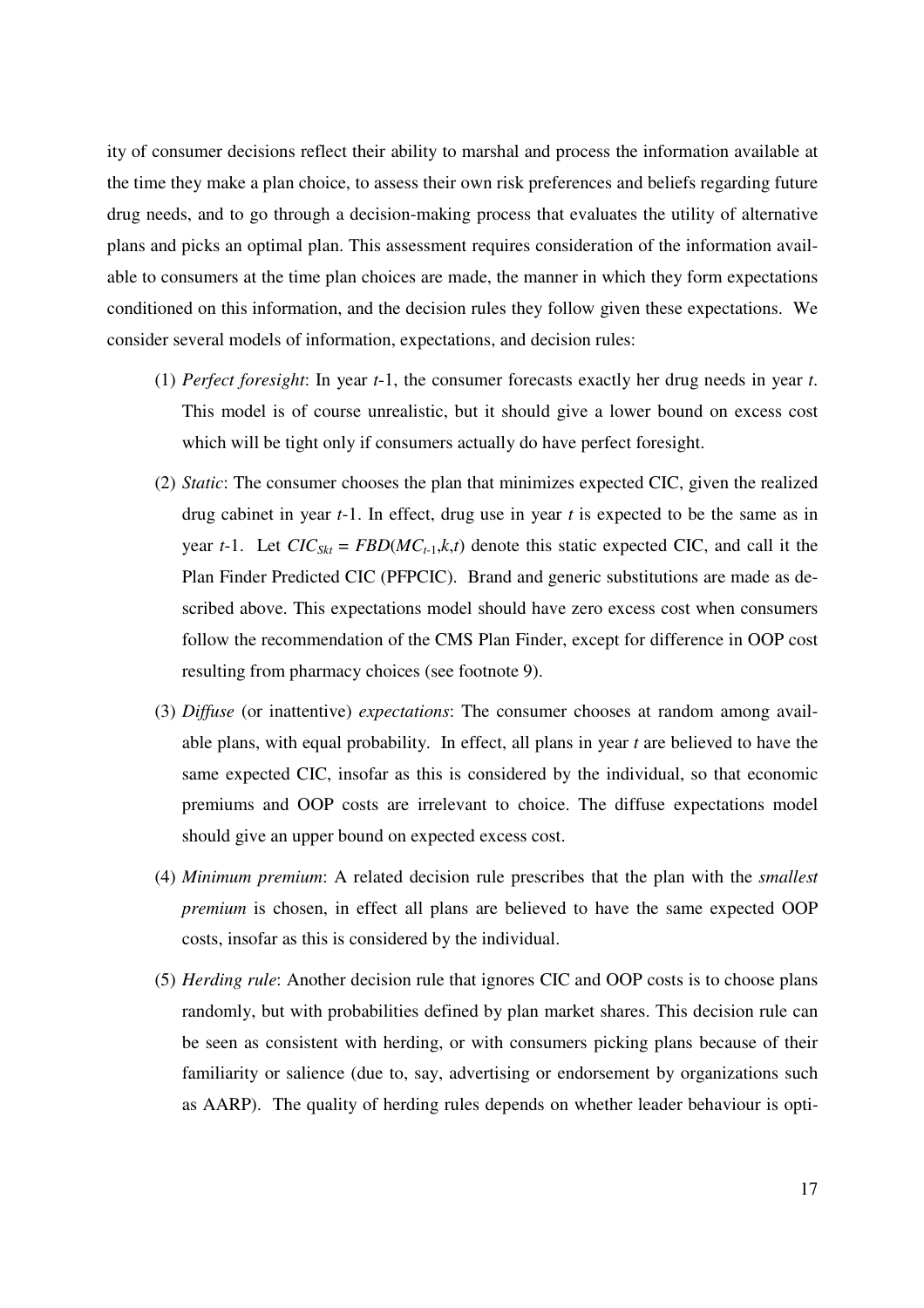mizing, and whether followers have idiosyncratic characteristics that make imitation sub-optimal.

(6) *Rational expectations*: We assume that consumers form rational expectations, statistically realistic forecasts of  $\mu(k, X_{t-1})$  and  $\sigma^2(k, X_{t-1})$ , for relevant information  $X_{t-1}$ , and that they choose a plan *k* to minimize  $\mu(k, X_{t-1}) + \alpha[\sigma^2(k, X_{t-1}) + (\gamma - \mu(k, X_{t-1}))^2]/2$ , the certainty equivalent expected CIC.

The rational expectations model is the ultimate benchmark for "good" consumer decisionmaking in our analysis, but is also richest and computationally most burdensome alternative in that it requires specification of the information in year *t*-1 available to and considered by the individual, and calculation of the conditional forecasts  $\mu(k, X_{t-1})$  and  $\sigma^2(k, X_{t-1})$ . Because of the high dimensionality of  $X_{t-1}$  when it includes  $MC_{t-1}$ , it is impractical to estimate nonparametrically the conditional density  $f(MC_t | k, X_{t-1})$  and use this to estimate directly the moments  $\mu(k, X_{t-1})$  and  $\sigma^2(k, X_{t-1})$ . Instead, we use a "method of sieves" and a one-dimensional "sufficient statistic" for the impact of last year's medicine cabinet to estimate these moments semiparametrically. Our method does not take advantage of the known fine structure of the nonlinear mapping  $CIC_t$  = *FBD*(*MC<sup>t</sup>* ,*k*,*t*), but with sufficient flexibility in the sieve specification we can recover the relevant aspects of this structure from the data. To implement this procedure, we assume first that the static expectation  $CIC_{Skt} = FBD(MC_{t-1}, k, t)$  is a sufficient statistic for the information conveyed by a consumer's prior medicine cabinet  $MC_{t-1}$ , and second that  $CIC_{Skt}$  and a limited number of other demographic and health characteristics in  $X_{t-1}$  influence the conditional density of  $MC_t$  through a single linear index  $H(k, X_{t-1})\beta_{kt}$ , where *H* is a vector of transformations of  $X_{t-1}$  and  $\beta_{kt}$  is a vector of parameters for each plan and year. This implementation is also consistent with an "adaptive expectations" model in which consumers start with the static expectation and adjust toward the CIC for consumers with similar demographic and health attributes.

We consider a number of alternative "rational" decision models with various variables included in  $X_{t-1}$ , as described in Table 6. These variables and transformations are defined as follows:

- 1. PFPCIC (Plan Finder predicted CIC), the static expectation  $CIC_{Skt} = FBD(MC_{t-1}, k, t)$ , appearing in *H* either linearly or in a cubic spline
- 2. Age linear spline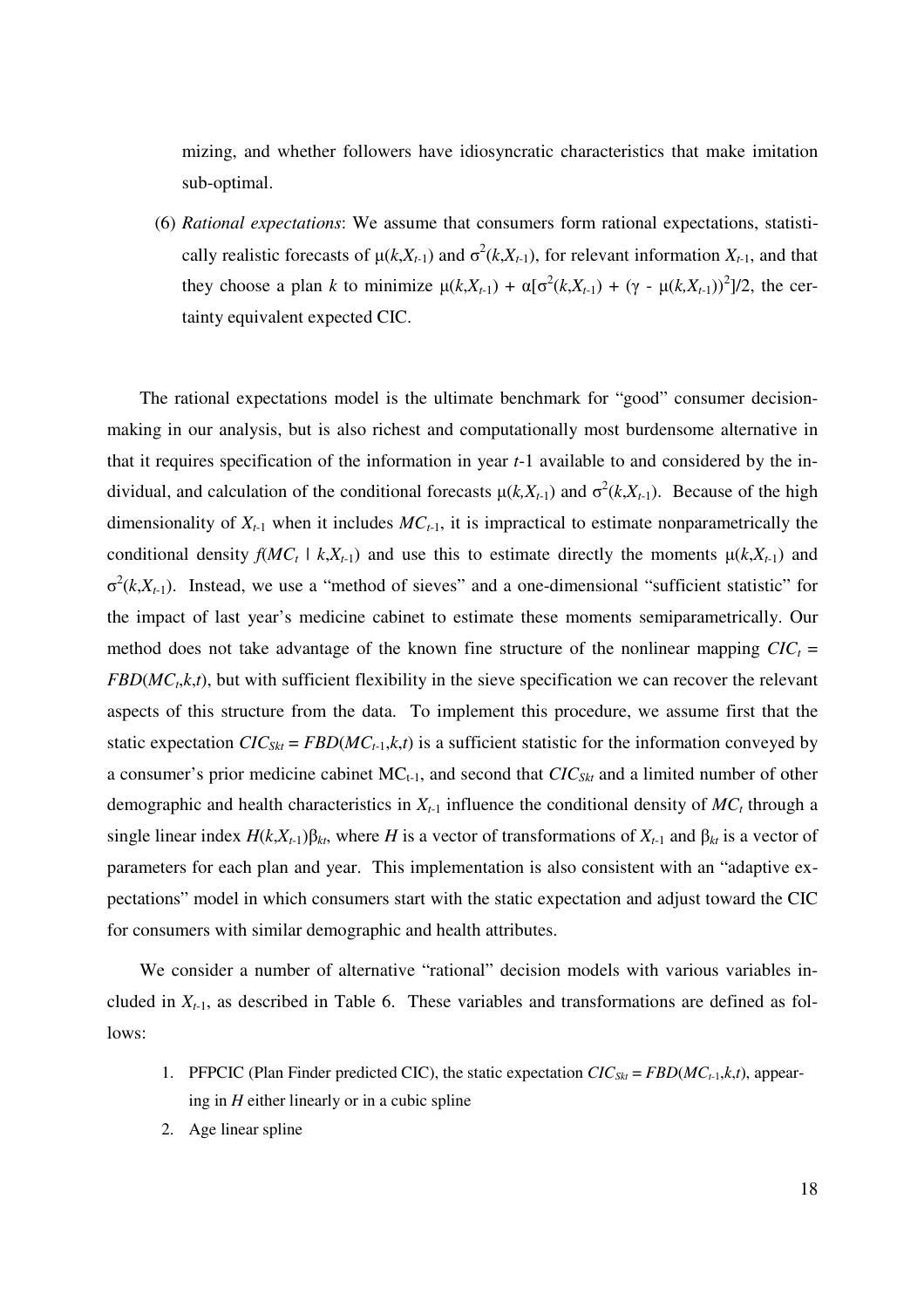## 3. Gender

 $\overline{a}$ 

- 4. CCW, a vector of indicator functions of 22 chronic conditions derived from the Chronic Conditions Warehouse (CCW) as well as HIV/AIDS. The CCW employs algorithms based on International Classification of Disease Version 9 (ICD-9) codes, the type of claim (inpatient, outpatient, physician services, etc.), and the number of claims within a given time period.<sup>13</sup>
- 5. CCW score, equivalent to the Hierarchical Condition Category (HCC) risk score calculated by Center for Medicare and Medicaid Services (CMS). The HCC risk score is a measure of expected drug costs based on diagnosis codes and demographic factors and is used by CMS to adjust Medicare Parts C and D payments to insurance plans.<sup>14</sup>

In each version of  $X_{t-1}$  in the rational decision models we consider, we use the method described above to estimate  $\mu(k, X_{t-1})$ , and  $\sigma^2(k, X_{t-1})$ , and then predict the choice *k* that minimizes the certainty equivalent conditional mean. We have investigated the effect of risk aversion by varying  $\alpha$  in these calculations, but do not find evidence for a significant influence of risk aversion on plan choice. We report results only for the case of risk neutrality,  $\alpha = 0$ .

For any of these expectations models, our primary measure of the quality (loosely speaking) of the consumer's plan choice is the *ex ante* expected excess cost, obtained by taking the difference of the conditional mean (or conditional mean adjusted for risk preference) CIC associated with the chosen plan and the alternative with the lowest conditional mean CIC in year *t,* given the information assumed available at the time of plan choice in *t*-1, and the model of how the consumer processes this information. In the case of the rational expectations model, these means are taken over the sample of individuals with the same information set in *t*-1. In general, one could use kernel or nearest neighbor estimates of these conditional expectations. In the current analysis, we condition only on categorical subpopulations, a simple form of nearest neighbor estimation.

A secondary measure of the quality of consumers' plan choices is the "regret" the consumer will have after the fact, given by the difference of the simulated adjusted CIC for actual

<sup>&</sup>lt;sup>13</sup> The 22 CCW conditions include chronic obstructive pulmonary disease and brochiectasis, depression, diabetes, glaucoma, heart failure, hip/pelvic fracture, hyperlipidemia, hypertension, ischemic heart disease, osteoporosis, rheumatoid arthritis/osteoarthritis, stroke/transient ischemic attack, breast cancer, colorectal cancer, prostate cancer, lung cancer, and endometrial cancer. For detailed information on the construction of the chronic conditions, see www.ccwdata.org/cs/groups/public/documents/document/ccw\_conditioncategories2011.pdf We code the presence of each chronic condition as of December 31 of the year that plan choices are made.

<sup>&</sup>lt;sup>14</sup> For more information on the construction of the HCC score, see http://www.cms.gov/Medicare/Health-Plans/MedicareAdvtgSpecRateStats/Risk\_adjustment.html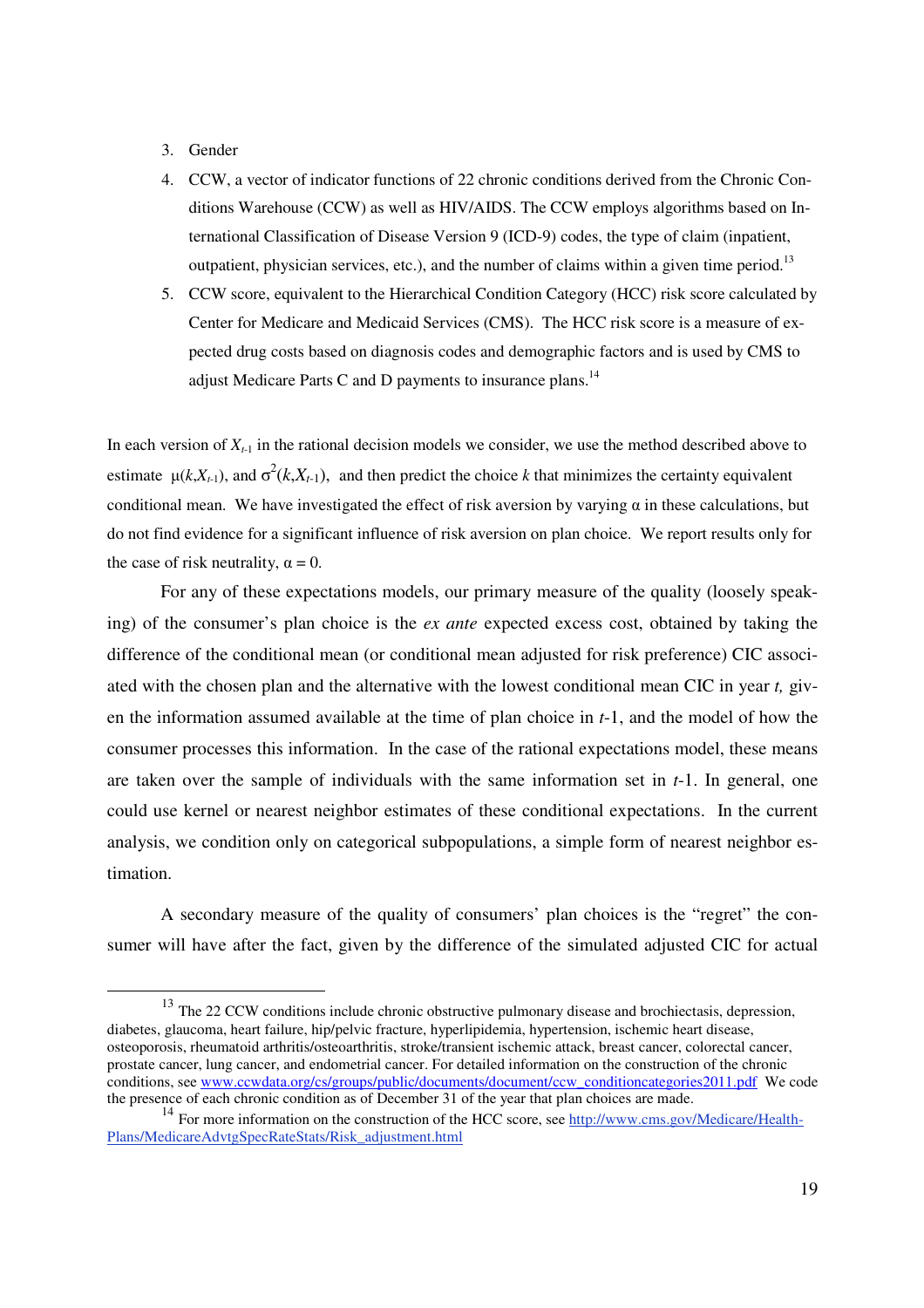plan choice for year *t* less the simulated adjusted CIC for the optimal plan choice for year *t* obtained from *ex ante* optimization with a specified expectations model, both evaluated at the actual year *t* medicine cabinet. This is a *retrospective excess cost* for the specified *ex ante* optimal choice. This is an imperfect criterion for judging decision-making quality, except in the case of perfect foresight, as it replaces the *ex ante* difference in expectations with the difference of the CIC under the chosen and *ex ante* best plan, evaluated at the realized 2007 or 2008 medicine cabinets which are random draws from the empirical distributions of expected CIC. However, this measure averaged over a subpopulation with the same *ex ante* information will coincide with the full *ex ante* excess cost measure under rational expectations, so that across subpopulations with different information sets, these measures will be highly correlated. The retrospective excess cost will also provide a measure of "realized pain" that may influence the attention that consumers pay to their Part D plan choices, and may nudge them to consider switching plans.

Summarizing, we have three valuation criteria, *ex post* excess cost, *ex ante* expected excess cost, and retrospective excess cost; and in addition to the benchmark perfect expectations model, thirteen expectations models: static, diffuse, minimum premium, herding, and nine variants of the rational model with various specifications of the conditioning information  $X_{t-1}$ .

## **4.3 Results**

All simulations reported in this sections are conducted for the entire working samples of 2007 and 2008 (data from 2006 is used to construct the *t*-1 variables that serve as state variables in the decisions made at the end of year *t*-1 for year *t*). Due to the large samples, statistical sampling errors are negligible, and are not reported.

We begin by characterizing optimal plan choices *ex post*. Table 7 reports the sample proportions of simulated plan choices (given data for *t*-1) that are *ex-post* optimal after the year *t* medicine cabinet has been realized. It also reports the sample proportion of individuals whose actual plan choice is better *ex post* than the plan choices predicted by our simulated decision rules. The top panel ignores drug substitution, the bottom panel implements drug substitution as discussed earlier. First, we observe that the plans that individuals chose for 2007 and 2008 were rarely *ex post* optimal – only 5.8 percent in 2007 and 7.4 percent in 2008. Taking account drug substitution, these numbers change slightly. In general alternatives to a chosen plan will have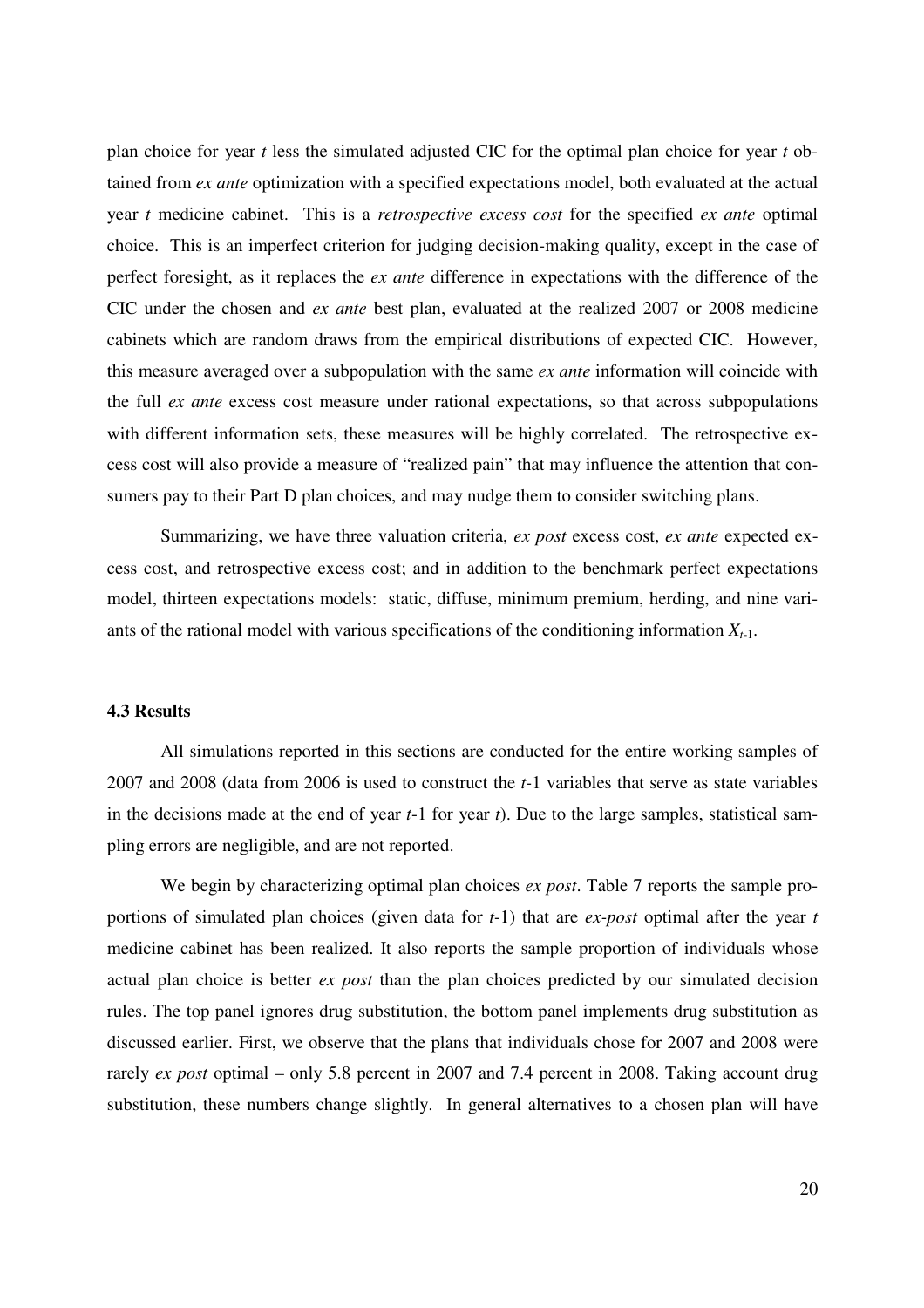lower cost if substitutions are assumed, but there can be exceptions when a drug is in the alternative plan formulary, but on a higher tier than in the chosen plan formulary, or when a drug in the chosen plan is much more expensive than the least cost therapeutic equivalent in this plan. A decision rule based on static expectations – essentially, following the strategy used by the CMS Plan Finder – does much better: The sample proportion of individuals who would have chosen the *ex post* optimal plan if they followed that rule is 41.7 percent in 2007 and 46.0 percent in 2008 without drug substitution; with drug substitution these numbers are 60.3 percent and 54.6 percent for 2007 and 2008, respectively. Interestingly, none of rational expectations rules does better by this criterion than following the static rule. This holds both without and with drug substitution. Rational models that include PFPCIC in  $X_{t-1}$  must by construction do at least as well as PFPCIC alone in terms of the criterion of minimizing expected CIC, implying that the gain from these rational models comes primarily from shrinking the upper tail of the conditional distribution of CIC. However, the additional gain is small compared to the gain from moving from actual to optimal choices under static expectations.

Next, we turn to actual choices. Corresponding to the numbers just mentioned, most individuals could have done better by following one of the rules we considered – those who show up in the "worse than" columns of the table. With a simple rule such as "pick the plan with the smallest premium", 68.3 percent (2007) and 71.1 percent (2008) could have done better. Even by picking a plan randomly, about a quarter could have done better than with the plan they actually have chosen. These numbers are for the case without drug substitution and even higher with drug substitution. One immediate interpretation is that individuals are willing to pay higher premiums for features of plans that do not enter our cost calculation, such as convenience. It will be easier to assess this interpretation by looking at the monetary losses implied by not choosing plans optimally or at least by some simple rule such as "pick the lowest premium". We turn to this analysis in Tables 8 and 9.

An upper bound on the losses an individual incurs by not choosing her plan optimally is given by comparing the total cost of the chosen plan, and of the plans predicted by our hypothetical decision rules, with the cost that obtains for the plan chosen under perfect foresight. These numbers are reported in Table 8. At the mean over our working sample, these losses are, for the actually chosen plan, \$399 and \$435 dollars in 2007 and 2008, respectively. Medians are lower at \$249 and \$327. To put this into perspective, the median loss as a percentage of realized CIC is 27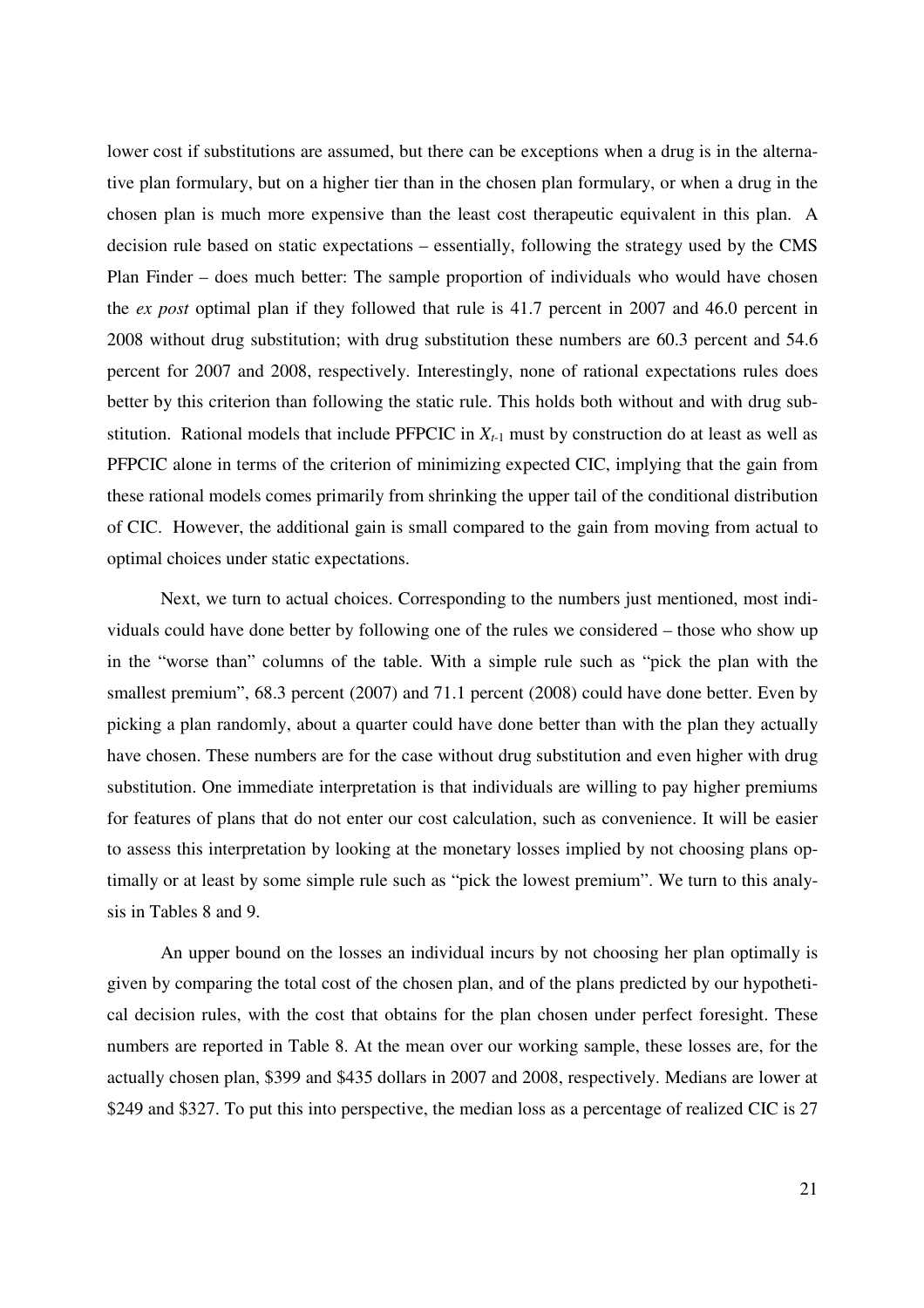percent in 2007, and the mean loss is 30 percent. These are substantial numbers, but of course perfect foresight is only an abstract benchmark. Among the hypothetical decision rules we consider, the diffuse decision rule (random plan choice) and the herding rule generate higher losses at the mean and the median. All other decision rules imply smaller losses relative to perfect foresight than actual choices. Again, the static rule that conditions only on the current year's medicine cabinet when making plan choices for the next year implies surprisingly small losses of \$137 and \$105 at the mean, and \$24 and \$16 at the median (all without drug substitution). These low numbers are explained, in part, by the fraction of individuals with zero or low drug expenditures in both years. For example, just over 1 percent of beneficiaries have zero claims, over 9 percent of beneficiaries have claims totalling less than \$100 in out-of-pocket costs, and almost a quarter paying less than the deductible. With drug substitution, the simulated losses incurred by following our hypothetical decision rules are even smaller, and zero at the medium for the static decision rule. Overall, the diffuse and herding rules do rather poorly – choosing one's prescription drug plan randomly certainly is not a good idea. The rational decision rules generate losses relative to perfect foresight at about the order of magnitude of the static decision rule.

Finally, Table 9 reports means and medians of the distribution of savings that the individuals in our working samples could have realized *ex post* by following our hypothetical decision rules rather than their actual decision rule. (The numbers reported for the perfect foresight rule are the same as in Table 8.) Again, the static decision rule fares well: On average, individuals could have saved \$261 or \$330 in 2007 and 2008, respectively, had they picked the plan that is optimal given previous year's drug cabinet (i.e., if they followed the strategy used by Plan Finder). Medians are lower at \$159 and \$242 but still sizeable. In 2007, this translates into savings of 20 percent of the actual CIC for the mean and 18 percent for the median. Allowing for drug substitutions increases these hypothetical savings dramatically to \$579 (2007) and \$438 (2008) at the mean; medians are again lower. Even a simple "minimum premium" decision rule would have resulted in savings of above \$100 per year on average. As before, the rational decision rules do, overall, as well as the static rule – some slightly better, some slightly worse. The conclusion here is that following a rather sophisticated decision rule that requires a rational expectations prediction of future drug costs does not, in this particular market, bring systematic monetary and thus utility gains, even if one excludes the potentially large costs associated with making such predictions.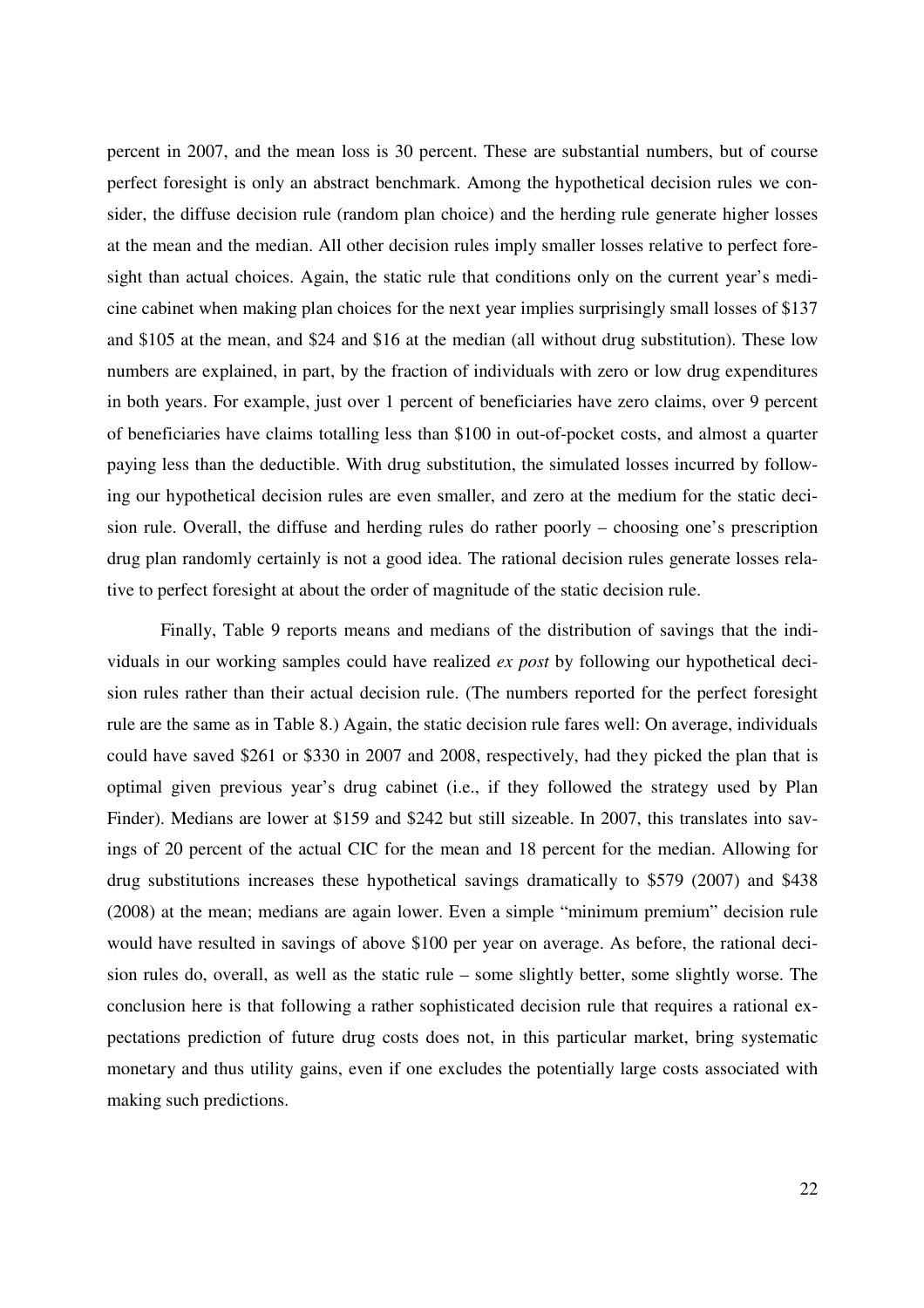Another important result of these simulations is that the monetary costs associated with the plans the individuals in our sample chose, relative not only to the perfect foresight decision, but also relative to the simple static rule are substantial – about \$159 and \$242 at the median in 2007 and 2008, even if one does not allow for drug substitution (with which they would be around \$300 in both years). It is hard to reconcile these monetary losses—about 12 percent and 25 percent of realized CIC with and without drug substitution, respectively, in 2007—with just the implicit decision costs associated with using a tool such as Plan Finder. In fact, Medicare might take a lesson from Geico's popular advertisement for its car insurance: "12 minutes with Plan Finder could save you 12 percent or more on your prescription drugs." As suggested above, another interpretation is that individuals value plan features other than those we consider in our analysis, such as convenience and customer service.

This brings us to our final question: What predicts individuals' actual plan choices? To answer this question, we ran multinomial logit models in which the chosen plan is the dependent variable. The choice set is the set of all (30-50 or so) plans in the corresponding Medicare region (the number of available plans is around 40 but varies between regions). For computational reasons, we ran these regressions on a 5 percent random sample of our 2007 and 2008 working samples, and then used a one-step linearization to obtain our estimators. The results are shown in Tables 10a and 10b for 2007, and 2008, respectively.<sup>15</sup> The plan-specific explanatory variables are the plan premium and additional variables that capture expected costs, computed under the rules we just discussed.

We begin with the 2007 results (Table 10a). The first specification (column 1) contains only the plan premium, the CIC associated with the plan, and the PFPCIC – that is, it corresponds to the static decision rule where predictions of next year's drug costs are conditioned on the drugs used in the current year. All three variables are highly statistically significant (not surprising given the sample size) and have negative signs. The pseudo  $R^2$  measure of determination is 0.028.

The remaining 18 specifications (columns 2–19) include each of the 9 rational expectations CIC predictions, where the specific expectations models are those described in Table 6 above. For each of the 9 CIC measures, we estimated one specification that includes the premium, the predicted CIC and the variance of the predicted CIC, and a second specification that

 $\overline{a}$ 

<sup>&</sup>lt;sup>15</sup> The numbers of observations reported in these tables refer to the number individual-plan combinations. They vary slightly between different specifications because of missing values in some variables that are used to construct the predictors.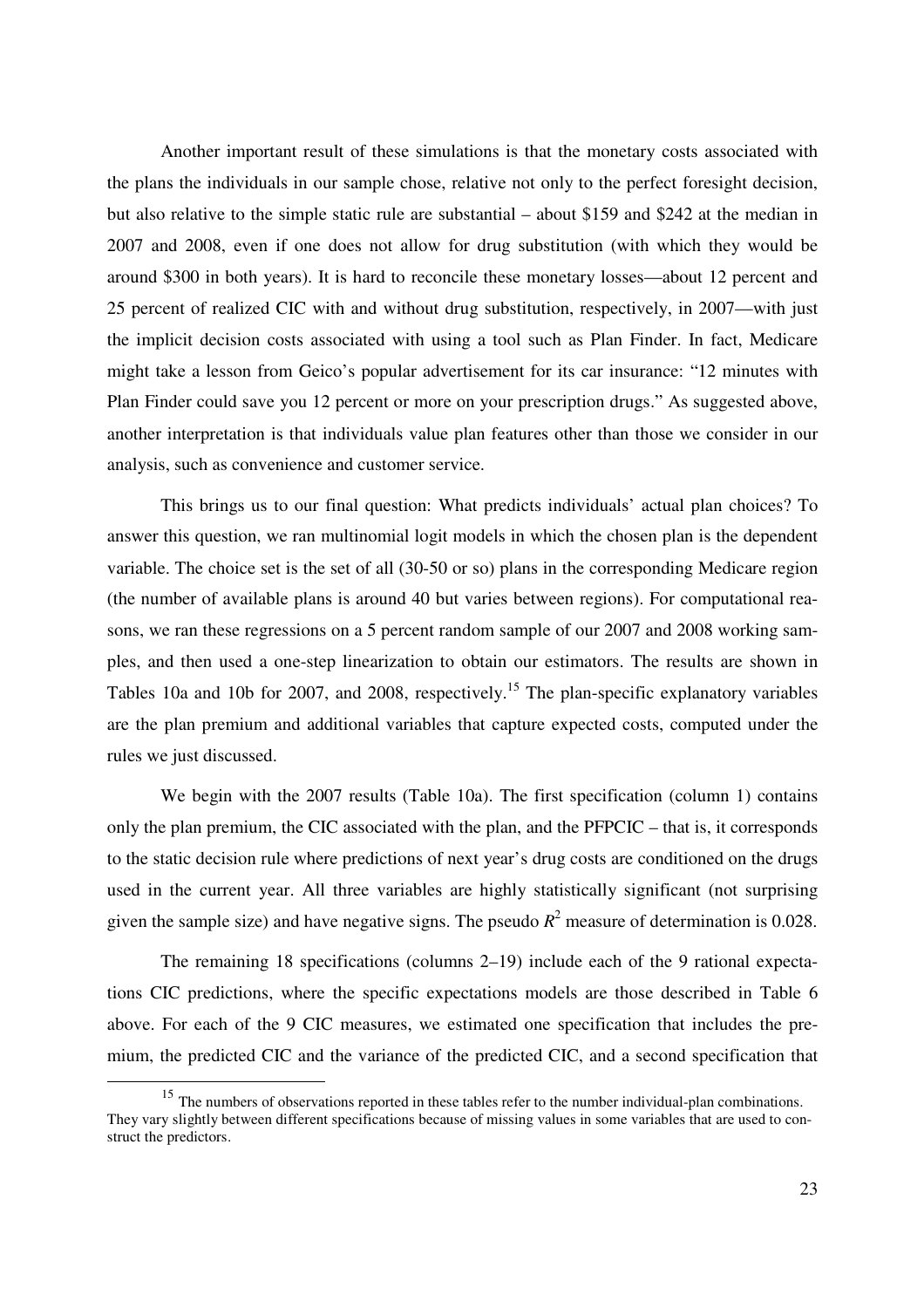includes current CIC in addition. Other than the variance measure, whose effect is not always statistically significantly different from zero at the 1 percent level, all other predictors are highly statistically significant in all specifications. As one would expect, the premium and (where included) current CIC always have a negative effect on the probability of choosing a plan (and the magnitudes of these effects are stable across the different specifications).

There are three specifications that have pseudo  $R^2$  measures that are noticeably larger than those of the baseline and most other specifications (around 0.033 compared to 0.028 in the baseline specification). These are all specifications that include current CIC; the rational-expectations predictions of the CIC in these specifications come from models "rational 1", "rational 6", and "rational 7" – the models that use only sex and age splines, the CCW score alone, and the CCW score together with CCW conditions to predict the CIC. The other specifications which are based on rational expectations predictions that condition on the PFPCIC do not bring an improvement in explanatory power of the predictive regressions.

The results for 2008 (Table 10b) are similar overall. Note that every coefficient reported in the table is statistically significant at the 1 percent level. The sizes of the coefficients for the premium are smaller than those in the regressions for 2007, and they change their sign between specifications. However, note that in these regressions, PFPCIC and predicted CIC are included. By definition, these also include the premium. So the coefficient of the premium captures the *additional* effect, which explains the sign change. Most importantly, as in the 2007 regressions, the largest pseudo  $R^2$  values are obtained for the specifications that use predicted CICs based on the rules "rational 1", "rational 6", and "rational 7".

## **5. Conclusions**

This paper shows that there is potentially great scientific benefit in using the detailed information on health, drug use, Part D plan choice, premiums, and OOP costs in Medicare A, B, D claims data. To deal with the inability to link encrypted plan information in the Part D claims data to CMS public files on plan characteristics, we have constructed empirical formularies and benefit designs using data from the sub-sample of individuals enrolled in each plan. This effort is successful in reproducing the OOP costs of chosen plans, and appears to be valid for calculating the CIC for both chosen and alternative plans.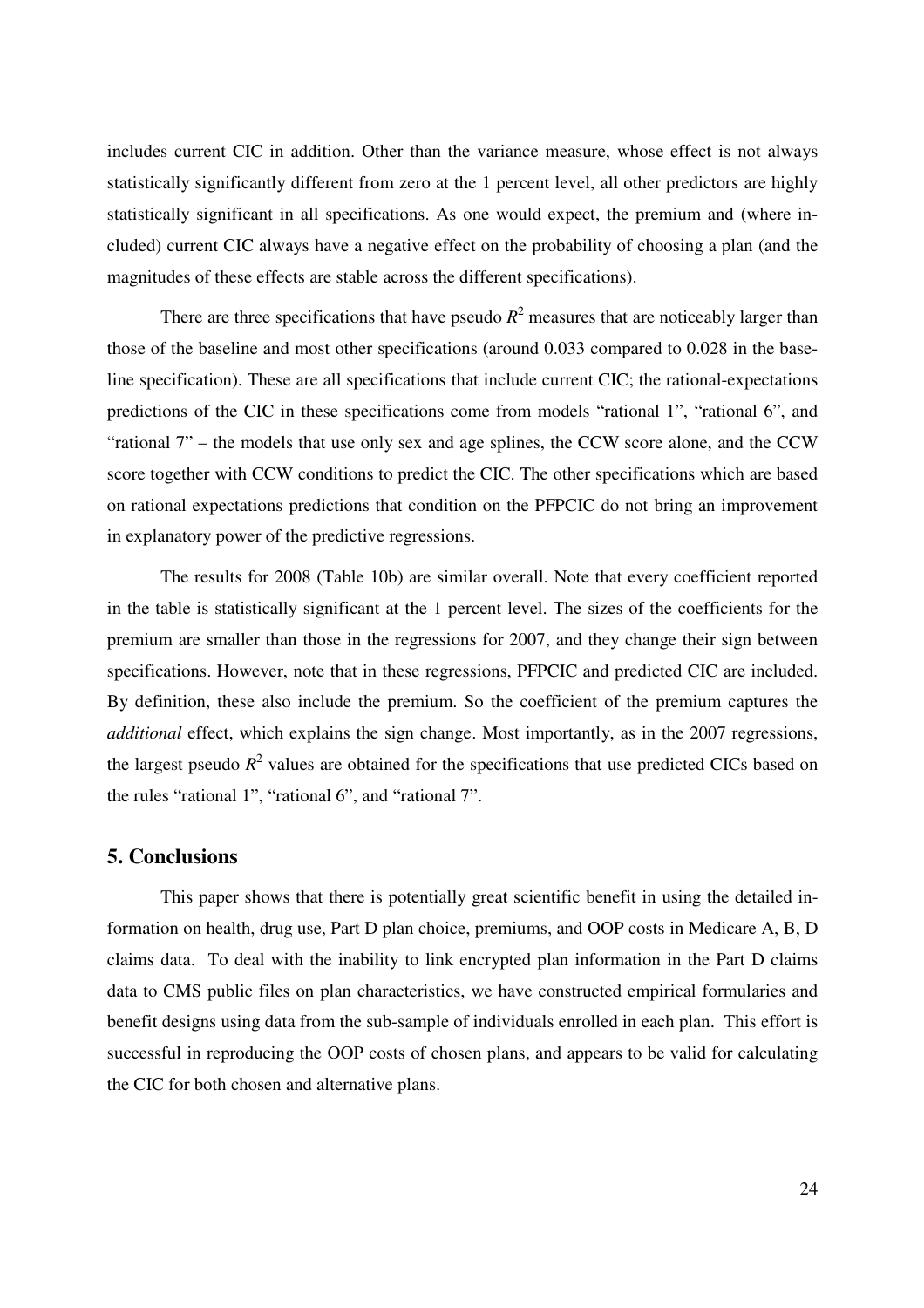Our analysis of enrollment and choice between levels of plan generosity suggests that the share of eligible consumers without drug insurance is in the range one would expect if risk reduction and the option value of avoiding late enrollment penalties in the future are ignored and the only criterion is whether enrollment is first-year actuarially favorable. In choice between Silver (e.g., standard) and Gold (e.g., generic gap coverage) plans, the evidence is that consumers are undersubscribing to Gold plans. This result is consistent with the finding by others (*inter alia*, Abaluck and Gruber, 2011) that consumers pay more attention to premiums than to benefit generosity, so that they are nudged toward low-premium standard or equivalent plans.

Calculations of the *ex post* costs for all available plans, without and with drug substitution, and of the optimal choices under various expectations models and decision rules for each individual, suggest that less than 10 percent of individuals enrolled in plans that are *ex post* optimal with respect to consumer inclusive cost (premiums and co-payments). Relative to the benchmark of a static decision rule, similar to the Plan Finder provided by CMS, that conditions next year's plan choice only on the drugs consumed in the current year, enrollees lost about \$300 per year, on average. While these losses are rather modest when compared to the losses associated with not enrolling at all, an issue we have studied extensively in earlier research, they are difficult to reconcile with decision costs alone. It appears that a sizeable fraction of consumers either value plan features that are not reflected in total cost, or else do not optimize effectively. Our results then do not support the proposition that consumers can make and benefit from good choices in private health insurance markets, and direct health care resources to their best use.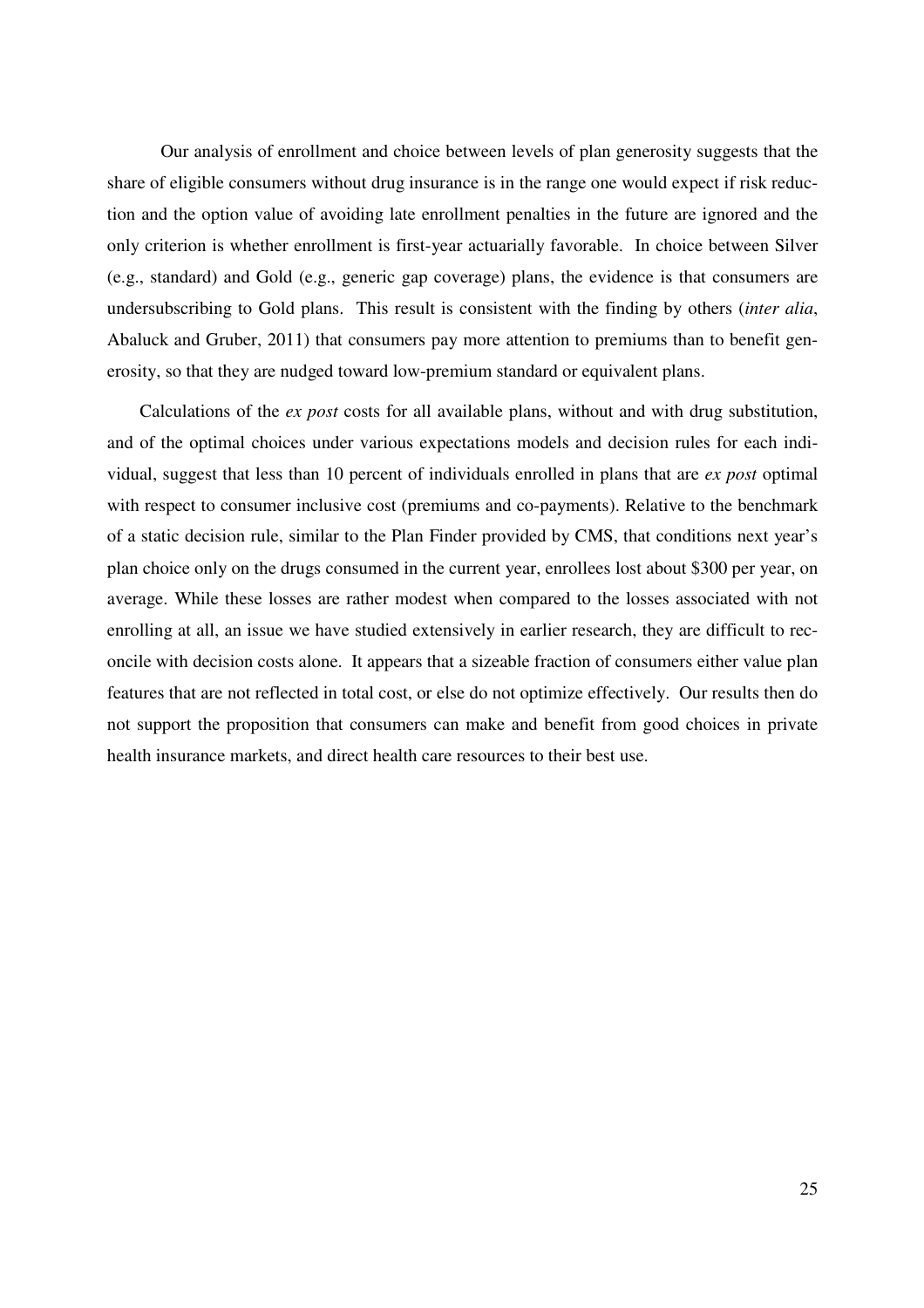# **References**

Abaluck, J. T. and J. Gruber (2011): Choice inconsistencies among the elderly: Evidence from plan choice in the Medicare Part D program. American Economic Review, 101, 1180–1210.

Bach, P. B. and M. B. McClellan (2005): A prescription of a modern Medicare program. New England Journal of Medicine, 353, 2733–2735.

Bach, P. B. and M. B. McClellan (2006): The first months of the prescription-drug benefit: A CMS update. New England Journal of Medicine, 354, 2312–2314.

Buntin, M. B., C. Damberg, A. Haviland, K. Kapur, N. Lurie, R. McDevitt, and M. S. Marquis (2006): Consumer-directed health care: Early evidence about effects on cost and quality. Health Affairs, 25, w516–w530.

Centers for Medicare and Medicaid Services (2005): Instructions for the Part D payment demonstration. Technical report, Centers for Medicare and Medicaid Services (CMS), Washington, DC.

Centers for Medicare and Medicaid Services (2012): Statistical Supplement. Available at: https://www.cms.gov/MedicareMedicaidStatSupp/ (Accessed January 21, 2012).

Congressional Budget Office (2004): A detailed description of CBO's cost estimates for the Medicare prescription drug benefit. Technical Report, Congressional Budget Office (CBO), Washington, DC.

Cutler, D. M. and S. J. Reber (1998): Paying for health insurance: The trade-off between competition and adverse selection. Quarterly Journal of Economics, 113(2), 433–466.

Cutler, D. M. and R. J. Zeckhauser (2000): The anatomy of health insurance. In A. J. Culyer and J. P. Newhouse (Eds.), Handbook of Health Economics, Volume 1, 563–643. Amsterdam: Elsevier.

Domino, M. E., S. C. Stearns, E. C. Norton, and W.-S. Yeh (2008): Why using current medications to select a Medicare Part D plan may lead to higher out-of-pocket payments. Medical Care Research and Review, 65(1), 114–126.

Duggan, M., P. Healy, and F. Scott Morton (2008): Providing prescription drug coverage to the elderly: America's experiment with Medicare Part D. Journal of Economic Perspectives, 22(4), 69–92.

Engelhardt, G. V. and J. Gruber (2011): Medicare Part D and the financial protection of the elderly. American Economic Journal: Economic Policy, forthcoming.

Frank, R. G. and J. P. Newhouse (2007): Mending the Medicare prescription drug benefit: Improving consumer choices and restructuring purchasing. Discussion Paper No. 2007-03, The Hamilton Project, Brookings Institution, Washington, DC.

Goldman, D. P. and G. F. Joyce (2008): Medicare Part D: A successful start with room for improvement. Journal of the American Medical Association, 299(16), 1954–1955.

Goldman, D. P., G. F. Joyce, J. J. Escarce, J. E. Pace, M. D. Solomon, M. Laouri, P. B. Landsman, and S. M. Teutsch (2004): Pharmacy benefits and the use of drugs by the chronically ill. Journal of the American Medical Association, 291(19), 2344–2350.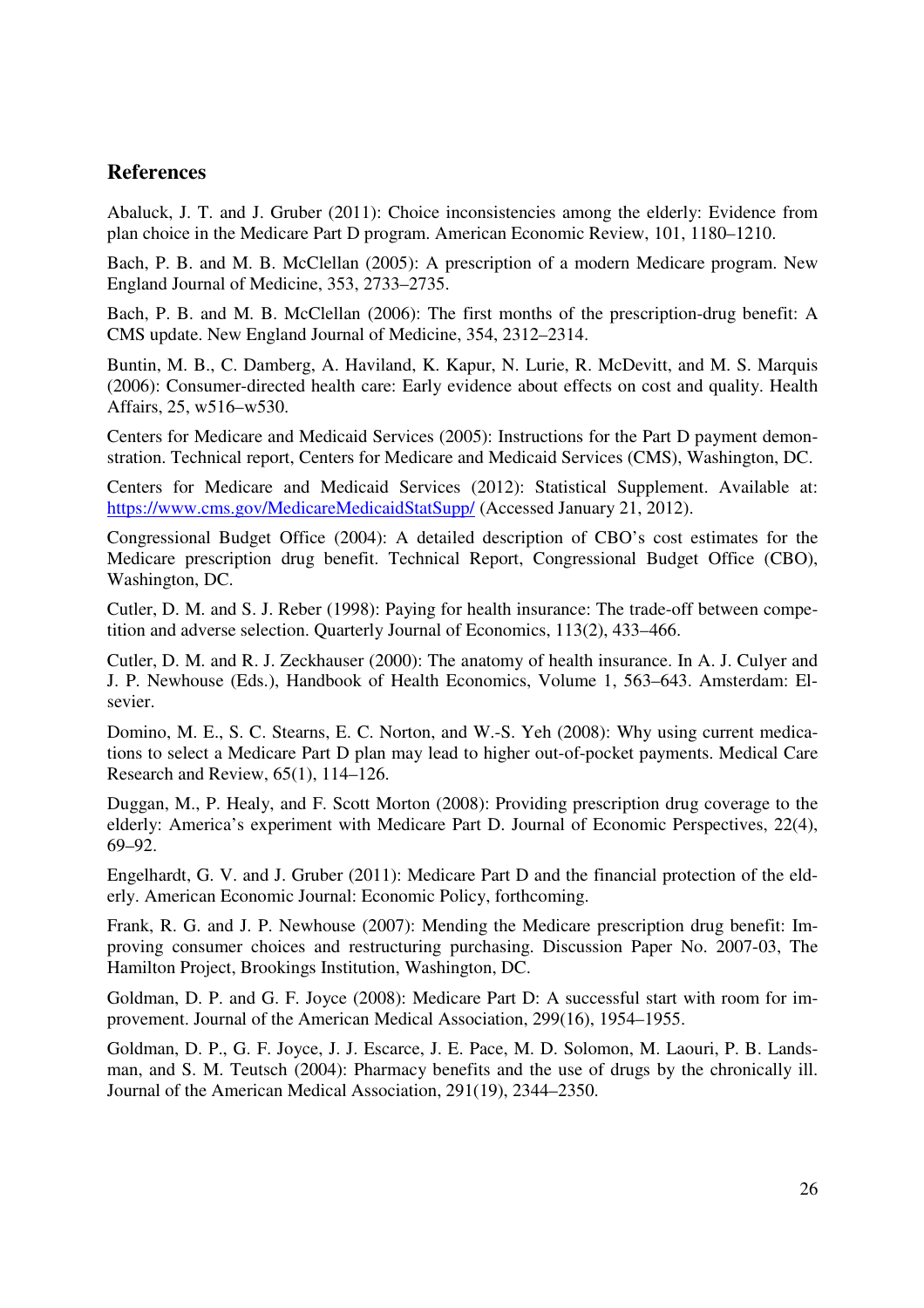Goldman, D. P., G. F. Joyce, and W. B. Vogt (2011): Part D formulary and benefit design as a risk steering mechanism. American Economic Review, Papers & Proceedings, 101(3), 382–386.

Goodman, J. (2006): Consumer directed health care. Policy Brief 2006-PB-20, Networks Financial Institute, Indiana State University.

Gruber, J. (2008): Covering the uninsured in the United States. Journal of Economic Literature, 46, 571 –606.

Heiss, F., D. McFadden, and J. Winter (2006): Who failed to enroll in Medicare Part D, and why? Early results. Health Affairs, 25, w344–w354.

Heiss, F., D. McFadden, and J. Winter (2009): Regulation of health insurance markets: Lessons from enrollment, plan choice, and adverse selection in Medicare Part D. NBER Working Paper No. 15392.

Heiss, F., D. McFadden, and J. Winter (2010): Mind the gap! Consumer perceptions and choices of Medicare Part D prescription drug plans. In D. A. Wise (Ed.), Research Findings in the Economics of Aging, 413–481. Chicago and London: Chicago University Press.

Heiss, F., D. McFadden, and J. Winter (2011): The demand for Medicare Part D prescription drug coverage: Evidence from four waves of the Retirement Perspectives Survey. In D. A. Wise (Ed.), Explorations in the Economics of Aging, 159–182. Chicago and London: Chicago University Press.

Ketcham, J. D., C. Lucarelli, E. J. Miravete, and M. C. Roebuck (2011): Sinking, swimming, or learning to swim in Medicare Part D. American Economic Review, forthcoming.

Kling, J. R., S. Mullainathan, E. Shafir, L. Vermeulen, and M. V. Wrobel (2011): Comparison friction: Experimental evidence from Medicare drug plans. Quarterly Journal of Economics, forthcoming.

Levy, H. and D. Weir (2010): Take-up of Medicare Part D: Results from the Health and Retirement Study. Journal of Gerontology: Social Sciences, 65B, 492–501.

Newhouse, J. P. (2004): Consumer-directed health plans and the RAND health insurance experiment. Health Affairs, 23(6), 107–113.

Winter, J., R. Balza, F. Caro, F. Heiss, B. Jun, R. Matzkin, and D. McFadden (2006): Medicare prescription drug coverage: Consumer information and preferences. Proceedings of the National Academy of Sciences of the United States of America, 103(20), 7929–7934.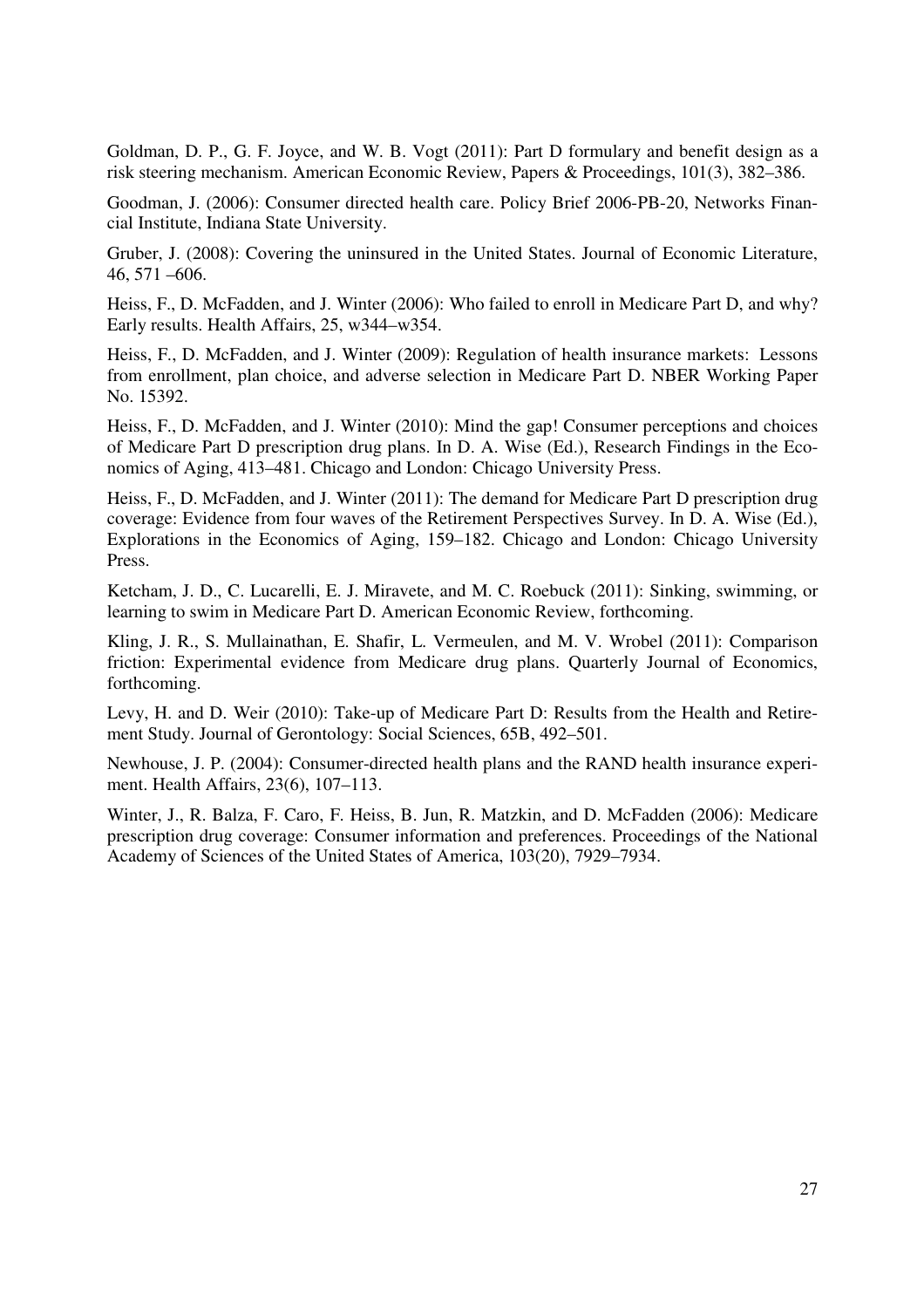# **Table 1:** Construction of the working samples, 2006–2008

|                                          | 2006      |     | 2007      |     | 2008      |     |
|------------------------------------------|-----------|-----|-----------|-----|-----------|-----|
|                                          | Number    | %   | Number    | %   | Number    | %   |
| Total                                    | 9,086,340 | 100 | 9,299,848 | 100 | 9,530,609 | 100 |
| U.S. residents aged $65+$                | 7,120,960 | 78  | 7,235,063 | 78  | 7,403,722 | 78  |
| Enrolled in Part D                       | 3,764,474 | 41  | 4,003,149 | 43  | 4,215,955 | 44  |
| Non-dual eligible                        | 2,727,638 | 30  | 2,951,936 | 32  | 3,154,861 | 33  |
| Enrolled in standalone Part D Plan (PDP) | 1,730,371 | 19  | 1,814,568 | 20  | 1,865,320 | 20  |
| Non-low income subsidy                   | 1,618,365 | 18  | 1,661,073 | 18  | 1,719,953 | 18  |
| Non-employer group waiver plan           | 1,484,007 | 16  | 1,540,757 | 17  | 1,579,152 | 17  |
| Did not switch plans during year         | 1,415,563 | 16  | 1,497,138 | 16  | 1,535,887 | 16  |
| Prior year PDP claims available          | ΝA        |     | 1,253,683 | 13  | 1,350,726 | 14  |

*Note*: Sample constructions starts with a random 20% sample of Medicare beneficiaries.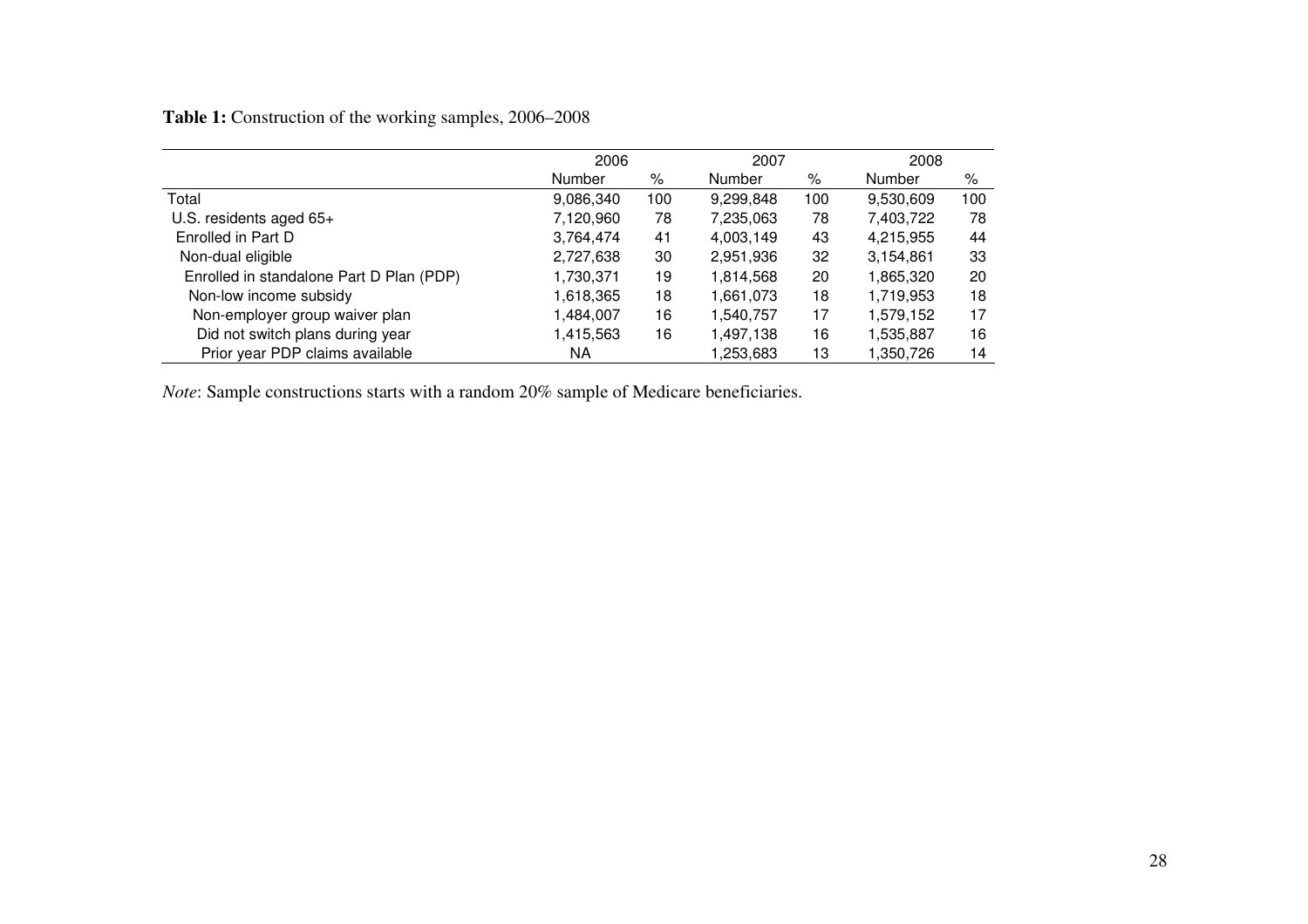# **Table 2:** Plan characteristics

Characteristics fixed by plan

- Whether the first prescription is free
- Whether the plan applies the deductible to generics (and if so, the copayment for generics in the deductible)
- Deductible amount
- The pre-initial coverage limit (pre-ICL) amount
- Whether drugs in the pre-initial coverage limit are subject to Medicare-defined coinsurance levels or cost-sharing tiers
- The type of coverage in the gap (none, generics only, generics and preferred brands, generics and brands, or all formulary drugs)
- The out-of-pocket threshold amount
- Whether the plan charges the lesser of cost sharing or the total cost

# Characteristics specific to drugs within a plan

- The copayment or coinsurance rate associated with each drug based on:
	- o Number of days supplied
	- o Pharmacy type (in-network preferred, in-network non-preferred, out-of-network, or mail-order)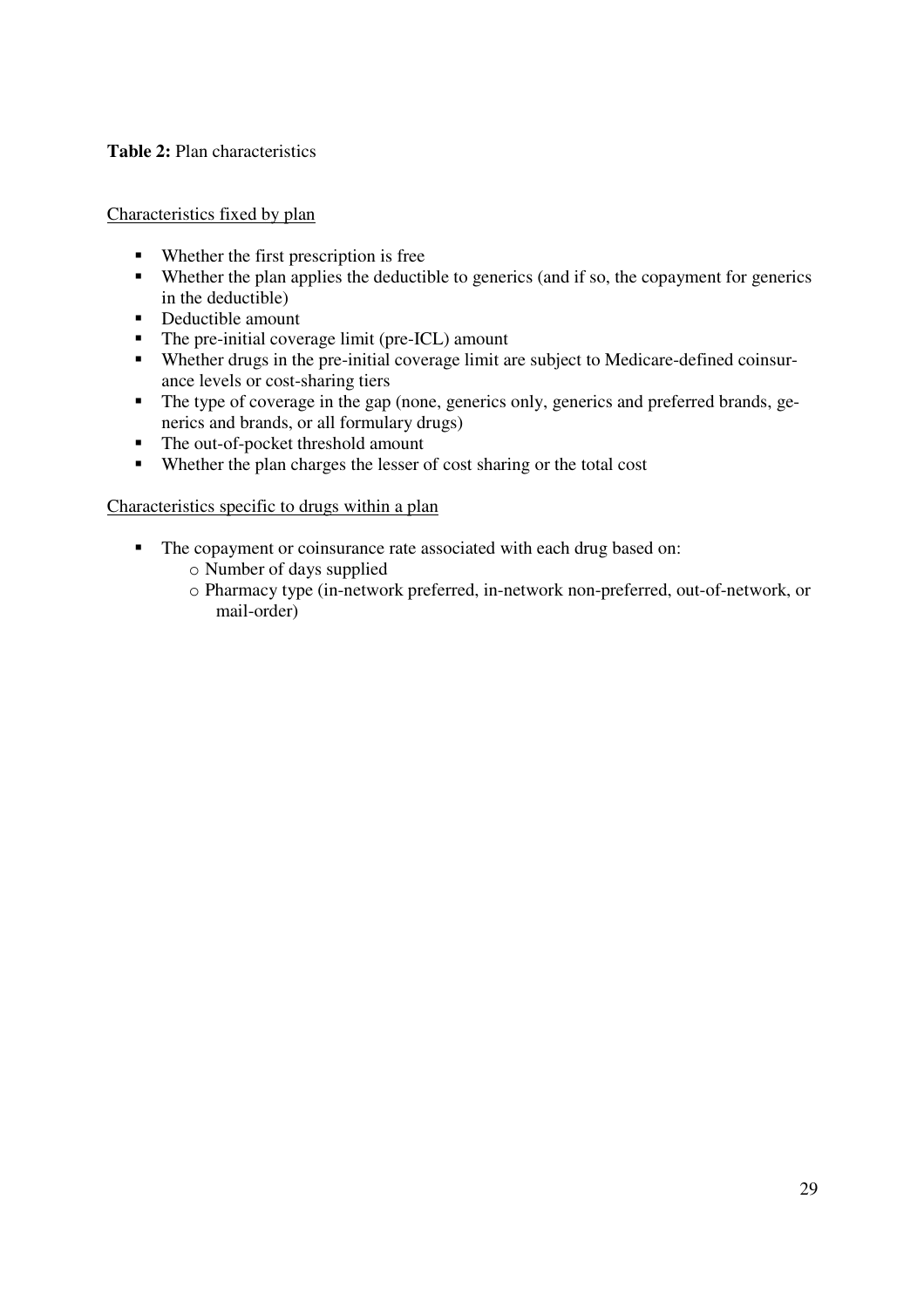|                 | Total drug bill, 2007 Total drug bill, 2008 |         |
|-----------------|---------------------------------------------|---------|
| Mean            | 1,871.7                                     | 1,941.8 |
| s.d.            | 2,221.0                                     | 2,524.2 |
| 1st percentile  | 28.1                                        | 23.5    |
| 5th percentile  | 111.9                                       | 118.4   |
| 10th percentile | 229.5                                       | 239.4   |
| 25th percentile | 648.8                                       | 647.0   |
| Median          | 1,440.0                                     | 1,463.0 |
| 75th percentile | 2,490.1                                     | 2,556.2 |
| 90th percentile | 3,740.1                                     | 3,850.2 |
| 95th percentile | 4,860.3                                     | 5,063.6 |
| 99th percentile | 8,360.3                                     | 9,114.4 |

**Table 3:** Descriptive statistics for observed total drug bills in 2007 and 2008

Note: Tabulations for all persons in the working sample with full-year coverage in a stand-alone PDP in 2007 with positive Part D claims. The table is not corrected for Part D enrollees in 2008 who were not enrolled in Medicare in 2007, for enrollees with part-year coverage in 2008, or for enrollees with no claims. Bills are in current dollars.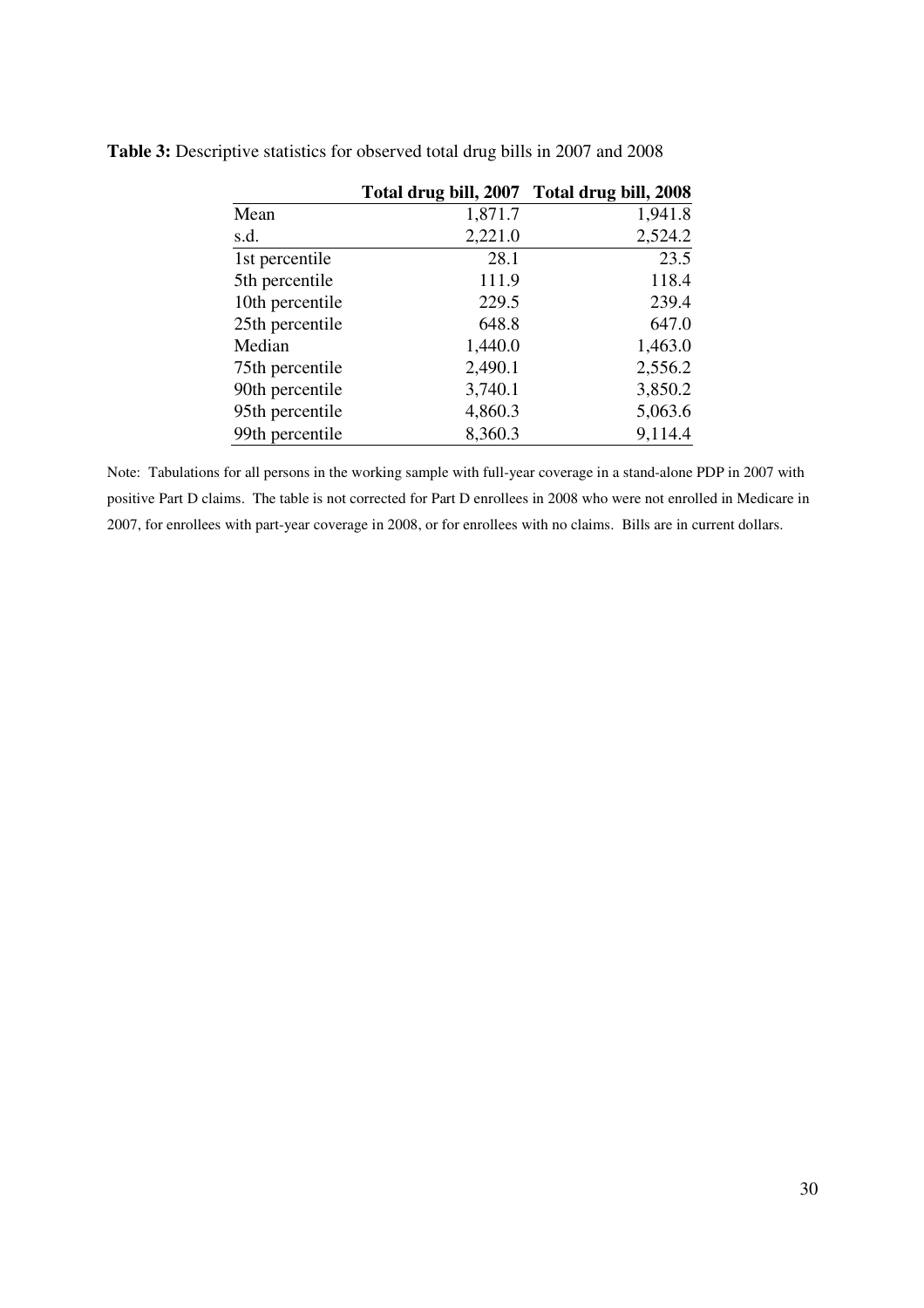|                                                                         | 2006         |            |         | 2007       |            |         | 2008       |            |       |
|-------------------------------------------------------------------------|--------------|------------|---------|------------|------------|---------|------------|------------|-------|
|                                                                         |              |            |         |            |            |         |            |            |       |
|                                                                         | Total        | $65+$      | Pct     | Total      | $65+$      | Pct     | Total      | $65+$      | Pct   |
| Total                                                                   | 43,338,571   | 36,316,594 |         | 44,263,111 | 36,965,846 |         | 45,411,883 | 37,896,079 |       |
| No Part D, Retiree Drug Subsidy, or<br>Creditable Coverage              | 7,801,239    | 6,516,882  | 17.9%   | 7,053,805  | 5,799,802  | 15.7%   | 6,980,480  | 5,726,326  | 15.1% |
| Part D Enrolled                                                         |              |            |         |            |            |         |            |            |       |
| Total                                                                   | 22,854,973   | 18,368,305 | 50.6%   | 24,477,276 | 19676031   | 53.2%   | 25844675   | 20,790,368 | 54.9% |
| With Creditable Coverage                                                | 2,663,377    | 2,172,276  | $6.0\%$ | 2,922,694  | 2,406,994  | $6.5\%$ | 2,174,420  | 1,831,963  | 4.8%  |
| Without Creditable Coverage                                             | 20, 191, 596 | 16,196,029 | 44.6%   | 21,554,582 | 17,269,037 | 46.7%   | 23,670,255 | 18,958,405 | 50.0% |
| <b>Retiree Drug Subsidy</b>                                             |              |            |         |            |            |         |            |            |       |
| Total                                                                   | 6,838,613    | 6,552,456  | 18.0%   | 7,009,702  | 6,715,950  | 18.2%   | 6,655,834  | 6,380,143  | 16.8% |
| With Creditable Coverage                                                | 676,496      | 637,207    | 1.8%    | 703,149    | 659,076    | 1.8%    | 624,879    | 584,305    | 1.5%  |
| Without Creditable Coverage                                             | 6,162,117    | 5,915,249  | 16.3%   | 6,306,553  | 6,056,874  | 16.4%   | 6,030,955  | 5,795,838  | 15.3% |
| Creditable Coverage (No Part D or<br>Retiree Drug Subsidy)              | 5,843,746    | 4,878,951  | 13.4%   | 5,722,328  | 4,774,063  | 12.9%   | 5,930,894  | 4,999,242  | 13.2% |
| Creditable Coverage Without Regard<br>to Part D or Retiree Drug Subsidy | 9,183,619    | 7688434    | 21.2%   | 9348171    | 7840133    | 21.2%   | 8730193    | 7415510    | 19.6% |

# **Table 4:** Medicare Part D enrollment in December, 2006–2008 (Denominator File)

Source: Centers for Medicare and Medicaid 2007-2009 Statistical Supplements, Table 14.4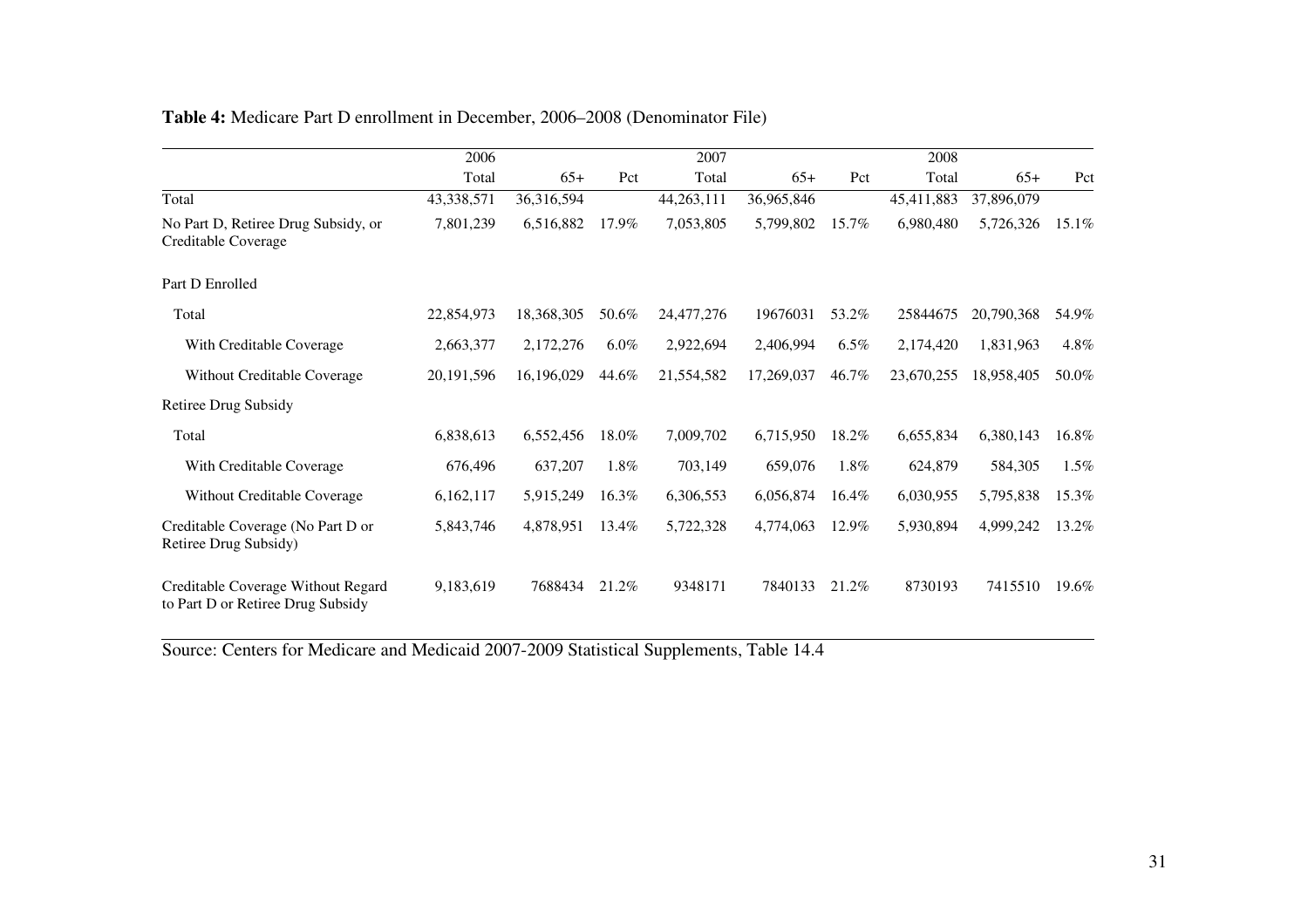|                                                           | 2006      | $\%$      | 2007                                               | $\%$ | 2008      | $\%$ |
|-----------------------------------------------------------|-----------|-----------|----------------------------------------------------|------|-----------|------|
|                                                           |           |           |                                                    |      |           |      |
| Panel A. 20% Sample: Part D Enrollment Status in December |           |           |                                                    |      |           |      |
| Not enrolled in Part D with creditable                    |           |           |                                                    |      |           |      |
| coverage                                                  | 1,295,192 | 14.3      | 1,292,191                                          | 13.9 | 1,312,470 | 13.8 |
| Not enrolled in Part D without credit-                    |           |           |                                                    |      |           |      |
| able coverage                                             | 2,769,583 | 30.5      | 2,685,661                                          | 28.9 | 2,630,485 | 27.6 |
| Enrolled in Medicare Advantage plan                       | 1,311,554 | 14.4      | 1,507,154                                          | 16.2 | 1,724,249 | 18.1 |
| Enrolled in employer-provided retiree                     |           |           |                                                    |      |           |      |
| plan (starting Jan 2007)                                  | <b>NA</b> | <b>NA</b> | 25,024                                             | 0.3  | 25,349    | 0.3  |
| Enrolled in Part D stand-alone basic                      |           |           |                                                    |      |           |      |
| (silver) plan                                             | 3,121,961 | 34.4      | 3,136,343                                          | 33.7 | 3,223,848 | 33.8 |
| Enrolled in Part D stand-alone enhanced                   |           |           |                                                    |      |           |      |
| (gold) plan                                               | 93,125    | 1.0       | 253,080                                            | 2.7  | 236,295   | 2.5  |
| Enrolled in Part D stand-alone full gap                   |           |           |                                                    |      |           |      |
| coverage (platinum)                                       | 95,856    | 1.1       | 23,468                                             | 0.3  | 75        | 0.0  |
| Enrolled in Part D stand-alone plan for                   |           |           |                                                    |      |           |      |
| which coverage could not be deter-                        |           |           |                                                    |      |           |      |
| mined                                                     | 24,410    | 0.3       | 1                                                  | 0.0  | 1         | 0.0  |
| <b>NEC</b>                                                | 374,659   | 4.1       | 376,926                                            | 4.1  | 377,837   | 4.0  |
| Total, 20% Sample                                         | 9,086,340 | 100       | 9,299,848                                          | 100  | 9,530,609 | 100  |
|                                                           |           |           |                                                    |      |           |      |
|                                                           |           |           | Panel B. Working Sample Enrollment throughout year |      |           |      |
| Enrolled in Part D stand-alone basic                      |           |           |                                                    |      |           |      |
| (silver) plan                                             | 1,106,503 | 89.8      | 1,062,131                                          | 84.1 | 1,113,201 | 86.7 |
| Enrolled in Part D stand-alone enhanced                   |           |           |                                                    |      |           |      |
| (gold) plan                                               | 81,748    | 6.6       | 182,897                                            | 14.5 | 171,110   | 13.3 |

## **Table 5:** Counts by Part D enrollment status of 20% sample and working sample

Enrolled in Part D stand-alone full gap coverage (platinum) 44,380 3.6 18,280 1.4 45 0.0 Total, Working Sample 1,232,631 100 1,263,308 100 1,138,105 100 Note : The top panel displays the enrollment status in December of the particular year, providing a snapshot for all

beneficiaries on the denominator file. The bottom panel tabulates the type of gap coverage for our working sample, which is constructed as shown in Table 2. Since our sample is restricted to people enrolled in the same PDP plan throughout the year, these coverage counts remain constant throughout the year.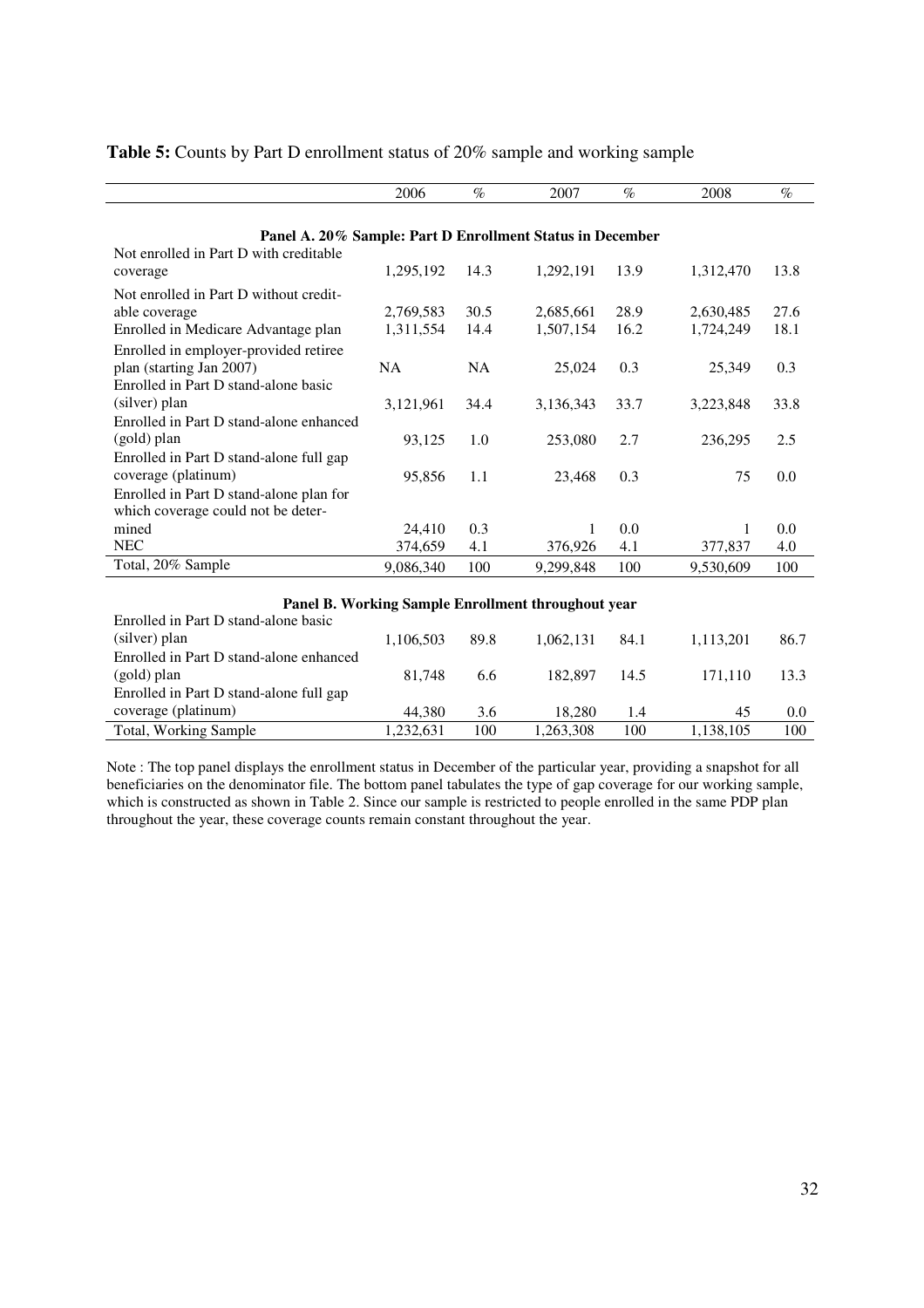| Shorthand         | <b>Description</b>                   | <b>Notes</b>                                                          |
|-------------------|--------------------------------------|-----------------------------------------------------------------------|
| Perfect foresight | Ex post minimum CIC plan             |                                                                       |
| <b>Static</b>     | Optimal given previous year's PFPCIC |                                                                       |
| Minimum premium   | Smallest premium plan                |                                                                       |
| <b>Diffuse</b>    | Random choice of plan                | equal probabilities                                                   |
| Herding rule      | Random choice of plan                | probabilities proportional to market share                            |
| Rational 1        | Rational choice with risk neutrality | sex, age spline                                                       |
| Rational 2        | Rational choice with risk neutrality | PFPCIC (linear)                                                       |
| Rational 3        | Rational choice with risk neutrality | PFPCIC (cubic spline)                                                 |
| Rational 4        | Rational choice with risk neutrality | PFPCIC (linear) + sex, age spline                                     |
| Rational 5        | Rational choice with risk neutrality | PFPCIC (cubic spline) + sex, age spline                               |
| Rational 6        | Rational choice with risk neutrality | CCW score                                                             |
| Rational 7        | Rational choice with risk neutrality | CCW score + CCW conditions                                            |
| Rational 8        | Rational choice with risk neutrality | PFPCIC (linear) + sex, age spline + $CCW$<br>score                    |
| Rational 9        | Rational choice with risk neutrality | PFPCIC (linear) + sex, age spline + $CCW$<br>$score + CCW$ conditions |

**Table 6:** Hypothetical decision rules and expectations models used in the plan-choice simulations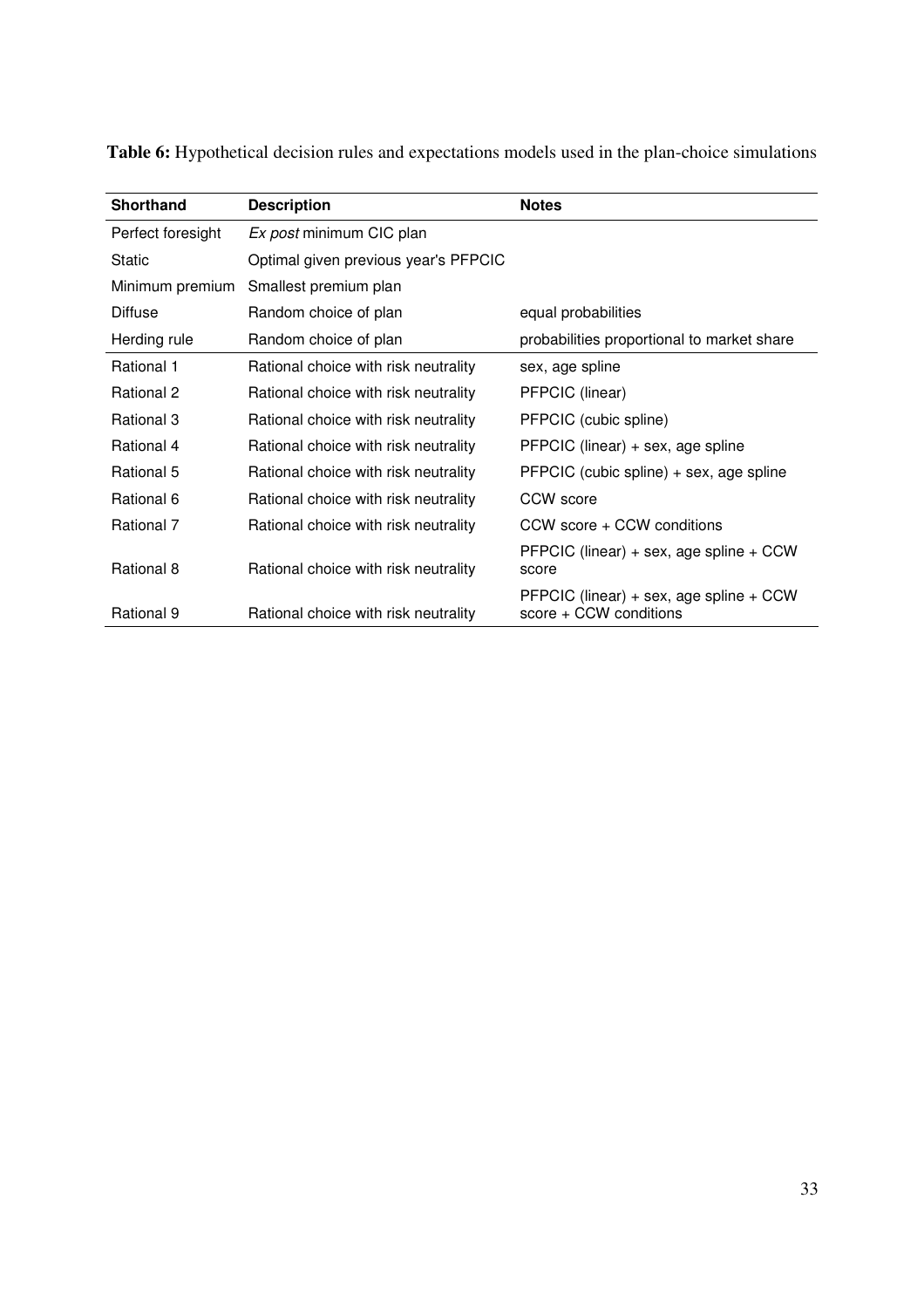| Without drug substitution |                       |       |                 |      |                  |      |                   |      |
|---------------------------|-----------------------|-------|-----------------|------|------------------|------|-------------------|------|
|                           | Simulated choices are |       |                 |      | Actual choice is |      |                   |      |
|                           | ex-post optimal [%]   |       | better than [%] |      | same as [%]      |      | worse than $[\%]$ |      |
| Rule                      | 2007                  | 2008  | 2007            | 2008 | 2007             | 2008 | 2007              | 2008 |
| Actual choice             | 5.8                   | 7.4   |                 |      |                  |      |                   |      |
| Perfect foresight         | 100.0                 | 100.0 | 0.0             | 0.0  | 5.8              | 7.4  | 94.2              | 92.6 |
| <b>Static</b>             | 41.7                  | 46.0  | 13.1            | 9.8  | 6.9              | 5.9  | 80.0              | 84.3 |
| Minimum premium           | 13.8                  | 13.1  | 21.8            | 28.5 | 9.9              | 0.4  | 68.3              | 71.1 |
| <b>Diffuse</b>            |                       |       | 74.5            | 74.5 | 0.0              | 0.0  | 25.5              | 25.5 |
| Herding rule              |                       |       | 66.5            | 60.8 | 0.0              | 0.0  | 33.5              | 39.2 |
| Rational 1                | 11.2                  | 26.0  | 27.8            | 15.4 | 4.5              | 10.3 | 67.7              | 74.3 |
| Rational 2                | 38.8                  | 44.6  | 13.6            | 8.2  | 6.7              | 8.3  | 79.7              | 83.5 |
| Rational 3                | 38.9                  | 42.6  | 14.5            | 8.9  | 5.9              | 7.7  | 79.6              | 83.4 |
| Rational 4                | 38.8                  | 44.6  | 13.6            | 8.2  | 6.7              | 8.3  | 79.7              | 83.5 |
| Rational 5                | 38.9                  | 42.8  | 14.5            | 8.9  | 5.8              | 7.7  | 79.6              | 83.4 |
| Rational 6                | 12.3                  | 26.7  | 26.3            | 14.7 | 5.2              | 10.3 | 68.5              | 75.0 |
| Rational 7                | 13.4                  | 26.9  | 25.0            | 14.3 | 5.5              | 10.2 | 69.4              | 75.6 |
| Rational 8                | 38.1                  | 44.0  | 13.5            | 8.2  | 6.8              | 8.4  | 79.7              | 83.4 |
| Rational 9                | 37.9                  | 44.1  | 13.4            | 8.3  | 6.8              | 8.3  | 79.8              | 83.5 |

**Table 7:** Simulated plan choices implied by the hypothetical decision rules vs. actual choices

| With drug substitution |                       |       |                 |      |                  |      |                |      |
|------------------------|-----------------------|-------|-----------------|------|------------------|------|----------------|------|
|                        | Simulated choices are |       |                 |      | Actual choice is |      |                |      |
|                        | ex-post optimal [%]   |       | better than [%] |      | same as [%]      |      | worse than [%] |      |
| Rule                   | 2007                  | 2008  | 2007            | 2008 | 2007             | 2008 | 2007           | 2008 |
| Actual choice          | 1.9                   | 8.2   |                 |      |                  |      |                |      |
| Perfect foresight      | 100.0                 | 100.0 | 0.0             | 0.0  | 1.9              | 8.2  | 98.1           | 91.8 |
| <b>Static</b>          | 60.3                  | 54.6  | 5.9             | 6.9  | 2.6              | 8.2  | 91.5           | 84.9 |
| Minimum premium        | 37.7                  | 15.0  | 16.8            | 35.8 | 1.6              | 4.3  | 81.6           | 59.9 |
| <b>Diffuse</b>         |                       |       | 61.8            | 72.3 | 0.0              | 0.0  | 38.2           | 27.7 |
| Herd rule              |                       |       | 62.8            | 57.9 | 0.0              | 0.0  | 37.2           | 42.1 |
| Rational 1             | 44.5                  | 27.9  | 12.4            | 15.2 | 1.9              | 8.8  | 85.7           | 75.9 |
| Rational 2             | 56.3                  | 51.7  | 6.8             | 6.4  | 2.5              | 8.6  | 90.7           | 85.0 |
| Rational 3             | 60.3                  | 54.1  | 5.6             | 6.1  | 2.6              | 8.5  | 91.8           | 85.4 |
| Rational 4             | 56.1                  | 51.8  | 6.9             | 6.4  | 2.5              | 8.6  | 90.6           | 85.0 |
| Rational 5             | 59.7                  | 54.1  | 5.7             | 6.1  | 2.5              | 8.5  | 91.7           | 85.4 |
| Rational 6             | 44.6                  | 28.3  | 12.2            | 15.0 | 1.9              | 8.9  | 85.8           | 76.1 |
| <b>Rational 7</b>      | 44.7                  | 28.4  | 12.1            | 14.8 | 1.9              | 8.7  | 85.9           | 76.4 |
| Rational 8             | 55.1                  | 51.3  | 7.0             | 6.4  | 2.4              | 8.7  | 90.6           | 84.9 |
| Rational 9             | 55.5                  | 51.1  | 6.9             | 6.4  | 2.4              | 8.7  | 90.7           | 85.0 |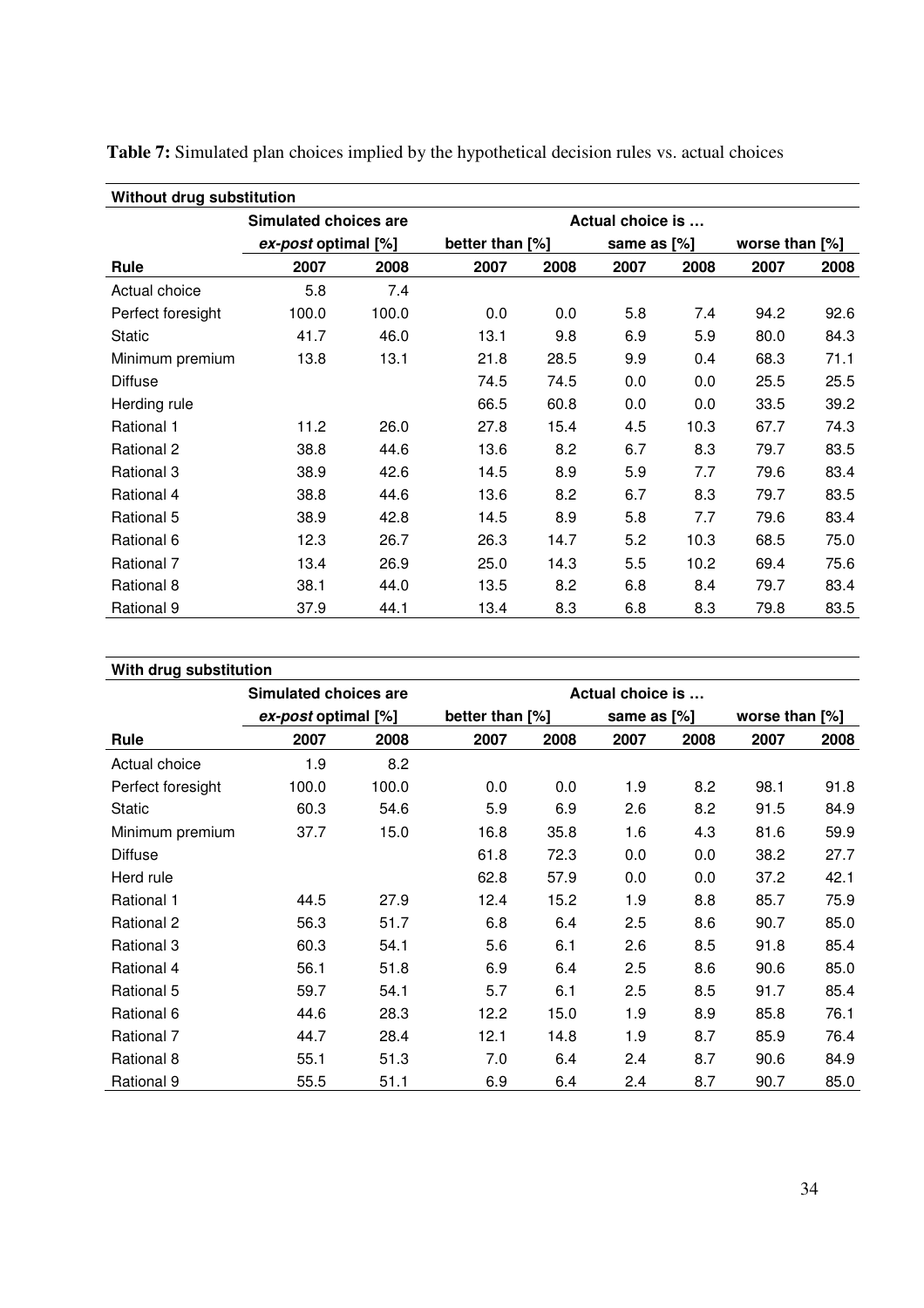| Without drug substitution |      |      |               |      |
|---------------------------|------|------|---------------|------|
|                           | Mean |      | <b>Median</b> |      |
| Rule                      | 2007 | 2008 | 2007          | 2008 |
| Actual choice             | 399  | 435  | 249           | 327  |
| Static                    | 137  | 105  | 24            | 16   |
| Minimum premium           | 268  | 281  | 139           | 193  |
| <b>Diffuse</b>            | 486  | 533  | 365           | 468  |
| Herding rule              | 433  | 454  | 304           | 358  |
| Rational 1                | 227  | 193  | 138           | 113  |
| Rational 2                | 130  | 100  | 32            | 19   |
| Rational 3                | 132  | 101  | 32            | 28   |
| Rational 4                | 129  | 100  | 32            | 19   |
| Rational 5                | 131  | 100  | 32            | 27   |
| Rational 6                | 216  | 187  | 132           | 108  |
| Rational 7                | 209  | 183  | 126           | 106  |
| Rational 8                | 125  | 100  | 33            | 22   |
| Rational 9                | 124  | 100  | 34            | 21   |

**Table 8:** *Ex-post* losses relative to the perfect foresight rule (\$ per year)

# **With drug substitution**

|                   | <b>Mean</b> |      | <b>Median</b> |      |
|-------------------|-------------|------|---------------|------|
| Rule              | 2007        | 2008 | 2007          | 2008 |
| Actual choice     | 653         | 541  | 389           | 360  |
| Static            | 75          | 104  | 0             | 0    |
| Minimum premium   | 215         | 442  | 83            | 268  |
| Diffuse           | 632         | 629  | 437           | 482  |
| Herding rule      | 650         | 553  | 403           | 372  |
| <b>Rational 1</b> | 97          | 264  | 31            | 102  |
| Rational 2        | 69          | 102  | 0             | 0    |
| Rational 3        | 66          | 98   | 0             | 0    |
| Rational 4        | 70          | 101  | 0             | 0    |
| Rational 5        | 66          | 98   | 0             | ი    |
| Rational 6        | 98          | 259  | 30            | 98   |
| Rational 7        | 97          | 254  | 30            | 97   |
| Rational 8        | 71          | 101  | 0             | 0    |
| Rational 9        | 70          | 101  | 0             | 0    |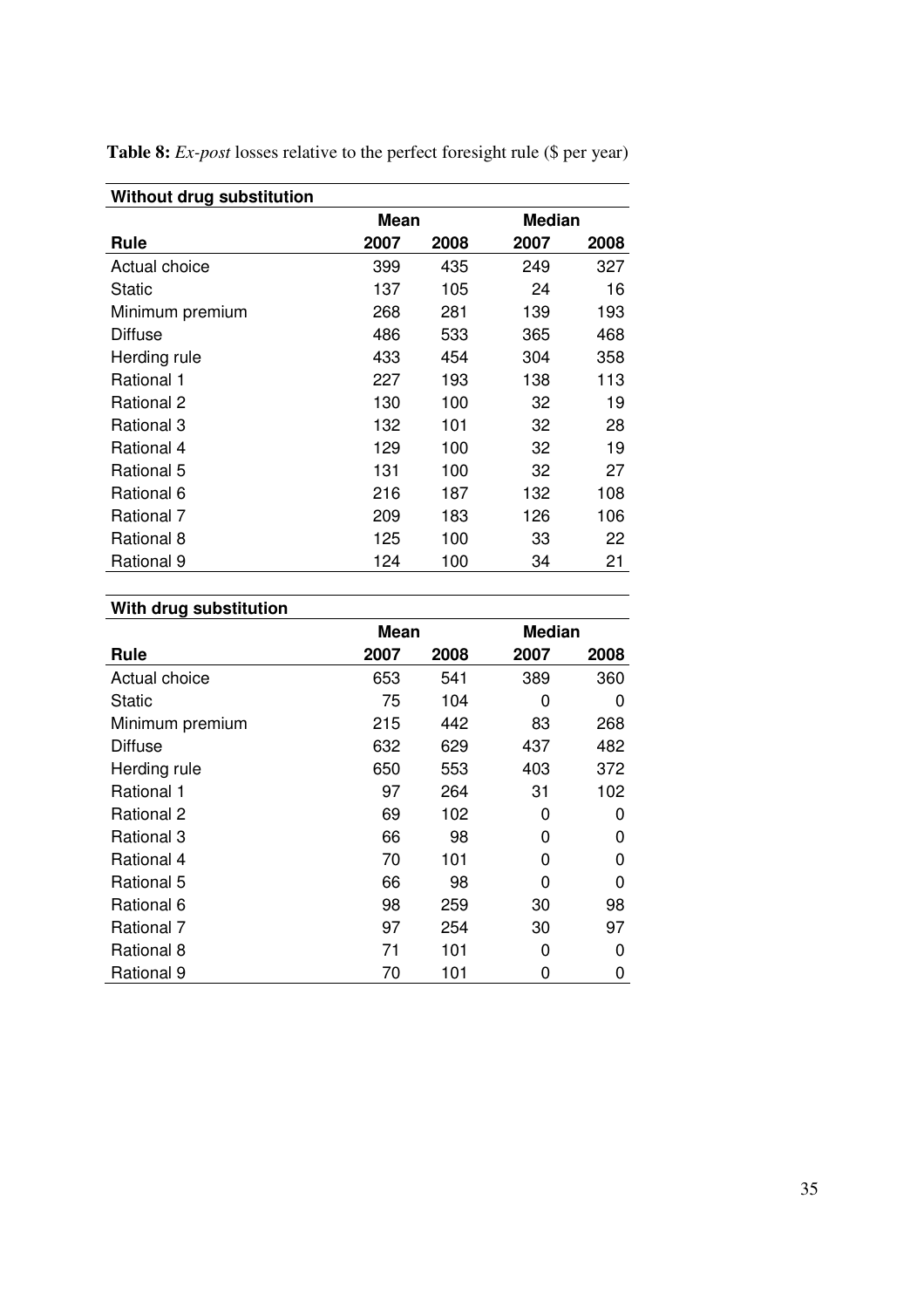| Without drug substitution |      |      |        |      |
|---------------------------|------|------|--------|------|
|                           | Mean |      | Median |      |
| Rule                      | 2007 | 2008 | 2007   | 2008 |
| Perfect foresight         | 399  | 435  | 249    | 327  |
| Static                    | 261  | 330  | 159    | 242  |
| Minimum premium           | 130  | 154  | 90     | 129  |
| <b>Diffuse</b>            | -88  | -98  | -120   | -127 |
| Herding rule              | -34  | -18  | -55    | -41  |
| Rational 1                | 172  | 243  | 93     | 179  |
| Rational 2                | 269  | 335  | 159    | 247  |
| Rational 3                | 267  | 335  | 159    | 246  |
| Rational 4                | 269  | 336  | 159    | 247  |
| Rational 5                | 267  | 335  | 159    | 246  |
| Rational 6                | 183  | 249  | 97     | 182  |
| Rational 7                | 189  | 253  | 101    | 184  |
| Rational 8                | 273  | 335  | 159    | 247  |
| Rational 9                | 275  | 336  | 159    | 247  |

**Table 9:** *Ex-post* gain relative to the actually chosen plan (\$ per year)

## **With drug substitution**

|                   | Mean |       | <b>Median</b> |      |
|-------------------|------|-------|---------------|------|
| Rule              | 2007 | 2008  | 2007          | 2008 |
| Perfect foresight | 653  | 541   | 389           | 360  |
| Static            | 579  | 438   | 328           | 293  |
| Minimum premium   | 439  | 99    | 226           | 62   |
| <b>Diffuse</b>    | 22   | -88   | -64           | -116 |
| Herding rule      | 3    | $-12$ | -40           | -34  |
| Rational 1        | 556  | 277   | 303           | 199  |
| Rational 2        | 584  | 440   | 332           | 293  |
| Rational 3        | 588  | 443   | 335           | 296  |
| Rational 4        | 584  | 440   | 331           | 293  |
| Rational 5        | 587  | 443   | 334           | 296  |
| Rational 6        | 556  | 283   | 303           | 201  |
| Rational 7        | 557  | 287   | 303           | 203  |
| Rational 8        | 583  | 440   | 328           | 293  |
| Rational 9        | 583  | 441   | 329           | 293  |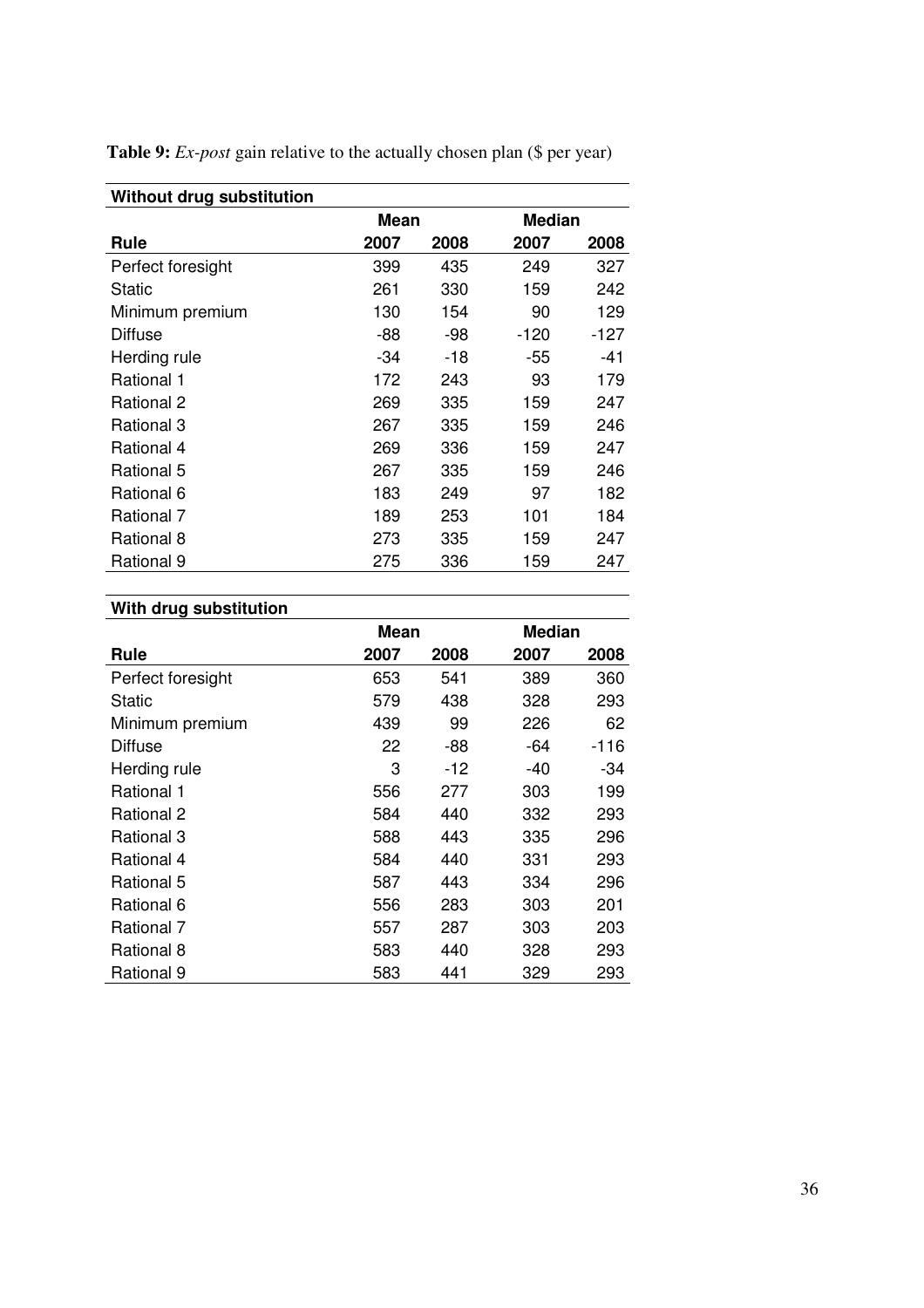|                     | (1)               | (2)               | (3)               | (4)             | (5)               | (6)               | (7)                | (8)               | (9)               |                   |
|---------------------|-------------------|-------------------|-------------------|-----------------|-------------------|-------------------|--------------------|-------------------|-------------------|-------------------|
| Premium             | $-0.0022$         | $-0.0025$         | $-0.0022$         | $-0.0022$       | -0.0021           | $-0.0021$         | $-0.0021$          | $-0.0022$         | $-0.0021$         |                   |
| CIC                 | $-0.0010$         |                   | $-0.0009$         |                 | $-0.0009$         |                   | $-0.0008$          |                   | $-0.0009$         |                   |
| <b>PFPCIC</b>       | $-0.0002$         |                   |                   |                 |                   |                   |                    |                   |                   |                   |
| CIC_hat_1           |                   | $-0.0012$         | $-0.0006$         |                 |                   |                   |                    |                   |                   |                   |
| CIC_var_1           |                   | $-1.54E-06$       | $-1.32E-06$       |                 |                   |                   |                    |                   |                   |                   |
| CIC_hat_2           |                   |                   |                   | $-0.0011$       | $-0.0004$         |                   |                    |                   |                   |                   |
| CIC_var_2           |                   |                   |                   | $-1.12E-08$     | $-3.62E-09$       |                   |                    |                   |                   |                   |
| CIC_hat_3           |                   |                   |                   |                 |                   | $-0.0012$         | $-0.0005$          |                   |                   |                   |
| CIC_var_3           |                   |                   |                   |                 |                   | $-6.84E-10$       | $-5.00E-09$        |                   |                   |                   |
| CIC_hat_4           |                   |                   |                   |                 |                   |                   |                    | $-0.0011$         | $-0.0004$         |                   |
| CIC_var_4           |                   |                   |                   |                 |                   |                   |                    | $-1.13E-08$       | $-3.82E-09$       |                   |
| Pseudo R2           | 0.028             | 0.029             | 0.033             | 0.026           | 0.028             | 0.027             | 0.029              | 0.026             | 0.028             |                   |
| Log Likeli-<br>hood | -226342           | $-246212$         | -245230           | -226766         | $-226305$         | $-226577$         | -226224            | $-226764$         | -226305           |                   |
| N                   | 3,229,641         | 3,517,853         | 3,517,853         | 3,229,641       | 3,229,641         | 3,229,641         | 3,229,641          | 3,229,641         | 3,229,641         |                   |
|                     |                   |                   |                   |                 |                   |                   |                    |                   |                   |                   |
|                     |                   |                   |                   |                 |                   |                   |                    |                   |                   |                   |
| Premium             | (10)<br>$-0.0021$ | (11)<br>$-0.0021$ | (12)<br>$-0.0022$ | (13)<br>-0.0020 | (14)<br>$-0.0022$ | (15)<br>$-0.0020$ | ('16)<br>$-0.0022$ | (17)<br>$-0.0021$ | (18)<br>$-0.0022$ | (19)<br>$-0.0021$ |
| CIC                 |                   | $-0.0008$         |                   | -0.0009         |                   | $-0.0009$         |                    | $-0.0009$         |                   | $-0.0008$         |
| <b>PFPCIC</b>       |                   |                   |                   |                 |                   |                   |                    |                   |                   |                   |
|                     | $-0.0012$         | $-0.0005$         |                   |                 |                   |                   |                    |                   |                   |                   |
| CIC_hat_5           |                   |                   |                   |                 |                   |                   |                    |                   |                   |                   |
| CIC_var_5           | $-4.71E-10$       |                   |                   |                 |                   |                   |                    |                   |                   |                   |
|                     |                   | $-4.74E-09$       |                   |                 |                   |                   |                    |                   |                   |                   |
| CIC_hat_6           |                   |                   | $-0.0017$         | $-0.0009$       |                   |                   |                    |                   |                   |                   |
| CIC_var_6           |                   |                   | $-7.72E-07$       | $-7.13E-07$     |                   |                   |                    |                   |                   |                   |
| CIC_hat_7           |                   |                   |                   |                 | $-0.0018$         | $-0.0010$         |                    |                   |                   |                   |
| CIC_var_7           |                   |                   |                   |                 | $-3.98E-07$       | $-3.81E-07$       |                    |                   |                   |                   |
| CIC_hat_8           |                   |                   |                   |                 |                   |                   | $-0.0012$          | $-0.0004$         |                   |                   |
| CIC_var_8           |                   |                   |                   |                 |                   |                   | $-1.17E-08$        | $-4.92E-09$       |                   |                   |
| CIC_hat_9           |                   |                   |                   |                 |                   |                   |                    |                   | $-0.0012$         | $-0.0004$         |
| CIC_var_9           |                   |                   |                   |                 |                   |                   |                    |                   | $-1.05E-08$       | -4.54E-09         |
| Pseudo R2           | 0.027             | 0.029             | 0.029             | 0.033           | 0.029             | 0.032             | 0.027              | 0.028             | 0.027             | 0.028             |
| Log Likeli-<br>hood | $-226574$         | $-226223$         | -245528           | -244582         | -245593           | -244685           | -226375            | -225939           | -226367           | $-225938$         |

| Table 10a: Conditional logit regressions predicting plan choice (5 percent sample, 2007) |  |  |  |  |
|------------------------------------------------------------------------------------------|--|--|--|--|
|------------------------------------------------------------------------------------------|--|--|--|--|

*Note*: Coefficients that are statistically significant at  $p < 0.01$  are printed in bold.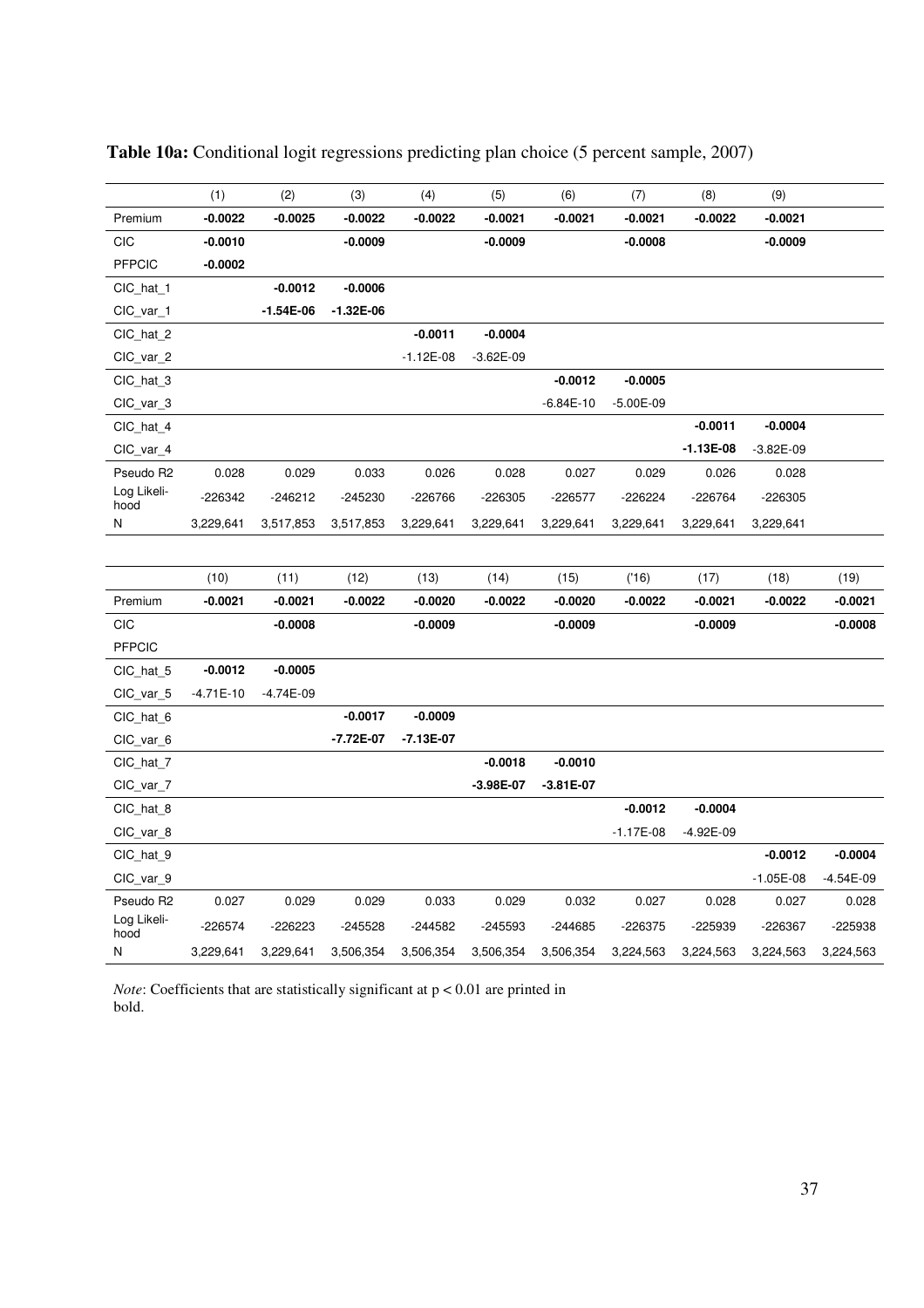|                     | (1)       | (2)       | (3)       | (4)       | (5)       | (6)       | (7)       | (8)       | (9)       |           |
|---------------------|-----------|-----------|-----------|-----------|-----------|-----------|-----------|-----------|-----------|-----------|
| Premium             | $-0.0008$ | 0.0002    | 0.0006    | $-0.0003$ | $-0.0001$ | $-0.0002$ | $-0.0001$ | $-0.0003$ | $-0.0001$ |           |
| <b>CIC</b>          | $-0.0013$ |           | $-0.0006$ |           | $-0.0007$ |           | $-0.0006$ |           | $-0.0007$ |           |
| <b>PFPCIC</b>       | 0.0004    |           |           |           |           |           |           |           |           |           |
| CIC_hat_1           |           | $-0.0037$ | $-0.0035$ |           |           |           |           |           |           |           |
| CIC_var_1           |           | 4.71E-06  | 4.62E-06  |           |           |           |           |           |           |           |
| CIC_hat_2           |           |           |           | $-0.0021$ | $-0.0015$ |           |           |           |           |           |
| CIC_var_2           |           |           |           | 5.16E-06  | 5.08E-06  |           |           |           |           |           |
| CIC_hat_3           |           |           |           |           |           | $-0.0018$ | $-0.0012$ |           |           |           |
| CIC_var_3           |           |           |           |           |           | 3.04E-06  | 2.88E-06  |           |           |           |
| CIC_hat_4           |           |           |           |           |           |           |           | $-0.0021$ | $-0.0015$ |           |
| CIC_var_4           |           |           |           |           |           |           |           | 5.17E-06  | 5.09E-06  |           |
| Pseudo R2           | 0.017     | 0.038     | 0.039     | 0.027     | 0.028     | 0.023     | 0.024     | 0.027     | 0.028     |           |
| Log Likeli-<br>hood | $-251712$ | $-246715$ | -246329   | $-249192$ | $-248807$ | $-250158$ | $-249855$ | $-249156$ | $-248771$ |           |
| N                   | 3,490,225 | 3,496,126 | 3,496,126 | 3,490,225 | 3,490,225 | 3,490,225 | 3,490,225 | 3,490,225 | 3,490,225 |           |
|                     |           |           |           |           |           |           |           |           |           |           |
|                     | (10)      | (11)      | (12)      | (13)      | (14)      | (15)      | ('16)     | (17)      | (18)      | (19)      |
| Premium             | $-0.0002$ | $-0.0001$ | 0.0001    | 0.0004    | 0.0001    | 0.0004    | $-0.0004$ | $-0.0002$ | $-0.0004$ | $-0.0002$ |
| CIC                 |           | $-0.0006$ |           | $-0.0005$ |           | $-0.0005$ |           | $-0.0007$ |           | $-0.0007$ |
| <b>PFPCIC</b>       |           |           |           |           |           |           |           |           |           |           |
| CIC_hat_5           | $-0.0018$ | $-0.0012$ |           |           |           |           |           |           |           |           |
| CIC_var_5           | 3.11E-06  | 2.95E-06  |           |           |           |           |           |           |           |           |
| CIC_hat_6           |           |           | $-0.0033$ | $-0.0030$ |           |           |           |           |           |           |
| CIC_var_6           |           |           | 3.73E-06  | 3.61E-06  |           |           |           |           |           |           |
| CIC_hat_7           |           |           |           |           | $-0.0032$ | $-0.0030$ |           |           |           |           |
| CIC_var_7           |           |           |           |           | 3.75E-06  | 3.65E-06  |           |           |           |           |
| CIC_hat_8           |           |           |           |           |           |           | $-0.0019$ | $-0.0013$ |           |           |
| CIC_var_8           |           |           |           |           |           |           | 5.13E-06  | 5.05E-06  |           |           |
| CIC_hat_9           |           |           |           |           |           |           |           |           | $-0.002$  | $-0.001$  |
| CIC_var_9           |           |           |           |           |           |           |           |           | 5.18E-06  | 5.11E-06  |
| Pseudo R2           | 0.023     | 0.024     | 0.033     | 0.034     | 0.033     | 0.034     | 0.025     | 0.027     | 0.025     | 0.027     |
| Log Likeli-<br>hood | $-250100$ | $-249790$ | $-247163$ | $-246857$ | $-247131$ | $-246854$ | $-249207$ | $-248855$ | $-249231$ | $-248883$ |
| N                   | 3,490,225 | 3,490,225 | 3,485,940 | 3,485,940 | 3,485,940 | 3,485,940 | 3,485,940 | 3,485,940 | 3,485,940 | 3,485,940 |

|  | Table 10b: Conditional logit regressions predicting plan choice (5 percent sample, 2008) |  |  |  |  |  |  |  |  |  |
|--|------------------------------------------------------------------------------------------|--|--|--|--|--|--|--|--|--|
|--|------------------------------------------------------------------------------------------|--|--|--|--|--|--|--|--|--|

*Note*: Coefficients that are statistically significant at  $p < 0.01$  are printed in bold.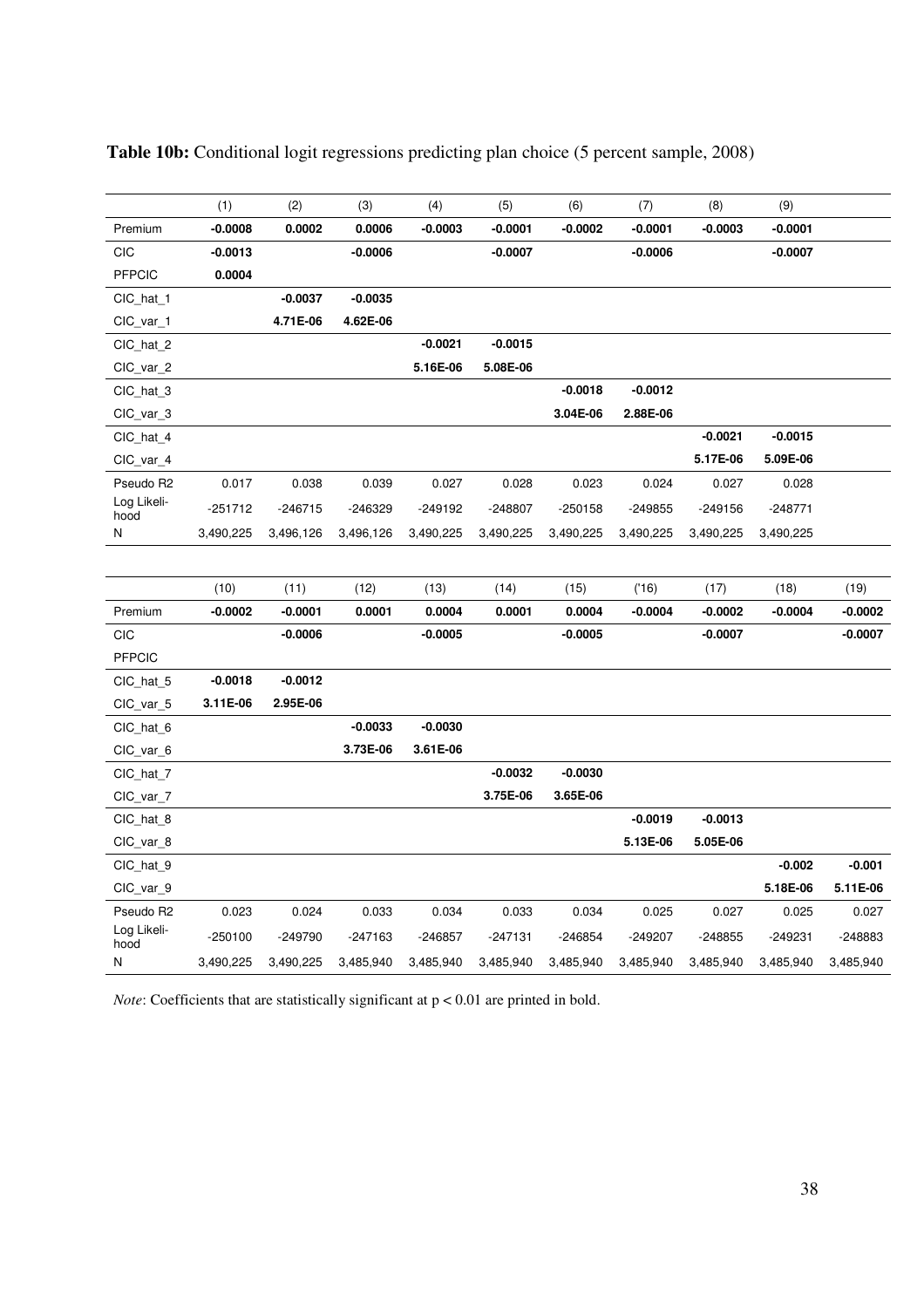

**Figure 1:** Distribution of differences between actual and simulated OOP costs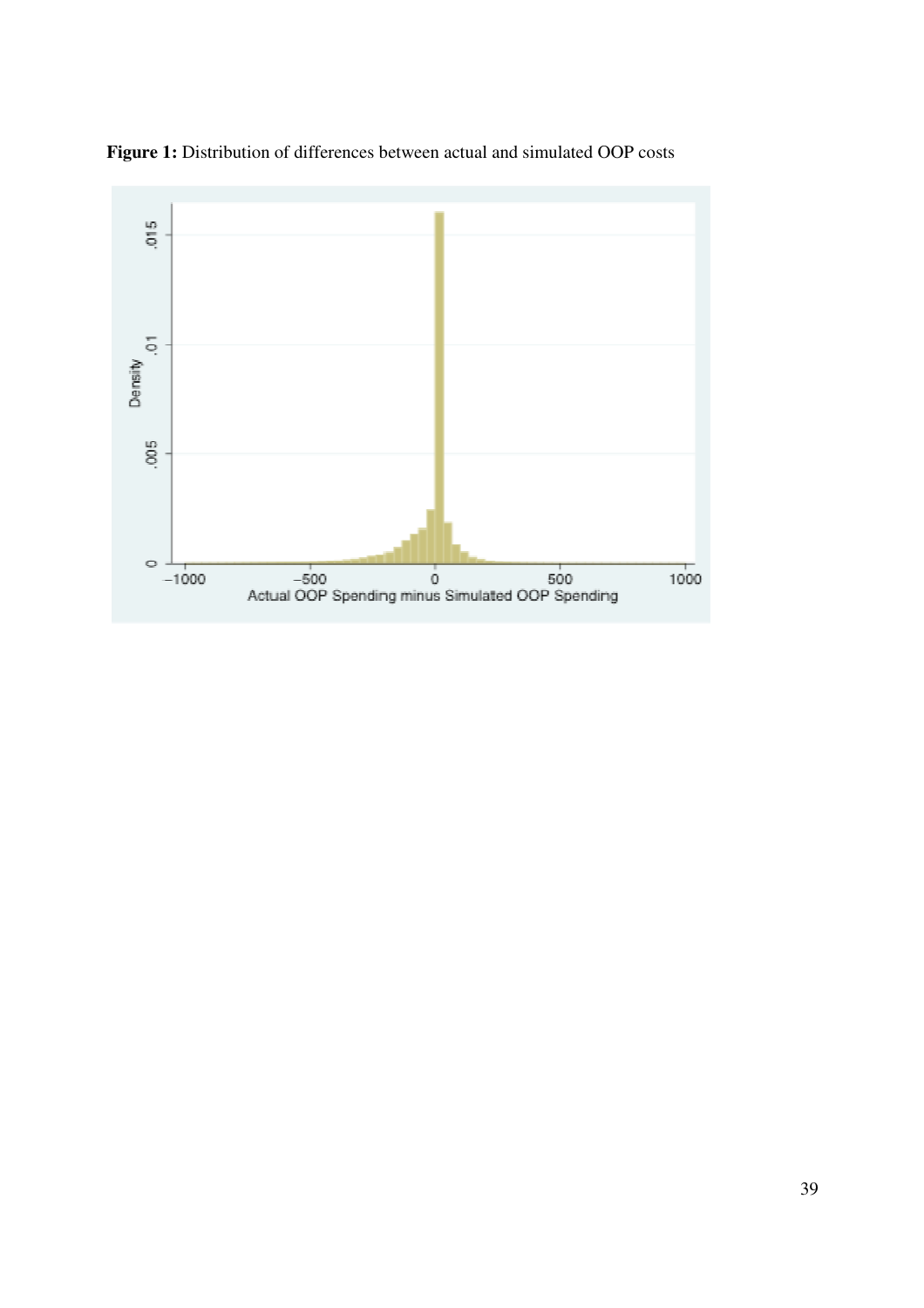**Figure 2:** Empirical means of 2007 simulated OOP costs for alternative plan types and the Part D standard plan designed benefit schedule, conditioned on annual drug bill

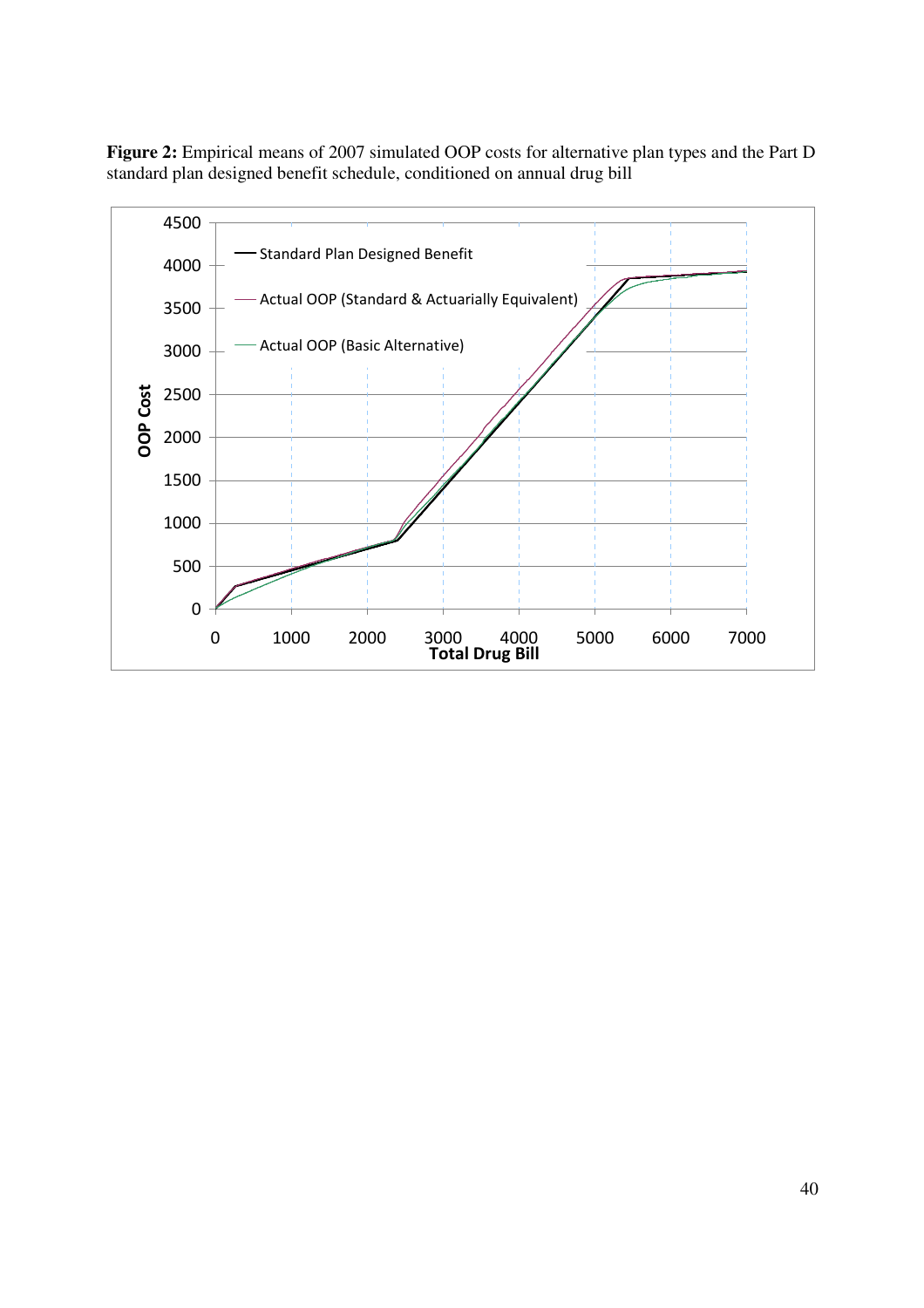

**Figure 3:** Cumulative distribution function of 2007 total drug bill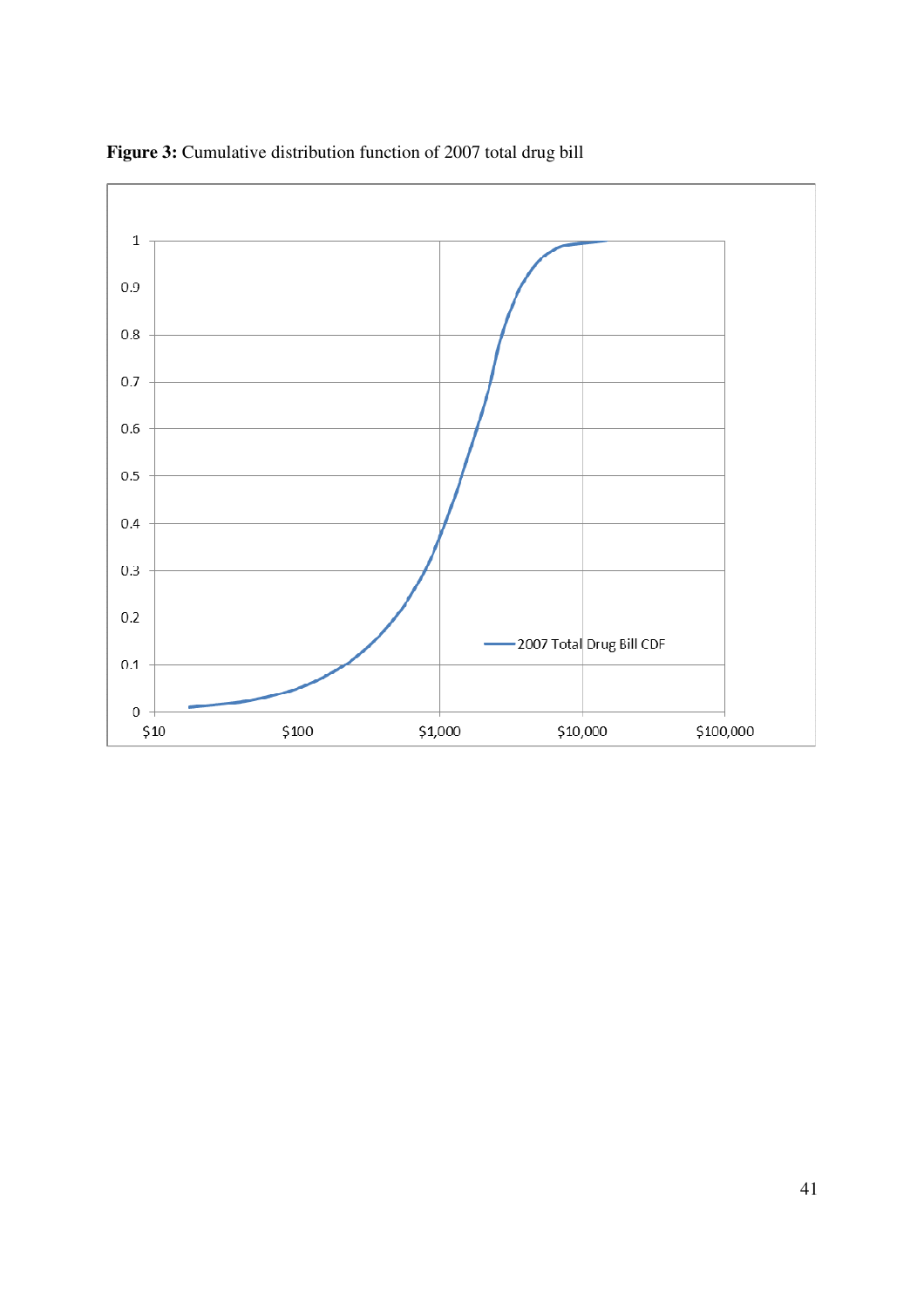

**Figure 4:** Complementary cumulative distribution functions of 2008 total drug bill conditioned on 2007 total drug bill percentile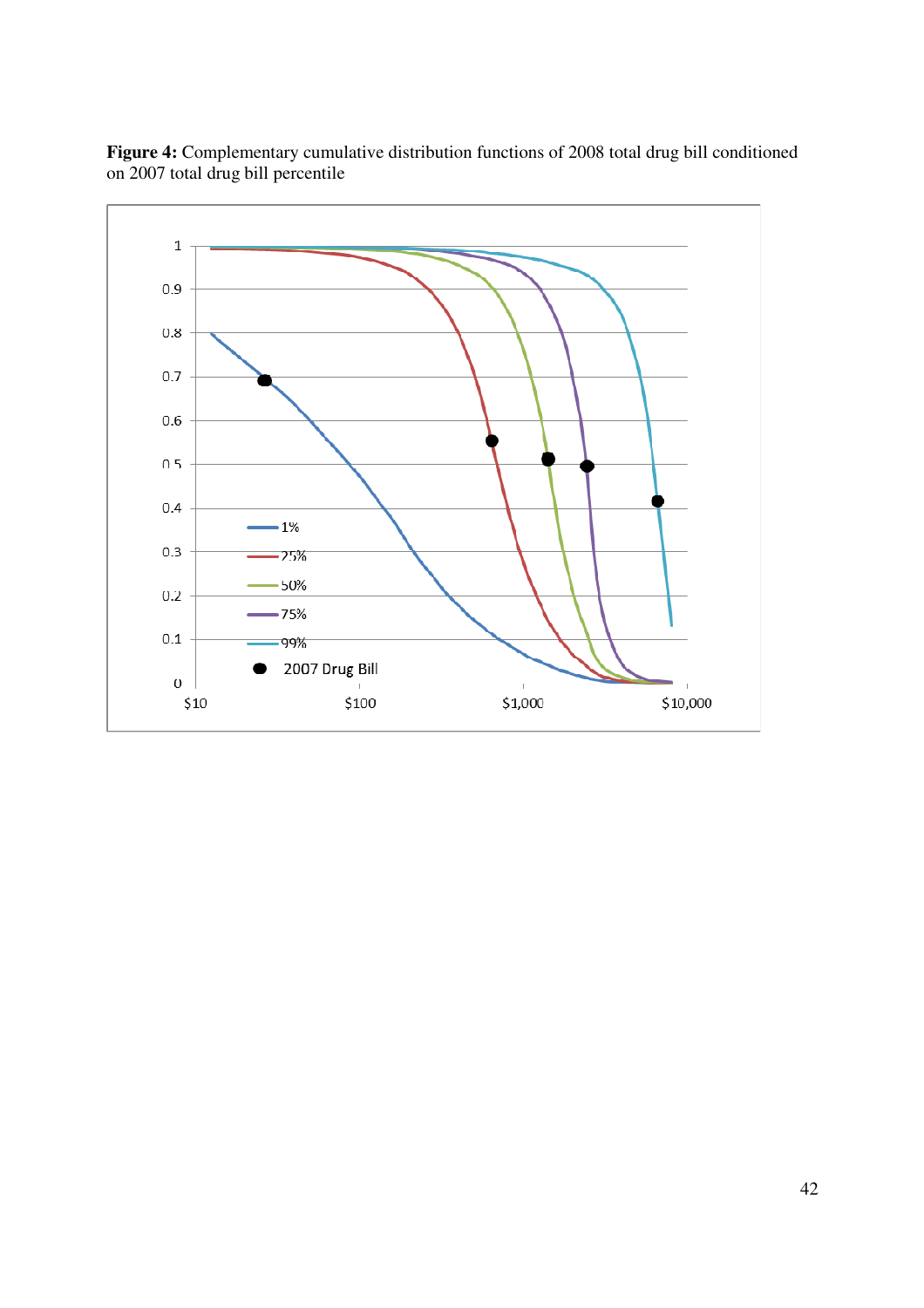

Figure 5: Mean and 95<sup>th</sup> percentile of 2008 total drug bill, conditioned on 2007 total drug bill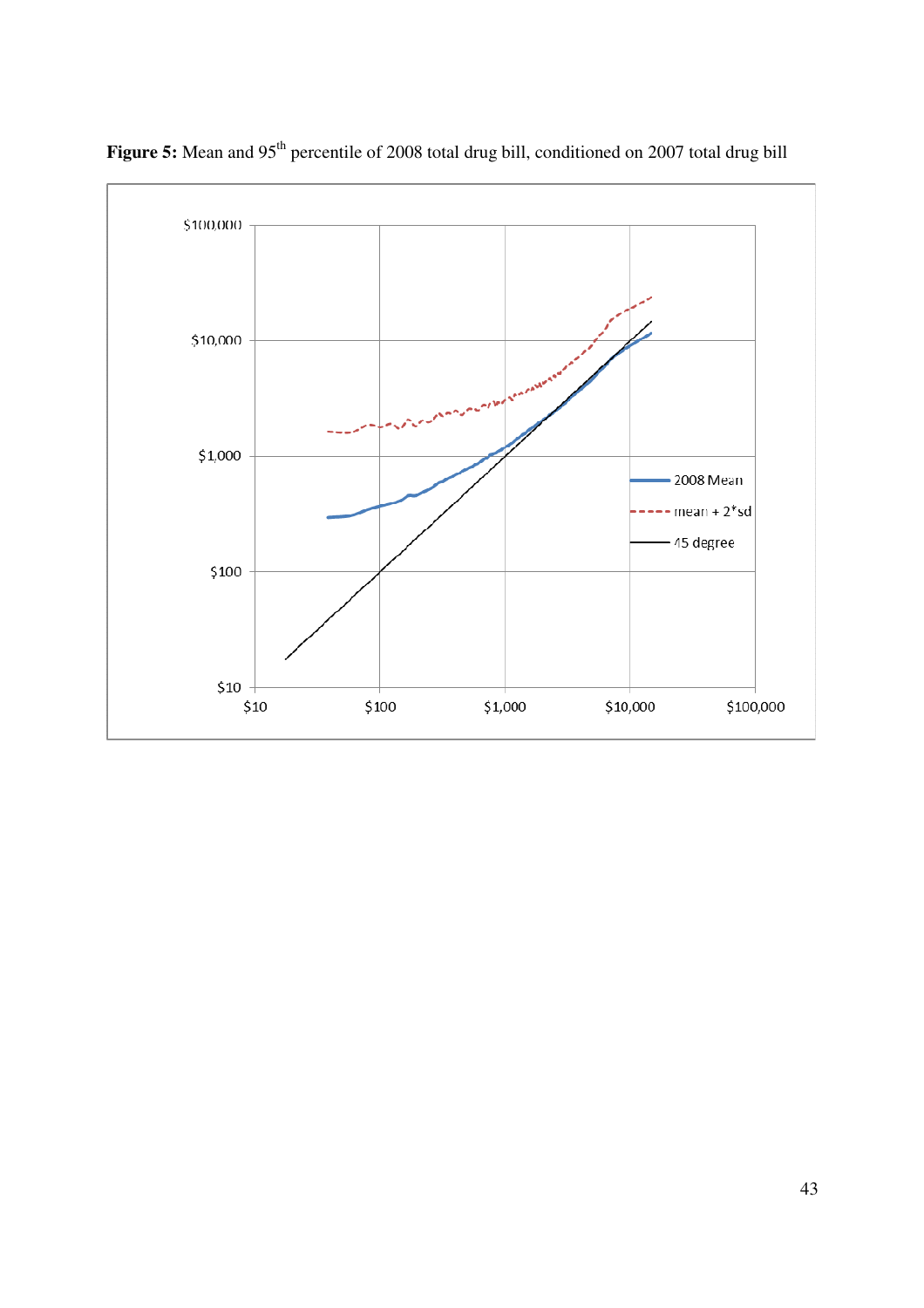

**Figure 6:** Probability that standard plan enrollment in 2008 at a \$30 per month premium gives lower consumer cost than non-enrollment, conditioned on total drug bill in 2007 (log scale)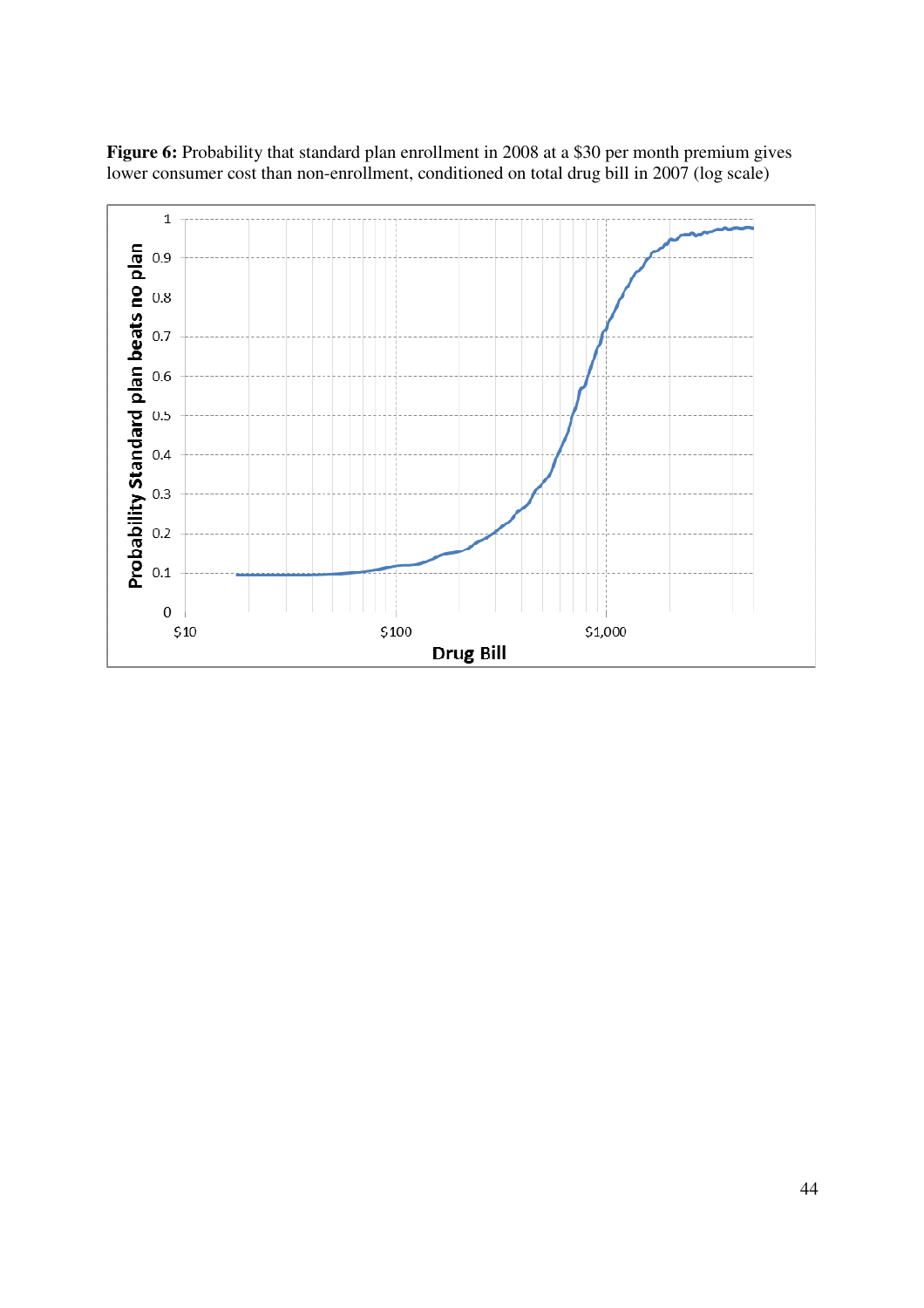

**Figure 7:** 2008 expected consumer OOP plus premium cost of "No Plan", "Silver" (Standard) plan, and "Gold" (gap generic coverage) plan choices, given 2007 total drug bill